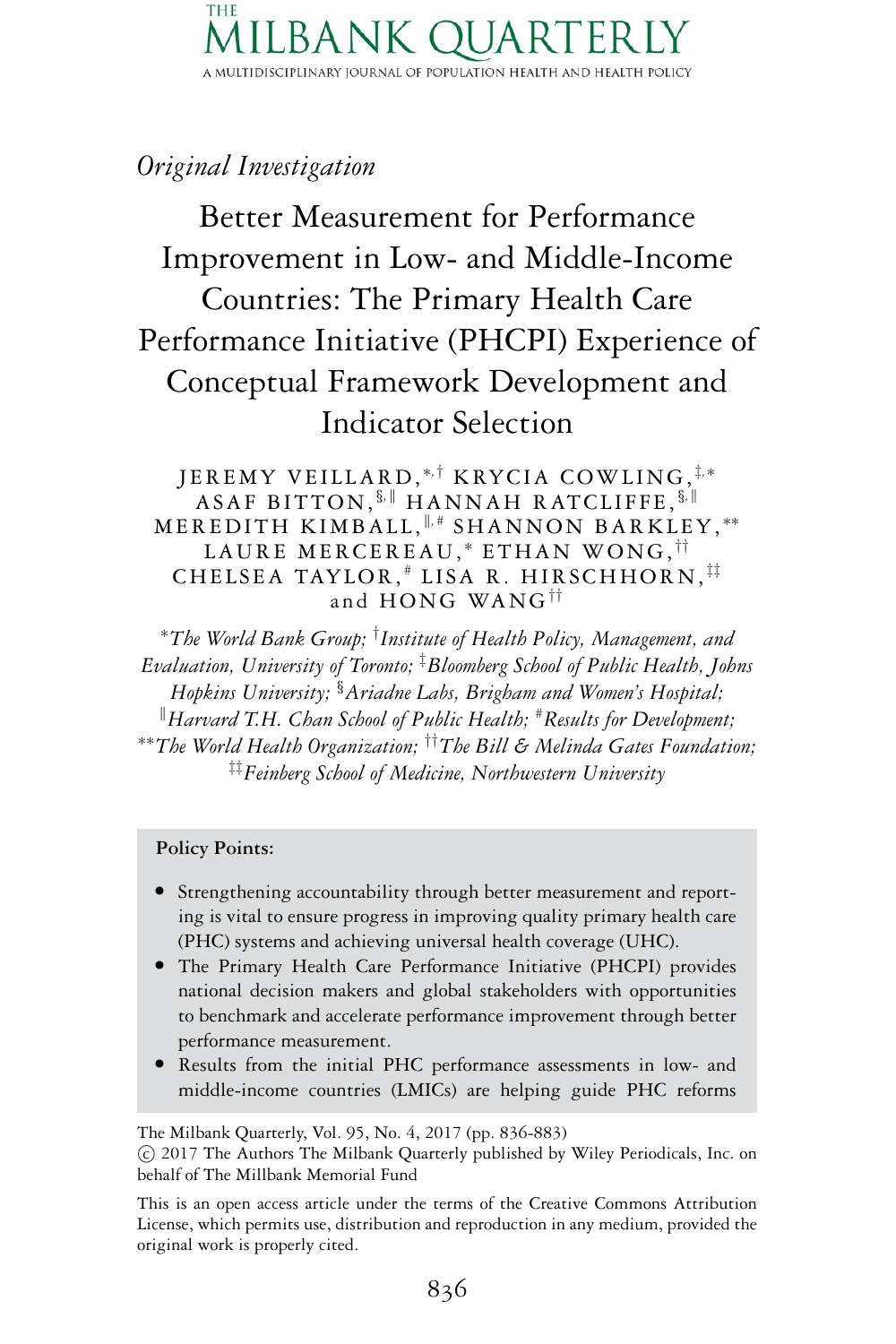and investments and improve the PHCPI's instruments and indicators. Findings from future assessment activities will further amplify cross-country comparisons and peer learning to improve PHC. -

 New indicators and sources of data are needed to better understand PHC system performance in LMICs.

**Context:** The Primary Health Care Performance Initiative (PHCPI), a collaboration between the Bill and Melinda Gates Foundation, The World Bank, and the World Health Organization, in partnership with Ariadne Labs and Results for Development, was launched in 2015 with the aim of catalyzing improvements in primary health care (PHC) systems in 135 low- and middle-income countries (LMICs), in order to accelerate progress toward universal health coverage. Through more comprehensive and actionable measurement of quality PHC, the PHCPI stimulates peer learning among LMICs and informs decision makers to guide PHC investments and reforms. Instruments for performance assessment and improvement are in development; to date, a conceptual framework and 2 sets of performance indicators have been released.

**Methods:** The PHCPI team developed the conceptual framework through literature reviews and consultations with an advisory committee of international experts. We generated 2 sets of performance indicators selected from a literature review of relevant indicators, cross-referenced against indicators available from international sources, and evaluated through 2 separate modified Delphi processes, consisting of online surveys and in-person facilitated discussions with experts.

**Findings:** The PHCPI conceptual framework builds on the current understanding of PHC system performance through an expanded emphasis on the role of service delivery. The first set of performance indicators, 36 Vital Signs, facilitates comparisons across countries and over time. The second set, 56 Diagnostic Indicators, elucidates underlying drivers of performance. Key challenges include a lack of available data for several indicators and a lack of validated indicators for important dimensions of quality PHC.

**Conclusions:** The availability of data is critical to assessing PHC performance, particularly patient experience and quality of care. The PHCPI will continue to develop and test additional performance assessment instruments, including composite indices and national performance dashboards. Through country engagement, the PHCPI will further refine its instruments and engage with governments to better design and finance primary health care reforms.

**Keywords:** primary health care, measurement, health systems, performance assessment.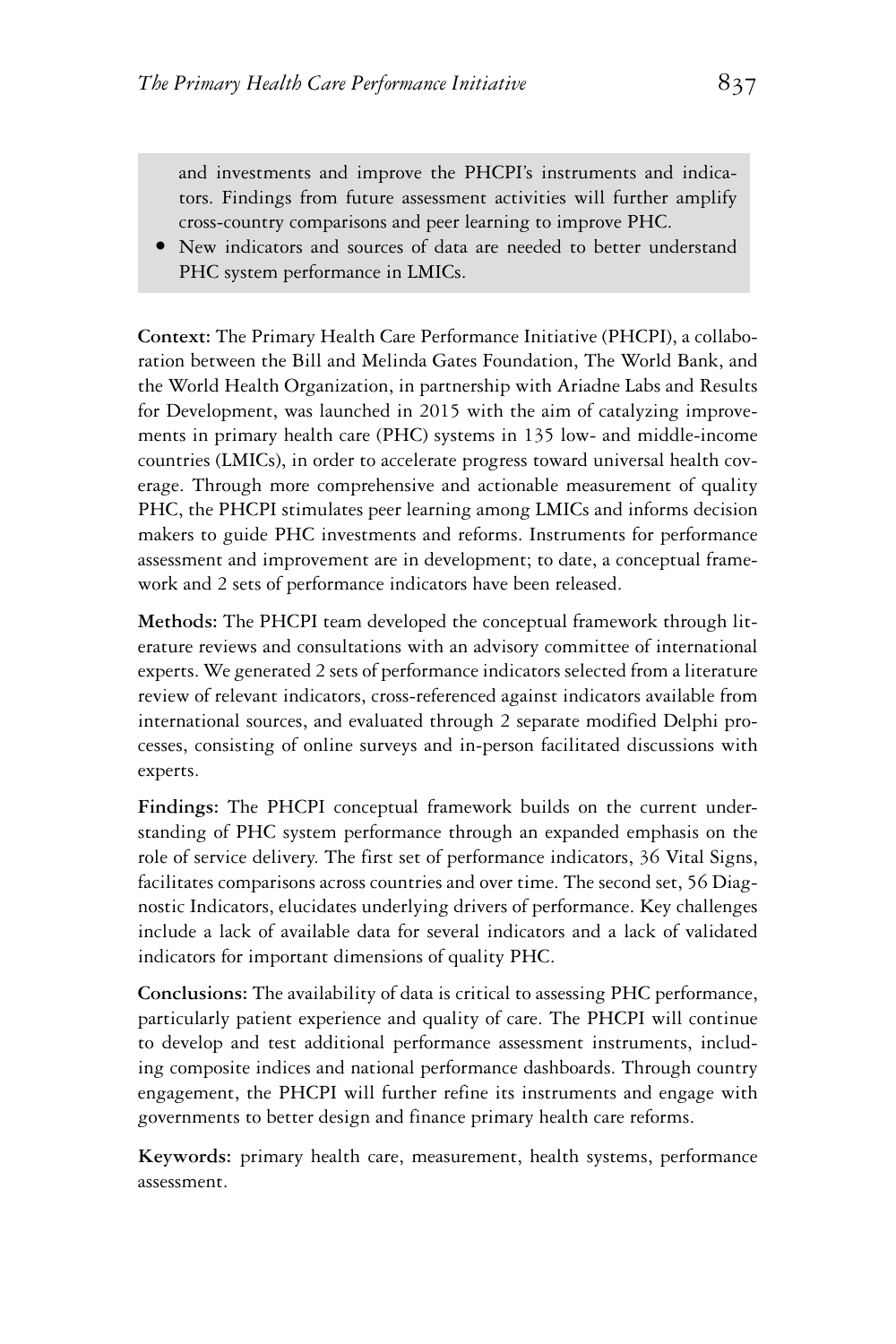The international community has embarked on the agenda of the Sustainable Development Goals, with primary health care (PHC) a critical platform for achieving universal health coverage (UHC) efficiently, effectively, and equitably.<sup>1</sup> Despite global political commitment to investing in and improving PHC, many countries have not prioritized strengthening PHC. Furthermore, the interventions driving PHC system performance improvement over time in low- and middle-income countries (LMICs) are still poorly understood.<sup>2</sup> Thus, even when countries decide to prioritize PHC, they often lack the necessary information to pinpoint weaknesses, identify strengths, and improve their PHC systems. $3,4$  Better measurement of PHC system performance is a critical first step to identifying areas for reforms that will strengthen performance, as well as evaluating the impacts of these reforms to guide continued performance improvement.

Filling the performance measurement gap in PHC is one of the primary objectives of the Primary Health Care Performance Initiative (PHCPI), a collaboration of the Bill and Melinda Gates Foundation, the World Bank, and the World Health Organization, in partnership with Ariadne Labs and Results for Development.<sup>4</sup> Launched in September 2015, the PHCPI's aim is to catalyze improvements in PHC systems in LMICs and accelerate progress toward achieving UHC through better, more comprehensive, and actionable measurement of quality PHC and better insights into interventions that effectively address numerous performance gaps.4,5 The initiative is supported by a grant from the Gates Foundation over the period 2016-2020.

Through a series of novel conceptual and methodological developments that distill new lessons from existing literature and provide new tools for performance assessment, the PHCPI is improving measurement and advancing understanding of the determinants of PHC system performance in LMICs. The first tool, which was introduced and described by Bitton and colleagues, is a new conceptual framework of PHC system performance that emphasizes service delivery, improving on the existing frameworks' traditional focus on inputs and outputs.<sup>4</sup> The second tool is the compilation of 2 sets of indicators, "Vital Signs" and "Diagnostic Indicators," to measure performance. These indicators reflect the principal dimensions of the conceptual framework, identify PHC systems' specific strengths and weaknesses, and are highly relevant at global, national, subnational, and, in some cases, facility levels. The third tool is the creation of a set of composite indices that provide more holistic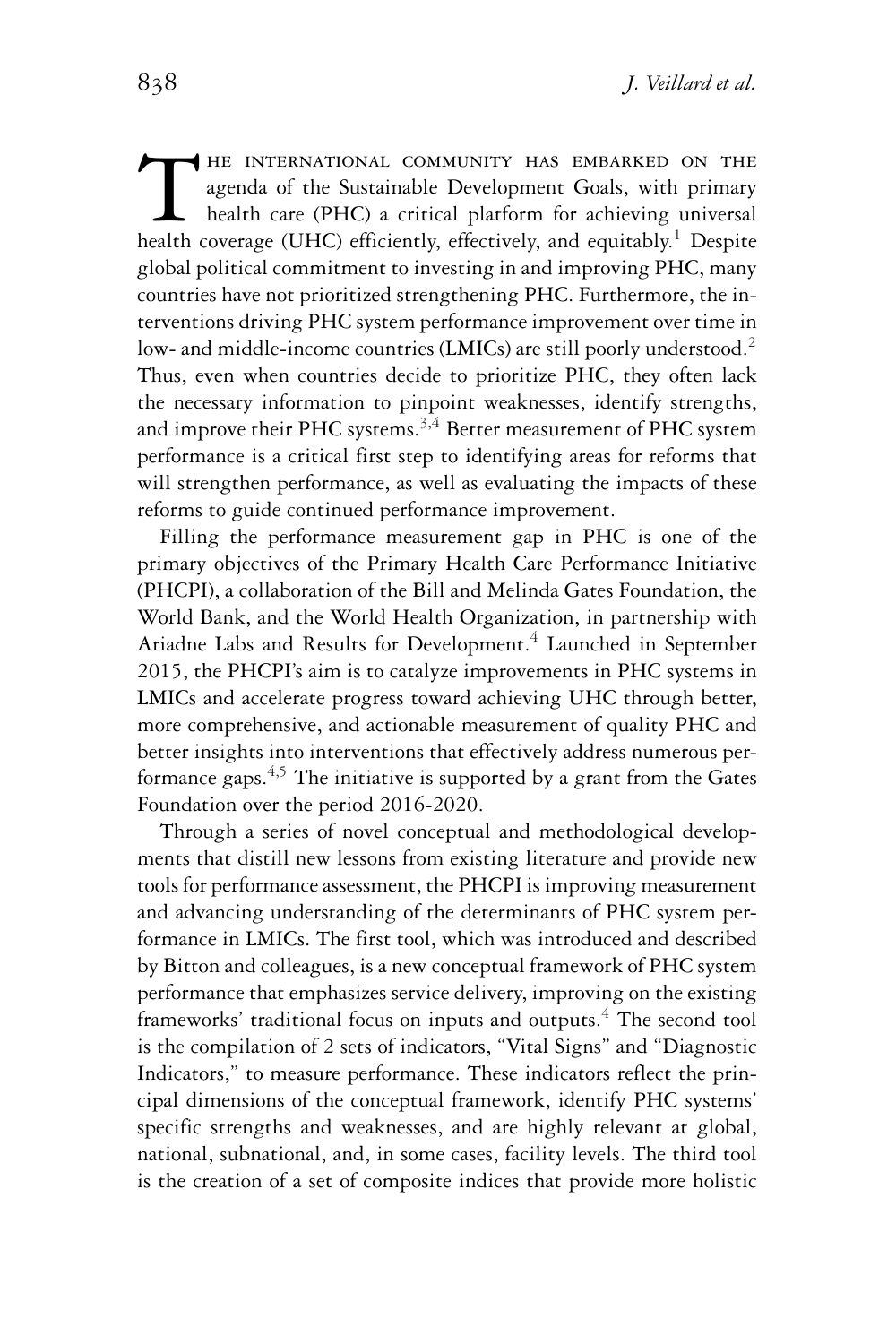measures of PHC systems to assess relative performance across countries and broad trajectories of performance over time, which can guide strategic and investment priorities of national and international financers of PHC. The last tool is national PHC performance dashboards that provide comprehensive and multidimensional snapshots of each country's PHC system performance, which will likely be used to inform policymakers, advocates, and diverse audiences about the strengths and weaknesses of PHC systems. Companion tools are also being developed, such as an assessment guide that outlines the steps to comprehensively evaluate PHC system performance with participation from diverse stakeholders as well as a solution strategies model that identifies typologies of PHC systems' strengths and weaknesses to help in selecting reforms to improve performance. With input from a broad range of global experts and policy practitioners and based on testing in and engagement with partner countries, each of these instruments is continually being refined.

In this article, we review the PHCPI experience with the conceptual framework development and the selection of core performance indicators, addressing the question of how to measure and understand key aspects of PHC systems' performance in LMICs. We also describe ongoing work on composite indices and performance dashboards and articulate an agenda for future research to develop better indicators of quality PHC in LMICs. We conclude with a discussion of possible strategies to improve data availability, increase capacity to measure quality PHC in LMICs, and operationalize the measurement agenda to improve performance in LMICs.

#### **Methods**

### *Defining PHC*

A substantial literature has debated the precise definitions of and distinctions between *primary care* and *primary health care*. <sup>6</sup> According to Muldoon and colleagues, primary care "describes a narrower concept of 'family doctor-type' services delivered to individuals," whereas primary health care is broader, encompassing "both services delivered to individuals (primary care services) and population-level 'public healthtype' functions."<sup>7</sup> The PHCPI's conception of primary health care follows this broader definition, incorporating prevention and health promotion at the societal, community, and individual levels, in addition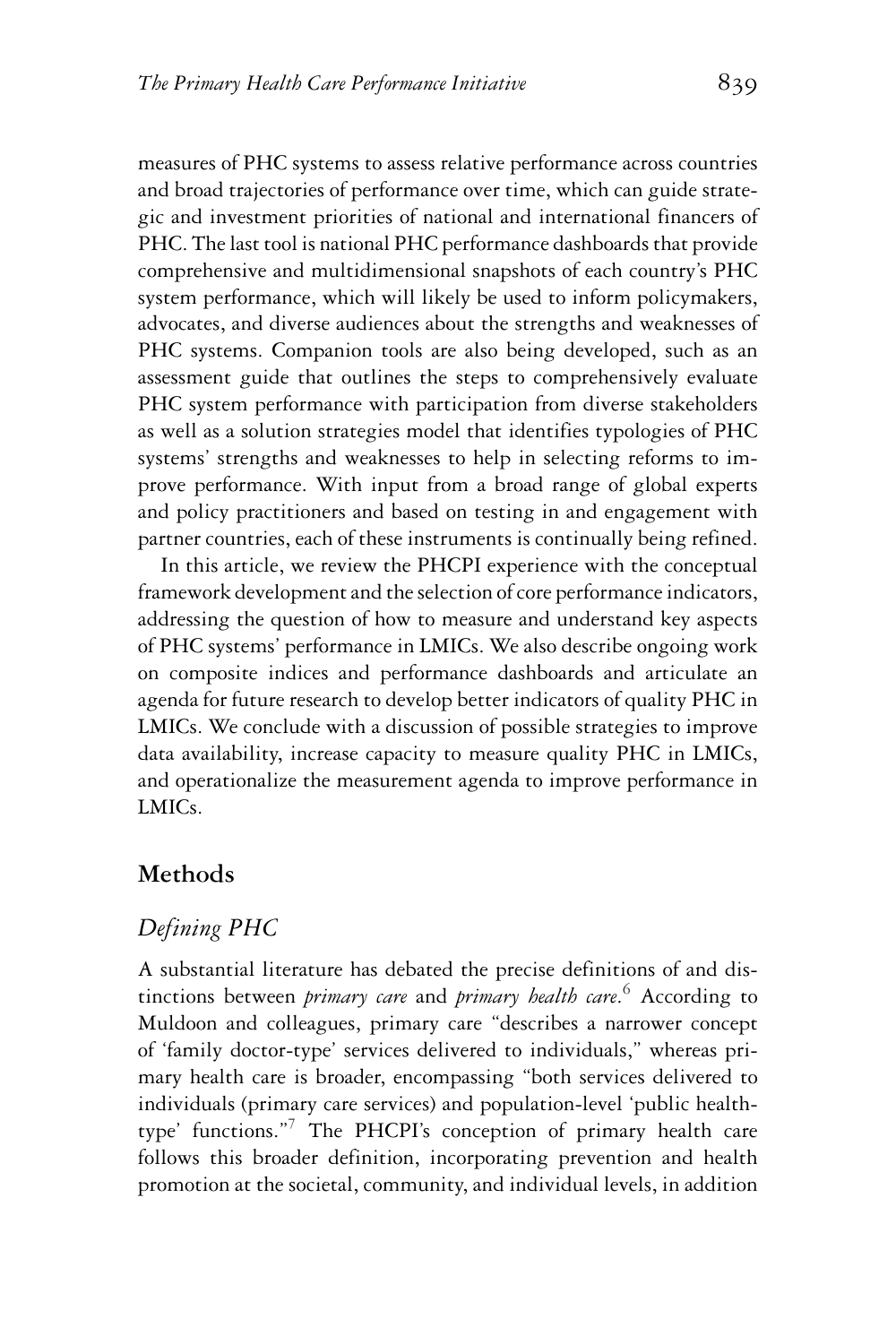to the provision of primary care services. The PHCPI endorses a vision of a well-functioning PHC system as one that can manage and fulfill each of these roles, and it is this conception of PHC that guides its work.

### *International Experts Advisory Committee*

The development of each of the PHCPI instruments reflects substantial input from a group of approximately 30 international experts, representing a broad range of expertise in measurement, health systems research, and primary health care reform implementation in low-, middle-, and high-income countries, including leaders from various LMICs' ministries of health. Experts were identified through the authors and references of seminal publications in the field of health systems performance assessment and leading institutions in the fields of PHC and health systems strengthening, and were selected to provide a diversity of perspectives from a range of professional backgrounds with global representation, including policymaking at the national level. In future iterations of its advisory committee, the PHCPI seeks to further improve this range of perspectives by including more experts from currently underrepresented world regions and by incorporating more experts with a specialized knowledge of primary health care delivery, such as family medicine. To date, the PHCPI has convened 3 major international advisory meetings. More than 50 country-level, NGO, World Bank, and academic experts attended the initial global input meeting in July 2014. Two subsequent meetings of the PHCPI international expert advisory committee were attended by 13 experts in July 2015 and by 16 experts in November 2016. In addition, we conducted online surveys to help refine the selection of the indicators before the meetings. Appendix 1 lists the experts who participated in each of the 2 expert advisory committee meetings and responded to each of the online surveys.

#### *Country Engagement*

Working in LMICs is fundamental to the PHCPI's objectives, and country engagement will progressively expand as the PHCPI assessment toolkit is further developed and finalized. To date, the PHCPI team has tested early versions of its various tools in a select group of countries, chosen opportunistically to combine this work with ongoing related activities by one or more partner organizations. The PHCPI's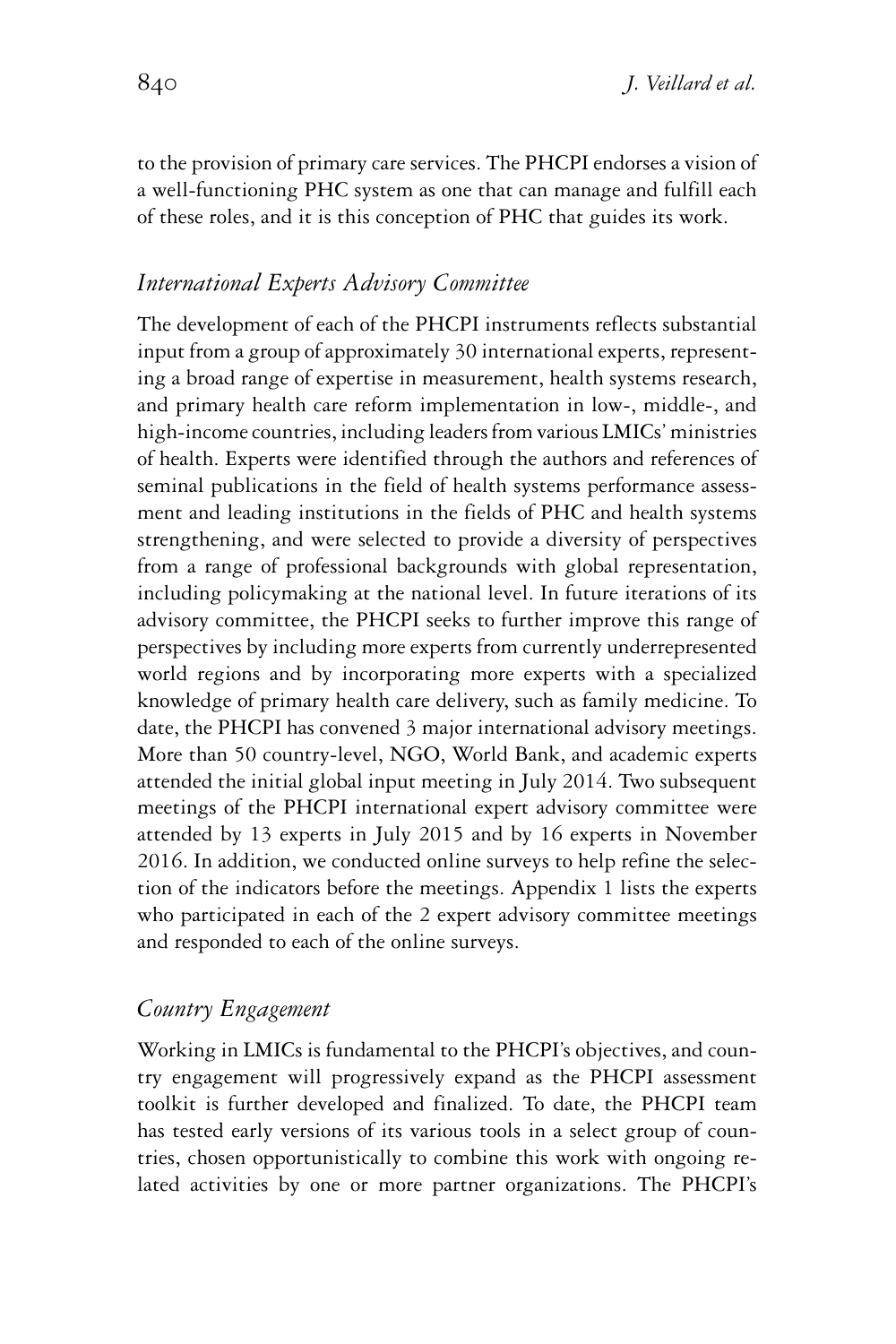conceptual framework and indicators were first applied in Cameroon, helping elucidate subnational disparities in PHC performance across regions. Teams in Mexico used the PHCPI's indicators to systematically identify available data across each of the conceptual framework's domains, and the PHCPI conceptual framework was used in Rwanda to guide the development of a performance management scorecard for utilization by the Ministry of Health. These early experiences provided valuable feedback on the relevance of the conceptual framework to different PHC systems and the feasibility of compiling sufficient data to estimate the PHCPI's indicators and generate meaningful conclusions about PHC performance. As a next phase for country engagement contributing to tool development, the PHCPI is identifying countries and making plans to test its assessment guide. As this work expands to a more diverse set of countries, this will also help identify any issues arising from the generalizability of the tools to different epidemiological and health systems contexts.

#### *Conceptual Framework*

Underlying the development of the PHCPI's conceptual framework is an understanding that the organization and management of service delivery for better population health management as well as the quality of health care services are paramount aspects of performance. This emphasis adds a level of analysis to existing models and frameworks predominantly focused on system inputs and outputs. Historically, the focus of routine health systems measurement, as well as the majority of facility surveys, in LMICs has been on inputs, such as the total number of health workers, medicines, and supplies available, and outputs and outcomes, such as intervention coverage and mortality rates. $8.9$  Policymakers, however, often lack data on the service delivery processes by which these inputs produce the desired outputs and outcomes. Furthermore, the experience of patients who receive care, constraints faced by health workers who provide care, and barriers encountered by people who may not interact with the system are rarely measured. For example, systematic and comparable data on how often health workers are present at health centers and the accuracy of their diagnoses are collected in very few LMICs.<sup>10,11</sup> In other words, many LMICs lack measures of quality service delivery.<sup>12</sup>

In the first step of developing a conceptual framework, the PHCPI team reviewed the literature on key characteristics and determinants of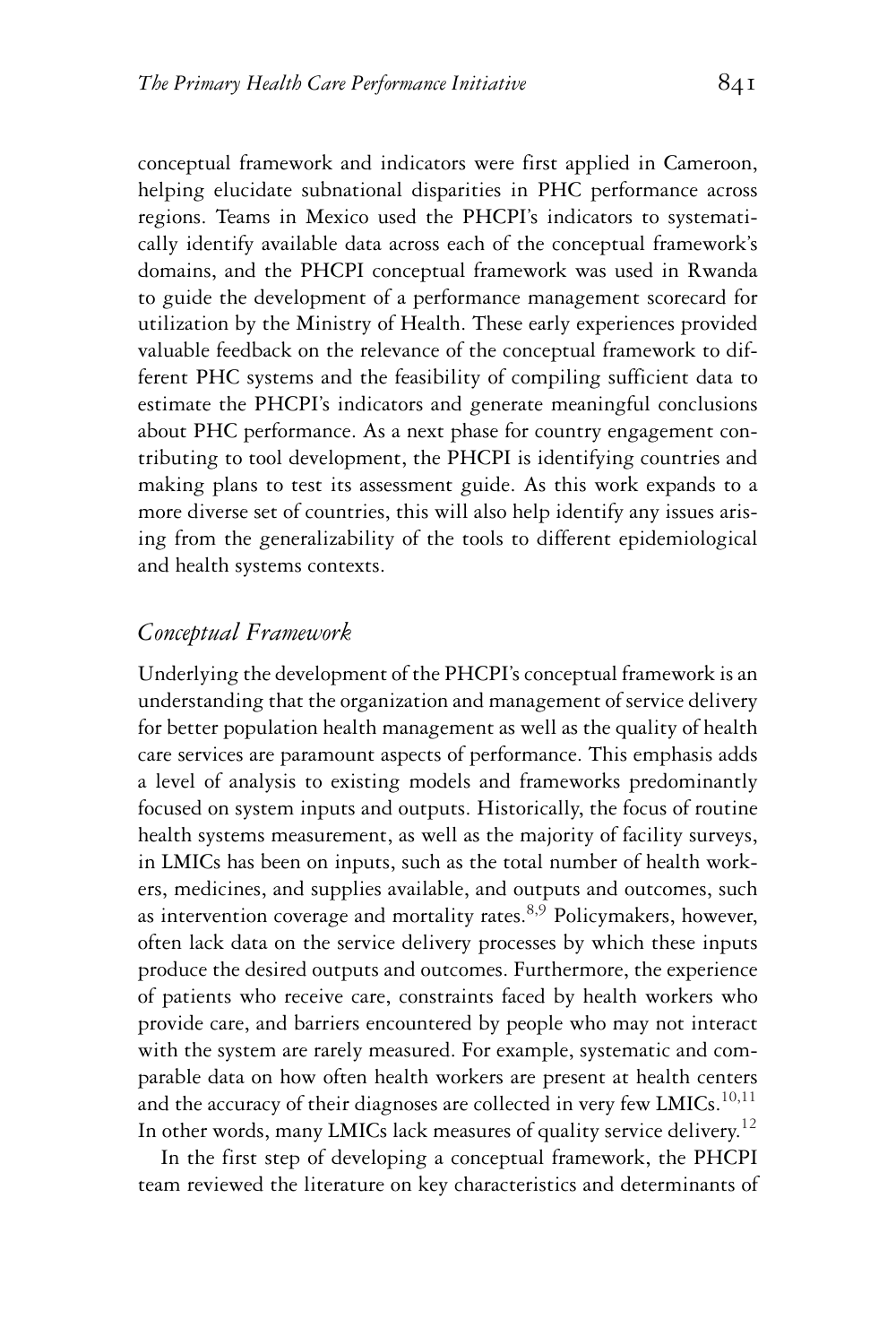high-performing PHC systems. This included a search of peer-reviewed databases, as well as reports and other publications from multilateral organizations. In the second step, the team reviewed approximately 40 different frameworks and measurement platforms on PHC, health systems, and health scorecards to identify their strengths, limitations, and common features (Appendix 2). During the initial convening meetings with country consultants at the World Bank in July 2014, the PHCPI collaborators gathered feedback from experts on the emerging conceptual framework.

The PHCPI team then used this background research to develop a draft framework that was reviewed and discussed at the initial meeting, in July 2015, of the PHCPI's international expert advisory committee. Based on this discussion, the team revised the draft framework and used the first version as the context for performance reporting in the initial release of the PHCPI's website.<sup>4</sup> During the following year, additional inputs from a range of experts and partners and the experience of the PHCPI team in working with the framework informed a set of proposed updates. In particular, initial PHC performance assessments with the teams in Cameroon and Mexico allowed us to explore the applicability of the theoretical framework to real-world settings. We presented and discussed these tentative changes at the second advisory committee meeting, in November 2016, and incorporated them in the second version of the framework, currently in use and supporting measurement activities.

#### *Performance Indicators*

The first set of PHCPI performance indicators, the "Vital Signs," consists of internationally comparable indicators for diagnosing the level and trend of PHC system performance. The second set, the "Diagnostic Indicators," is an expanded set of indicators to understand the underlying drivers of core performance. In developing these two indicator sets, our objective was to measure strengths and weaknesses across all dimensions of the conceptual framework and to measure the provision of key PHC functions through the lens of the patient, the provider, and the health system.

Differing criteria guided the selection of Vital Signs and Diagnostic Indicators, which were chosen through coinciding processes of identifying candidate indicators, consulting experts, and selecting the final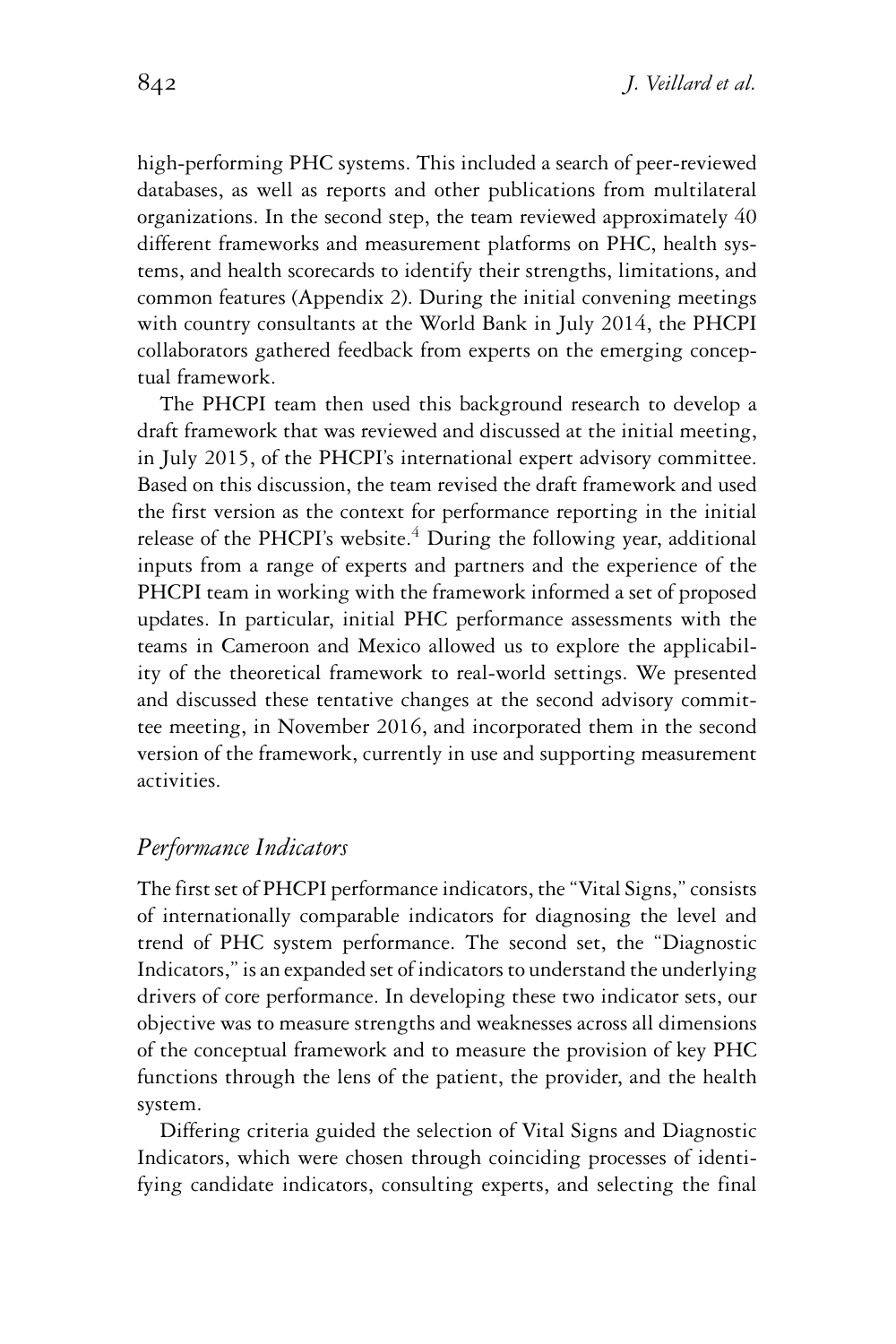sets. Vital Signs were selected for their ability to assess *how* an overall PHC system is performing. In order to facilitate cross-country comparisons and trend analysis, indicators included as Vital Signs had to be validated, reliable, and available from as many LMICs as possible. Diagnostic Indicators were chosen to provide insight into *why* performance and outcomes vary between countries and how these can be improved. They were designed to be used in concert with the Vital Signs as part of assessing performance at national, subnational, and facility levels. While validity and reliability were also priorities for Diagnostic Indicators, indicators with less internationally available data (eg, treatment accuracy, high blood pressure diagnosed and receiving treatment) were permitted in this set, as the goal of the Diagnostic Indicators was focused less on international comparability than on local applicability.

Figure 1 summarizes the process for selecting the Vital Signs and Diagnostic Indicators. First, we identified through a literature review those indicators relevant to all domains of the conceptual framework. We searched specifically for indicators in the following relatively new areas of measurement, which reflect performance dimensions not traditionally included in health systems assessments in LMICs: first-contact access, coordination, comprehensiveness, continuity, safety, and organization and management. We then cross-referenced these indicators against existing indicators available globally, taken from the following international sources:

- *Health facility surveys*: Service Delivery Indicators (SDI), Service Availability and Readiness Assessment (SARA), Service Provision Assessment (SPA).
- *Household surveys*: Demographic and Health Survey (DHS), Multiple Indicator Cluster Survey (MICS), World Health Survey (WHS), Performance Monitoring and Accountability 2020 (PMA2020).
- *Global databases*: Global Health Observatory (GHO), UNICEF Data: Monitoring the Situation of Children and Women, World Bank World Development Indicators (WDI).
- National Health Accounts (NHA), System of Health Accounts 2011 (SHA 2011).

We found more than 600 indicators, which we narrowed down to a priority list of approximately 100 indicators by subject-based experts from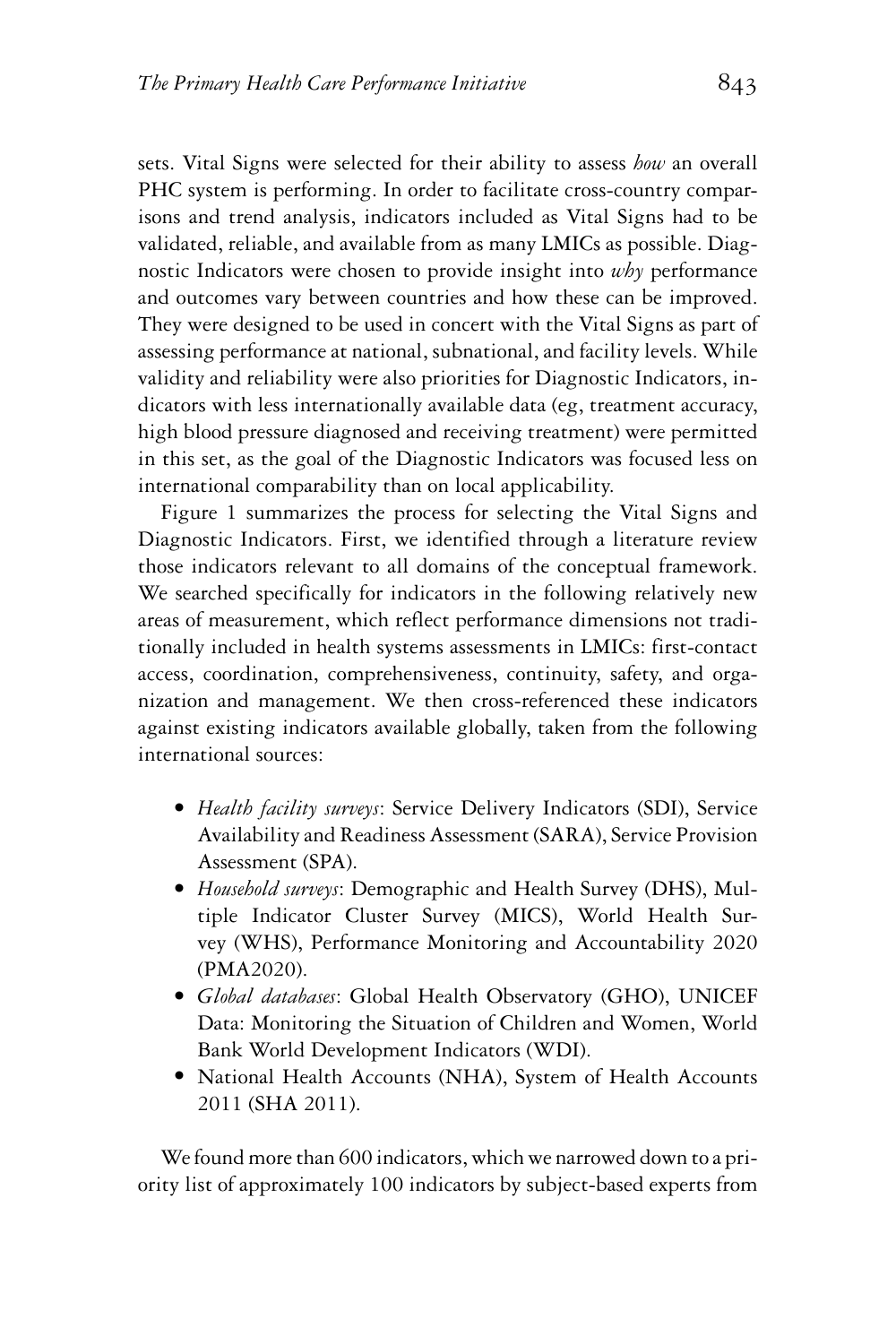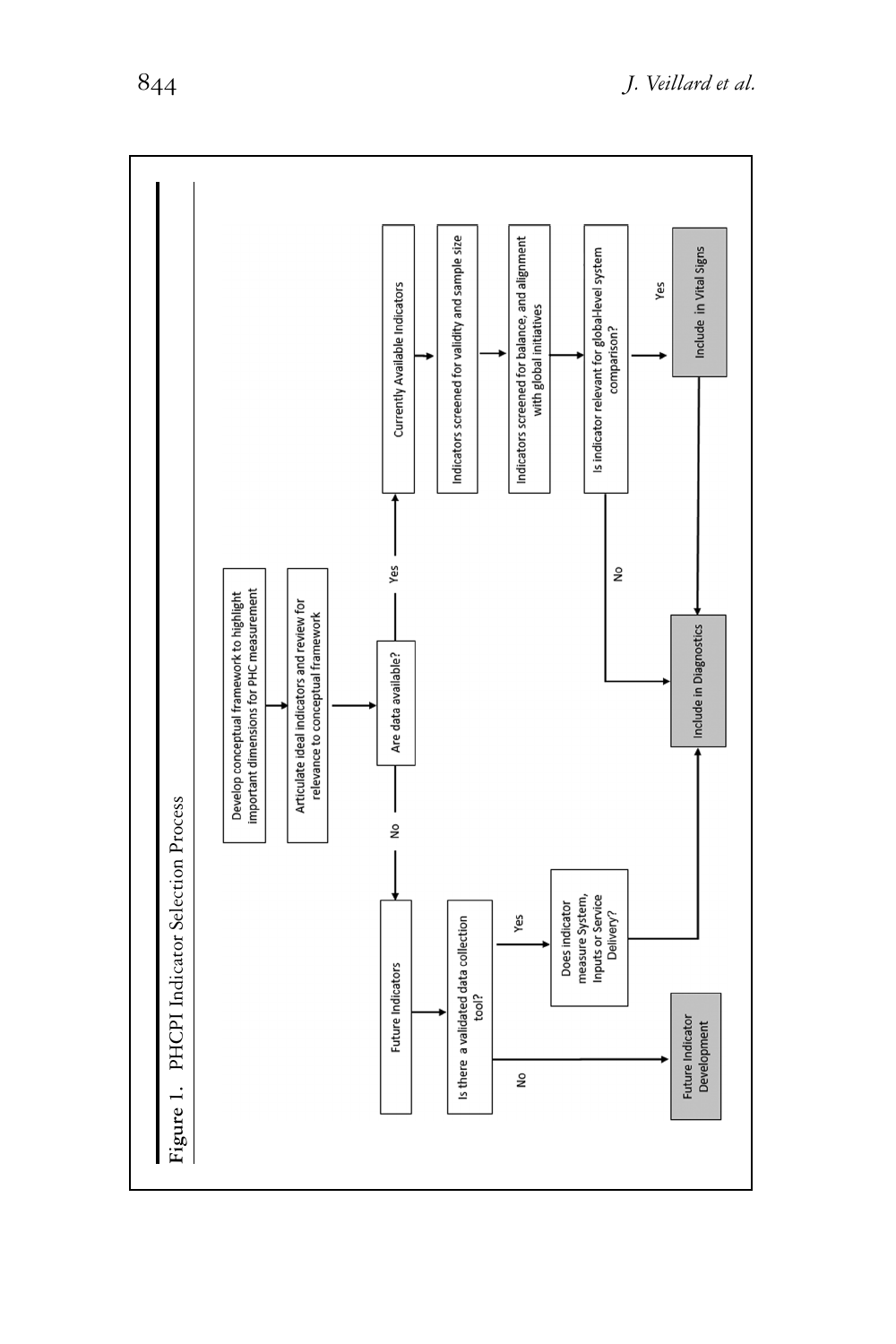the PHCPI's partner organizations, based on the criteria of importance and relevance, and mapped to the PHCPI's conceptual framework.<sup>4</sup> For this set of potential indicators, we compiled definitions of numerators and denominators; exclusion criteria; information on validity and reliability; existing data collection mechanisms; and references to literature supporting the use of the indicator.

After receiving feedback from 10 independent measurement experts, we chose the initial set of 25 Vital Signs from this list of indicators. We did not use a more formal expert review process for the initial selection of Vital Signs because these indicators were selected from established internationally valid and comparable indicators. In 2016, the Vital Signs were updated using a modified Delphi approach to review existing and proposed new indicators.

Our selection of the Diagnostic Indicators was guided by a modified Delphi approach,  $13$  consisting of an online survey and an in-person meeting, both drawing on the input of the experts advisory committee. Experts  $(n = 33)$  were approached via email to determine their interest and willingness to participate in the survey. All those consenting were given a web link to the survey and provided with supplementary materials, including the PHCPI's conceptual framework, a glossary of key terms, and reference sheets for every proposed indicator listing the source, definition, rationale for inclusion, and limitations. The survey was open for 3 weeks, and the participants received up to 3 weekly reminder emails if they had not yet responded. The survey was completed by 23 experts (response rate of 70%).

In the e-Delphi survey, respondents were requested to complete 3 activities. First, they were asked to rate each indicator on a scale from 1 (not at all) to 5 (very strong) on the 5 dimensions of relevance, validity, actionability, reliability, and feasibility. Second, they were asked whether each indicator should be "included," "included with adaptation," or "excluded" from the Diagnostic Indicators. Third, we asked for recommendations for additional indicators. The results from the online survey were summarized for the in-person meeting, during which experts were asked to provide additional feedback on the indicators. The aim of the modified Delphi approach was not to generate a final indicator list with complete group consensus but to gather feedback on the identified indicators to inform the PHCPI's measurement strategy and research and development agenda. The literature review, survey results,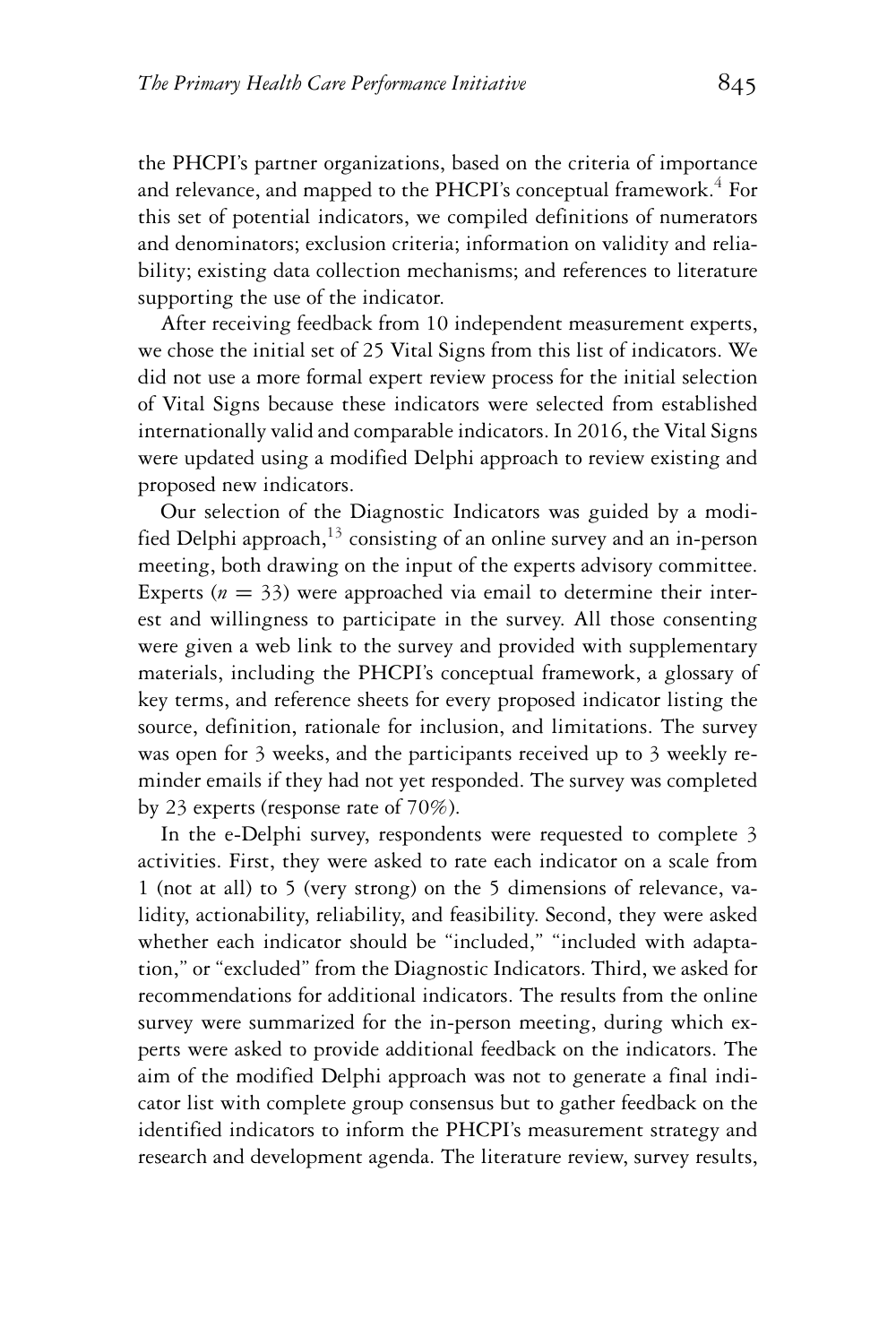and expert input were then consolidated to generate a final set of 56 Diagnostic Indicators.

#### *Updated Vital Signs*

In 2016, after approximately 1 year of use, including application of the Vital Signs for PHC assessment in Cameroon and Rwanda, we reviewed and expanded the 25 original Vital Signs to better cover measurement gaps in the performance dimensions of the revised conceptual framework. The PHCPI team selected an additional 15 indicators for possible inclusion as Vital Signs from a range of sources. We then compiled PHC-relevant indicators from the indicators lists for Universal Health Coverage,<sup>14</sup> the Sustainable Development Goals,<sup>15</sup> the World Bank Global Financing Facility in support of Every Woman, Every Child,  $16$ the WHO 100 Core Indicators<sup>17</sup> from a WHO Eastern Mediterranean Regional Office working group on quality of care in PHC,<sup>18</sup> and the World Bank Service Delivery Indicators.<sup>19</sup> We selected those indicators meeting the selection criteria earlier and available for more than 10 countries as potential new Vital Signs. In addition, the definitions of 4 existing Vital Signs indicators were modified. The 15 proposed new indicators, along with the 25 original or slightly amended Vital Signs, were then scored and considered through a modified Delphi approach, again entailing an online survey followed by an in-person meeting.

The online survey was sent to 23 experts, of whom 17 provided complete responses (response rate of 74%). The survey methods and questions closely resembled the preceding Diagnostic Indicators survey, with minor changes in the phrasing of questions and response options. Respondents were requested to rate each indicator on a 7-point Likert scale against 4 criteria—relevance and importance, reliability, validity, and actionability (Table 1)—and to indicate whether they believed an indicator "must be included" or "should not be included" as a Vital Sign. Experts were also invited to suggest additional indicators for consideration.

We summarized the survey results and shared them with participants prior to the second expert advisory committee meeting, to inform the in-person discussion. To obtain further input, in January 2017 we also shared the list of 40 proposed indicators with participants at a meeting of the Joint Learning Network PHC Measurement for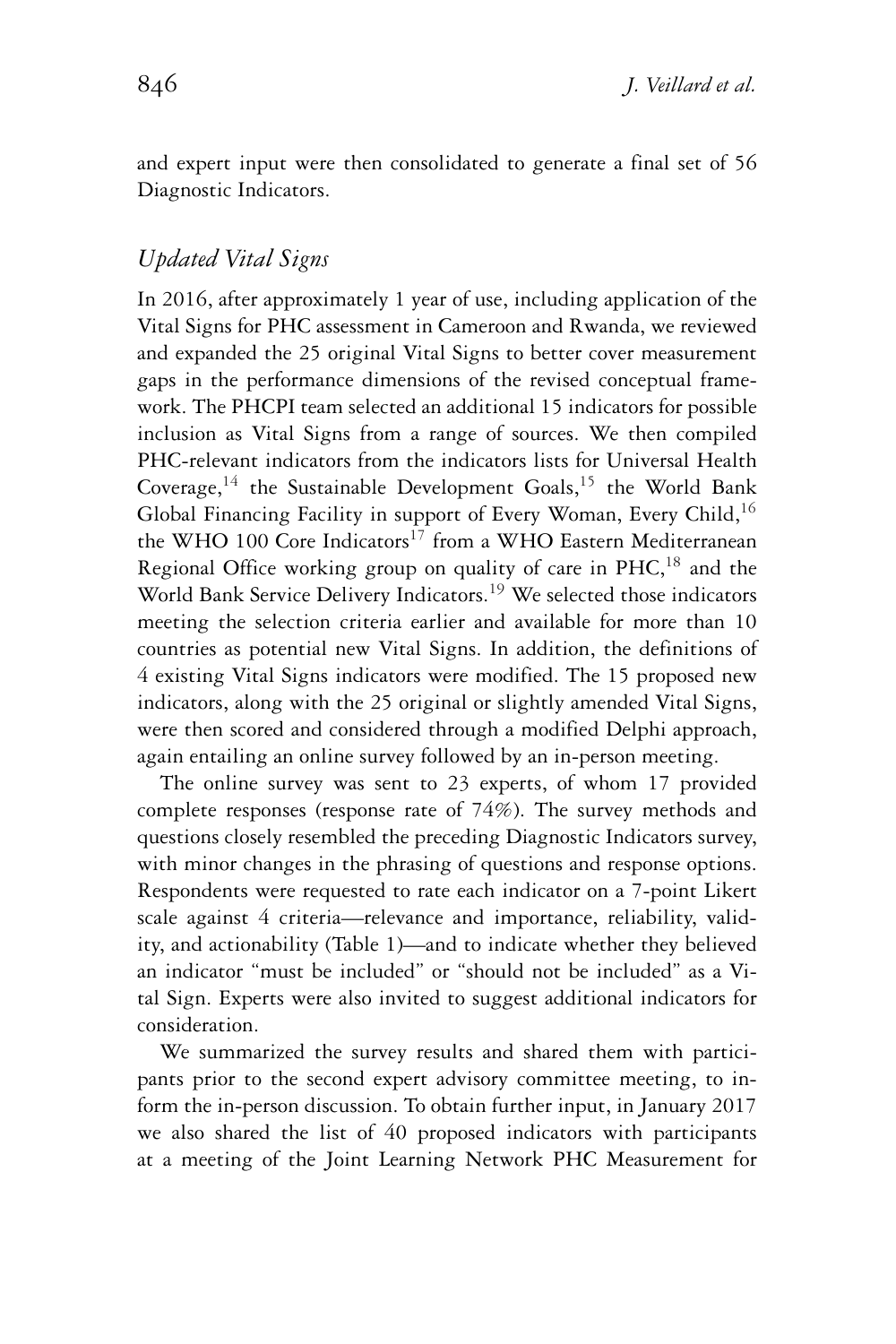| Category                    | Description                                                                                                                       | <b>Operational Definition</b>                                                                                                                              |
|-----------------------------|-----------------------------------------------------------------------------------------------------------------------------------|------------------------------------------------------------------------------------------------------------------------------------------------------------|
| Relevance and<br>importance | The indicator reflects<br>important aspects of<br>PHC system<br>performance.                                                      | Consistent with<br>conceptual<br>framework<br>Amenable to<br>intervention by<br>PHC systems<br>Aligned with other<br>global initiatives                    |
| Reliability                 | The indicator produces<br>consistent results.                                                                                     | Minimized standard<br>error                                                                                                                                |
| Validity                    | The indicator is an<br>accurate reflection of<br>the dimension of PHC<br>systems performance<br>that it is intended to<br>assess. | Minimized<br>measurement error<br>as compared with<br>true value                                                                                           |
| Actionability               | The indicator is useful for<br>PHC system<br>performance<br>improvement purposes.                                                 | Indicator results<br>point to tangible<br>interventions for<br>performance<br>improvement,<br>ideally supported by<br>strong evidence of<br>effectiveness. |

Improvement Collaborative, $20$  an international community of leaders from LMIC health systems, focused on knowledge sharing and collaborative tool development for PHC performance improvement. Finally, we used correlation analysis to explore suspected collinearity between selected indicators that capture closely related information. After considering the survey results, input from the various discussions, and results of the correlation analysis, we proposed a revised set of 36 Vital Signs to the PHCPI's steering committee (composed of the principals from the 5 organizations), which they adopted. They also agreed that a process would be carried out to revise the Vital Signs indicators on an annual basis.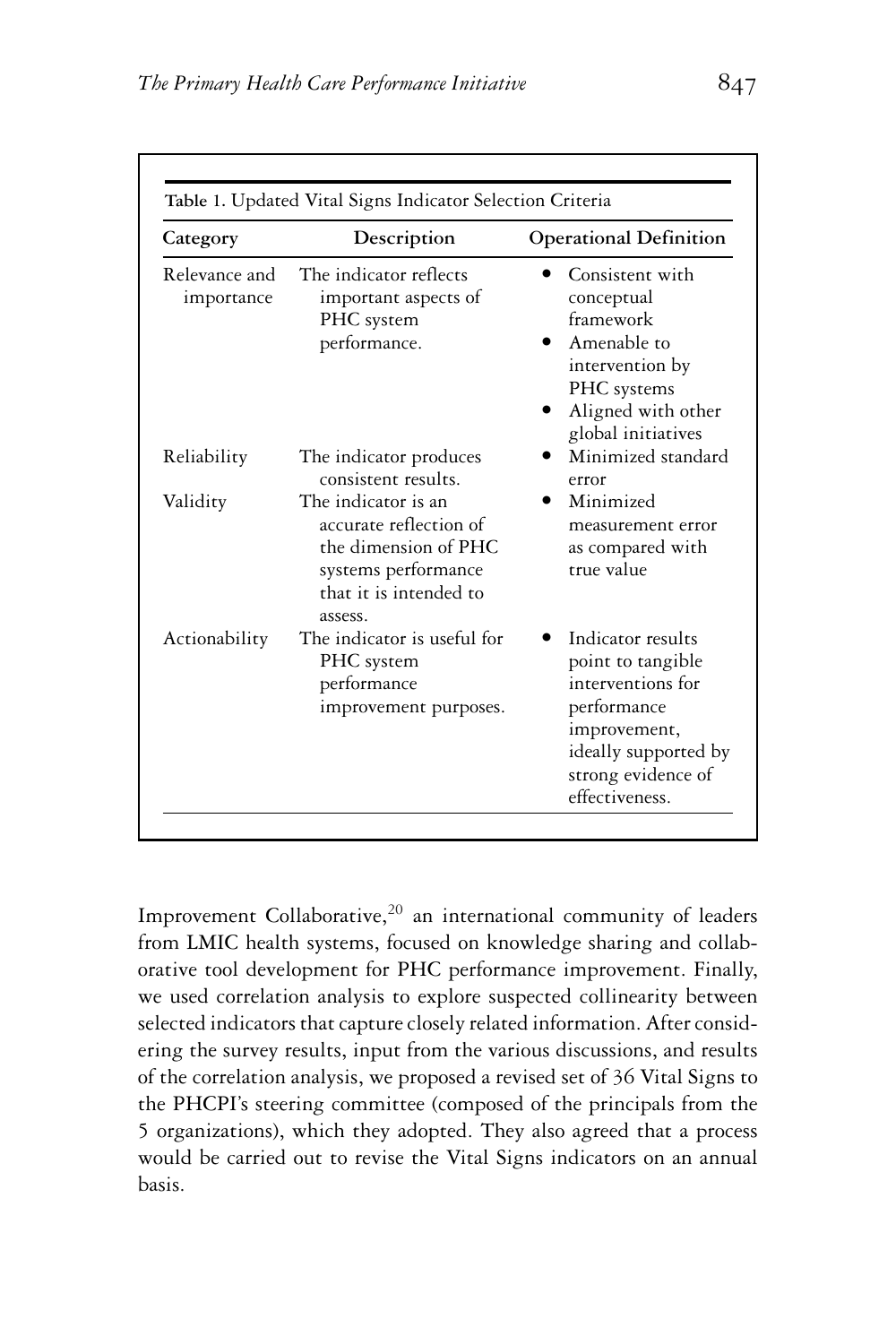#### **Results**

#### *Conceptual Framework*

From the literature review of the characteristics and determinants of high-performing PHC systems, we identified several key elements of strong PHC. More than a package of services, quality PHC has 4 core functions: comprehensiveness of promotive, preventive, curative, and palliative care services; continuity across the life cycle; coordination across service providers and levels of the health care system; and a point of first contact access for the majority of patients' health needs.<sup>21</sup> These core functions, first articulated by Starfield, have been broadly accepted by and included in all PHC frameworks. The influential work on quality of care by Donabedian, which emphasizes interactions among patients, providers, and communities as fundamental to quality,  $22$  is also reflected in many models of health system performance. Recent work in LMICs to assess the quality of primary care is also particularly informative; for example, a study in Brazil included an assessment of management, organization, and working conditions.<sup>23</sup>

In existing frameworks, domains such as efficiency are often depicted as cross-cutting attributes, as opposed to goals of a strong system.<sup>24,25</sup> Dimensions reflecting "hardware" inputs (funds, human resources, supplies, facilities, and information systems) are prevalent, $^8$  and those incorporating "software" inputs (financing mechanisms, provider payment incentives, regulations, and market structures) are less prevalent. LMICs disproportionately measure hardware inputs, compared with HICs, providing an opportunity for a new focus on holistic system functioning in LMICs, rather than only on the availability of inputs. In addition to the overreliance on hardware inputs, very few frameworks emphasize integrating PHC with other health care settings. Moreover, most frameworks pay little attention to the perspective of the people involved in the system, that is, the providers, families, communities, and individual patients that interact with the PHC system.

Of the existing frameworks for assessing PHC performance, the Primacy Care Assessment Tool (PCAT)<sup>26</sup> and the Primary Health Care Activity Monitor for Europe (PHAMEU)<sup>27</sup> are arguably the most closely aligned with the measurement approach advocated by the PHCPI, although they were developed for the context of higher-income health systems. Previous applications of the PCAT tools in LMICs suggest that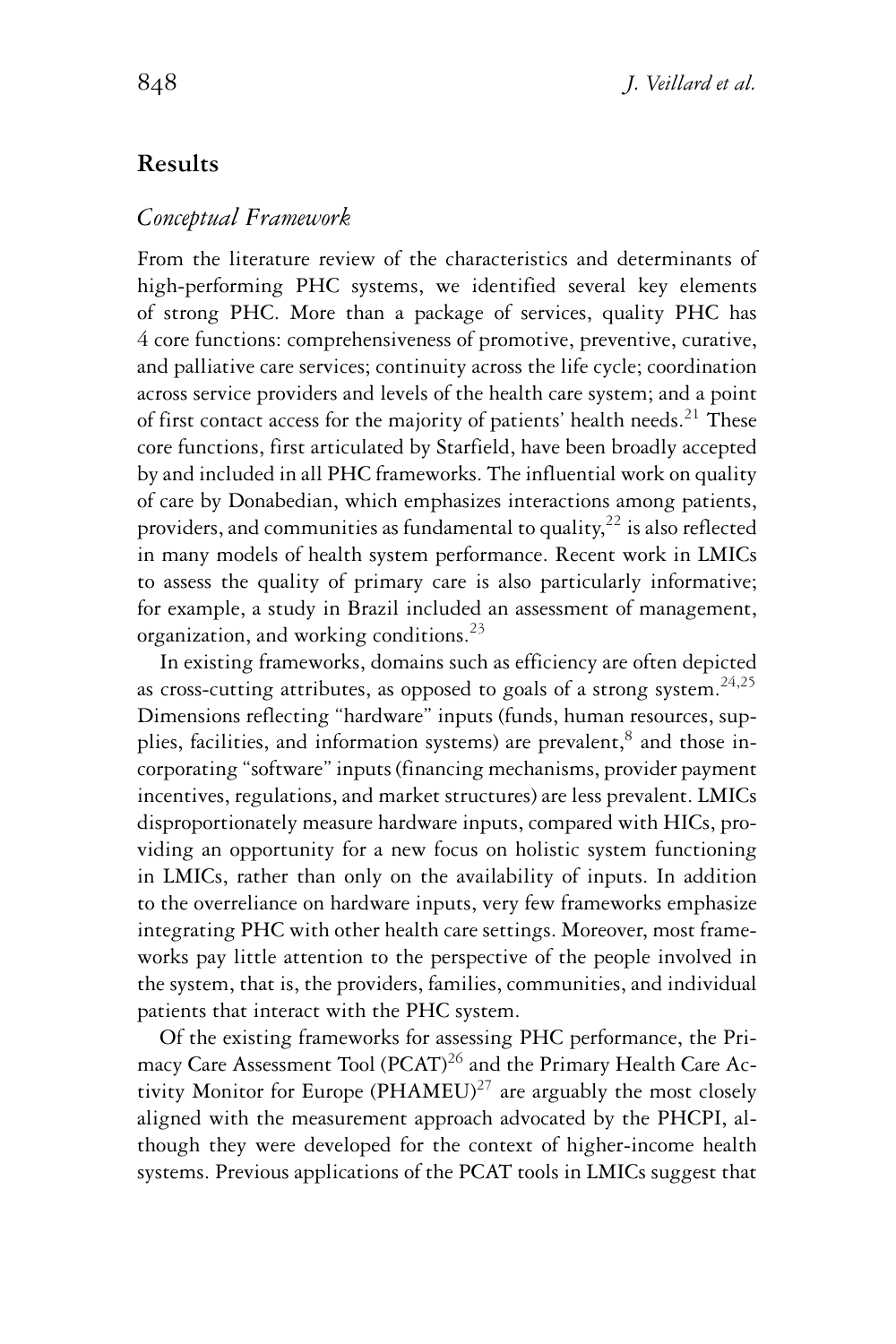these are adequate but require some adaptation.<sup>28,29</sup> The PHCPI's framework retains the principal aspects of the PCAT and the PHAMEU (eg, first contact access, coordination, and comprehensiveness) but diverges in its unique applicability to low- and middle-income settings. For example, the PHCPI indicators include the availability of basic equipment and access to treatment for infectious diseases that are not highly relevant to high-income settings. Addressing the aforementioned gaps in existing approaches to performance assessment also drives WHO's emphasis on integrated people-centered health services (IPCHS), $30$  the new guiding framework for service delivery reforms to expand access to health services and achieve UHC. While IPCHS strategies span the entire health system, IPCHS requires prioritization of high-quality PHC as its cornerstone.

Figure 2 shows the PHCPI's revised conceptual framework (the first version is provided in Appendix 3). It has 5 domains: System, Inputs, Service Delivery, Outputs, and Outcomes, and each has 5 or more subdomains and sub-subdomains. This conceptual framework draws on several important earlier system frameworks, such as the logic model,  $31$  Control Knobs Framework, $32$  Health Systems Performance Assessment, $9$  economic models of supply and demand, and predefined key characteristics of high-performing PHC systems.<sup>21,33,34</sup> The PHCPI's framework describes the key inputs, functionalities, and desired goals of an effective PHC system and focuses on the intersection between service delivery and the core functions of PHC (first contact access, continuity, coordination, comprehensiveness, and person-centeredness) as the main drivers of performance variation. It also highlights people- and communitycentered care, supply and demand functions, system responsiveness, resilience, and integrated service delivery through effective organization and management.<sup>4</sup>

The framework structure is similar to the commonly used inputprocess-output-outcome logic model, indicating logical relationships between constructs. We placed a System-Level Determinants domain before the Inputs domain to indicate the importance of the modifiable PHC system structure emphasized in the Control Knobs Framework.<sup>32</sup> In addition, we more clearly defined process as the various critical subdomains of Service Delivery. The framework exhibits an overall directionality of influence, where the System domain influences the Inputs domain, which affects the complex interplay within the Service Delivery domain, contributing to effective Outputs, which subsequently affect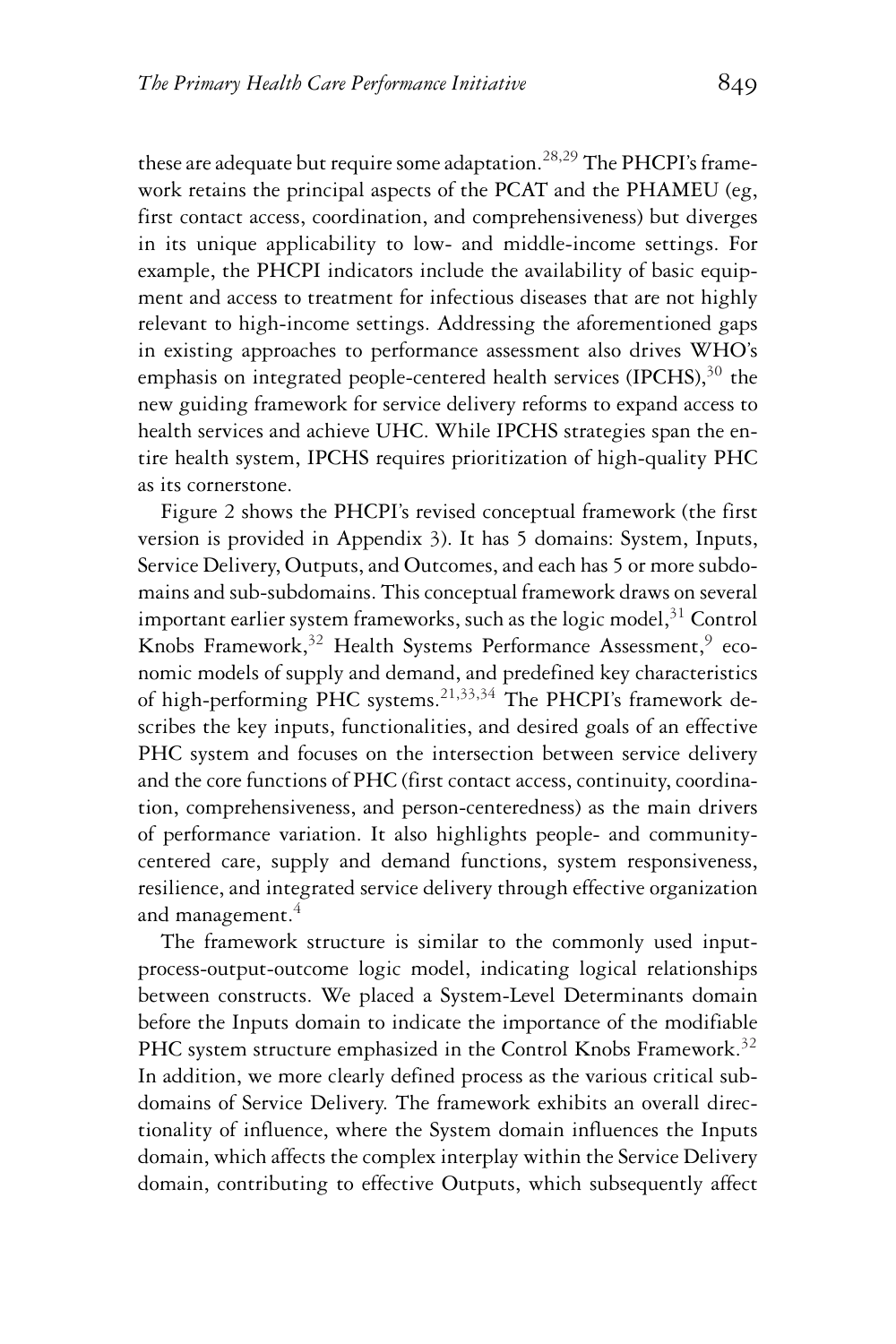| E1. Health Status<br><b>E<sub>5</sub></b> . Resilience of<br>Health Systems<br>E4. Efficiency<br>E3. Equity<br>to People<br>D1.e Infectious disease<br>D1.d Childhood illness<br>D1.a Health promotion<br>D1.f NCDs & mental<br>Service Coverage<br>D1.g Palliative care<br>D1. Effective<br>D1.c RMNCH<br>D1.bDisease<br>prevention<br>health<br>C5.cComprehensiveness<br>I<br>Primary Health Care<br>I<br>C5.ePersoncentered<br>C5. High Quality<br>I<br>C5.d Coordination<br>C5.a First contact<br>I<br>C5.b Continuity<br>I<br>accessibility<br>I<br>I<br>I<br>I<br>ı<br>of Effective PHC<br>C4. Availability<br>C3.bGeographic<br>provider respect<br>and trust<br>I<br>C3.cTimeliness<br>C3.a Financial<br>C4.b Provider<br>C4.c Provider<br>I<br>C4.a Provider<br>C3. Access<br>competence<br>C4.dPatient<br>C4.eSafety<br>availability<br>motivation<br>I<br>Services<br>í<br>I<br>Ï<br>ī<br>ı<br>management capability<br>Health Management<br>C2.a Teambased care<br>I<br>Organization and<br>population outreach<br>C1.cEmpanelment<br>C <sub>2</sub> .d Performance<br>measurement and<br>I<br>C1. Population<br>C1.a Local piority<br>C1.bCommunity<br>C2.c Information<br>Management<br>and leadership<br>C1.d Proactive<br>$\begin{array}{c} 1 \\ 1 \\ 1 \\ 1 \end{array}$<br>C2. Facility<br>management<br>engagement<br>organization<br>C <sub>2</sub> b Facility<br>systems<br>setting<br>ï<br>I<br>B <sub>3</sub> . Information<br>B4. Workforce<br>Infrastructure<br>B1. Drugs &<br><b>B2. Facility</b><br>B <sub>5</sub> . Funds<br>Supplies<br>Systems<br>A1.c Social accountability<br>A1.a Primary health care<br>A2.c Financial coverage<br>A2.a Payment systems<br>A3. Adjustment to<br>A1. Governance &<br>Population Health<br>A3.c Innovation and<br>primary health care<br>A3.b Priority setting<br>A2.b Spending on<br>A3.a Surveillance<br>infrastructure<br>management<br>Leadership<br>A2. Health<br>A1.b Quality<br>Financing<br>policies<br>learning<br>Needs | A. System Level<br>Determinants | <b>B.</b> Inputs | $1 + 1 + 1 + 1 + 1 + 1 + 1 + 1$ | C. Service Delivery | D. Outputs | E. Outcomes        |
|---------------------------------------------------------------------------------------------------------------------------------------------------------------------------------------------------------------------------------------------------------------------------------------------------------------------------------------------------------------------------------------------------------------------------------------------------------------------------------------------------------------------------------------------------------------------------------------------------------------------------------------------------------------------------------------------------------------------------------------------------------------------------------------------------------------------------------------------------------------------------------------------------------------------------------------------------------------------------------------------------------------------------------------------------------------------------------------------------------------------------------------------------------------------------------------------------------------------------------------------------------------------------------------------------------------------------------------------------------------------------------------------------------------------------------------------------------------------------------------------------------------------------------------------------------------------------------------------------------------------------------------------------------------------------------------------------------------------------------------------------------------------------------------------------------------------------------------------------------------------------------------------------------------------------------------------------------------------------------------------------|---------------------------------|------------------|---------------------------------|---------------------|------------|--------------------|
|                                                                                                                                                                                                                                                                                                                                                                                                                                                                                                                                                                                                                                                                                                                                                                                                                                                                                                                                                                                                                                                                                                                                                                                                                                                                                                                                                                                                                                                                                                                                                                                                                                                                                                                                                                                                                                                                                                                                                                                                   |                                 |                  |                                 |                     |            |                    |
|                                                                                                                                                                                                                                                                                                                                                                                                                                                                                                                                                                                                                                                                                                                                                                                                                                                                                                                                                                                                                                                                                                                                                                                                                                                                                                                                                                                                                                                                                                                                                                                                                                                                                                                                                                                                                                                                                                                                                                                                   |                                 |                  |                                 |                     |            |                    |
|                                                                                                                                                                                                                                                                                                                                                                                                                                                                                                                                                                                                                                                                                                                                                                                                                                                                                                                                                                                                                                                                                                                                                                                                                                                                                                                                                                                                                                                                                                                                                                                                                                                                                                                                                                                                                                                                                                                                                                                                   |                                 |                  |                                 |                     |            | E2. Responsiveness |
|                                                                                                                                                                                                                                                                                                                                                                                                                                                                                                                                                                                                                                                                                                                                                                                                                                                                                                                                                                                                                                                                                                                                                                                                                                                                                                                                                                                                                                                                                                                                                                                                                                                                                                                                                                                                                                                                                                                                                                                                   |                                 |                  |                                 |                     |            |                    |
|                                                                                                                                                                                                                                                                                                                                                                                                                                                                                                                                                                                                                                                                                                                                                                                                                                                                                                                                                                                                                                                                                                                                                                                                                                                                                                                                                                                                                                                                                                                                                                                                                                                                                                                                                                                                                                                                                                                                                                                                   |                                 |                  |                                 |                     |            |                    |
|                                                                                                                                                                                                                                                                                                                                                                                                                                                                                                                                                                                                                                                                                                                                                                                                                                                                                                                                                                                                                                                                                                                                                                                                                                                                                                                                                                                                                                                                                                                                                                                                                                                                                                                                                                                                                                                                                                                                                                                                   |                                 |                  |                                 |                     |            |                    |
|                                                                                                                                                                                                                                                                                                                                                                                                                                                                                                                                                                                                                                                                                                                                                                                                                                                                                                                                                                                                                                                                                                                                                                                                                                                                                                                                                                                                                                                                                                                                                                                                                                                                                                                                                                                                                                                                                                                                                                                                   |                                 |                  |                                 |                     |            |                    |
|                                                                                                                                                                                                                                                                                                                                                                                                                                                                                                                                                                                                                                                                                                                                                                                                                                                                                                                                                                                                                                                                                                                                                                                                                                                                                                                                                                                                                                                                                                                                                                                                                                                                                                                                                                                                                                                                                                                                                                                                   |                                 |                  |                                 |                     |            |                    |
|                                                                                                                                                                                                                                                                                                                                                                                                                                                                                                                                                                                                                                                                                                                                                                                                                                                                                                                                                                                                                                                                                                                                                                                                                                                                                                                                                                                                                                                                                                                                                                                                                                                                                                                                                                                                                                                                                                                                                                                                   |                                 |                  |                                 |                     |            |                    |
|                                                                                                                                                                                                                                                                                                                                                                                                                                                                                                                                                                                                                                                                                                                                                                                                                                                                                                                                                                                                                                                                                                                                                                                                                                                                                                                                                                                                                                                                                                                                                                                                                                                                                                                                                                                                                                                                                                                                                                                                   |                                 |                  |                                 |                     |            |                    |
|                                                                                                                                                                                                                                                                                                                                                                                                                                                                                                                                                                                                                                                                                                                                                                                                                                                                                                                                                                                                                                                                                                                                                                                                                                                                                                                                                                                                                                                                                                                                                                                                                                                                                                                                                                                                                                                                                                                                                                                                   |                                 |                  |                                 |                     |            |                    |
|                                                                                                                                                                                                                                                                                                                                                                                                                                                                                                                                                                                                                                                                                                                                                                                                                                                                                                                                                                                                                                                                                                                                                                                                                                                                                                                                                                                                                                                                                                                                                                                                                                                                                                                                                                                                                                                                                                                                                                                                   |                                 |                  |                                 |                     |            |                    |
|                                                                                                                                                                                                                                                                                                                                                                                                                                                                                                                                                                                                                                                                                                                                                                                                                                                                                                                                                                                                                                                                                                                                                                                                                                                                                                                                                                                                                                                                                                                                                                                                                                                                                                                                                                                                                                                                                                                                                                                                   |                                 |                  |                                 |                     |            |                    |
|                                                                                                                                                                                                                                                                                                                                                                                                                                                                                                                                                                                                                                                                                                                                                                                                                                                                                                                                                                                                                                                                                                                                                                                                                                                                                                                                                                                                                                                                                                                                                                                                                                                                                                                                                                                                                                                                                                                                                                                                   |                                 |                  |                                 |                     |            |                    |
|                                                                                                                                                                                                                                                                                                                                                                                                                                                                                                                                                                                                                                                                                                                                                                                                                                                                                                                                                                                                                                                                                                                                                                                                                                                                                                                                                                                                                                                                                                                                                                                                                                                                                                                                                                                                                                                                                                                                                                                                   |                                 |                  |                                 |                     |            |                    |
|                                                                                                                                                                                                                                                                                                                                                                                                                                                                                                                                                                                                                                                                                                                                                                                                                                                                                                                                                                                                                                                                                                                                                                                                                                                                                                                                                                                                                                                                                                                                                                                                                                                                                                                                                                                                                                                                                                                                                                                                   |                                 |                  |                                 |                     |            |                    |
|                                                                                                                                                                                                                                                                                                                                                                                                                                                                                                                                                                                                                                                                                                                                                                                                                                                                                                                                                                                                                                                                                                                                                                                                                                                                                                                                                                                                                                                                                                                                                                                                                                                                                                                                                                                                                                                                                                                                                                                                   |                                 |                  |                                 |                     |            |                    |
|                                                                                                                                                                                                                                                                                                                                                                                                                                                                                                                                                                                                                                                                                                                                                                                                                                                                                                                                                                                                                                                                                                                                                                                                                                                                                                                                                                                                                                                                                                                                                                                                                                                                                                                                                                                                                                                                                                                                                                                                   |                                 |                  |                                 |                     |            |                    |
| Social Determinants & Context (Political, Social, Demographic, Socioeconomic)                                                                                                                                                                                                                                                                                                                                                                                                                                                                                                                                                                                                                                                                                                                                                                                                                                                                                                                                                                                                                                                                                                                                                                                                                                                                                                                                                                                                                                                                                                                                                                                                                                                                                                                                                                                                                                                                                                                     |                                 |                  |                                 |                     |            |                    |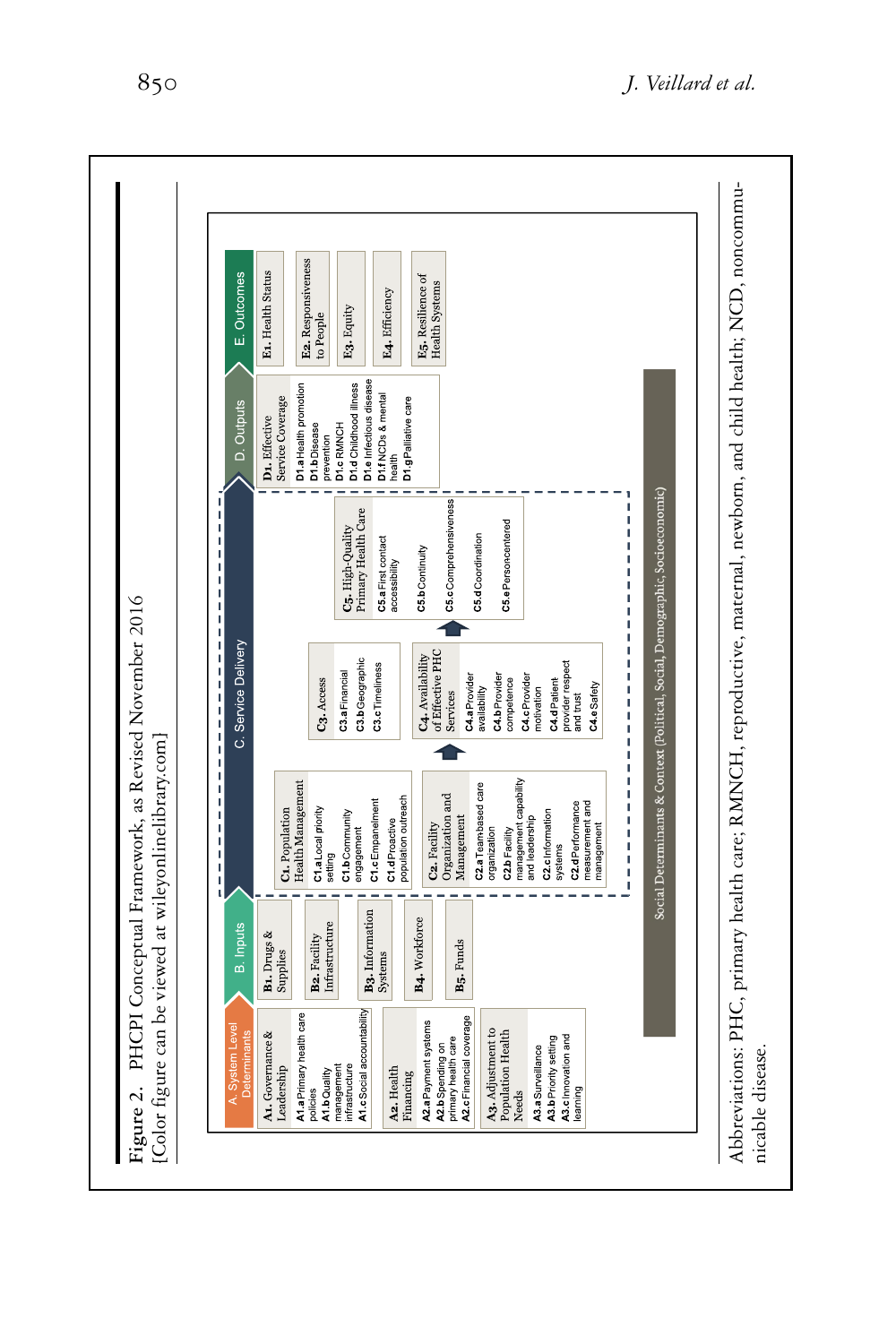Outcomes. This framework also incorporates the health system goals for the Outcomes domain—health status, responsiveness, equity, efficiency, and resilience—as articulated by numerous health systems performance assessment frameworks. Finally, in accordance with a biopsychosocial, as opposed to a strictly biomedical, model of disease causation,  $35$  we acknowledge that PHC performance lies within a larger health system, which itself lies within wider political, cultural, demographic, and socioeconomic contexts.

The revised version of the conceptual framework, finalized after the second experts advisory committee meeting, did not alter the 5 performance domains of System, Inputs, Service Delivery, Outputs, and Outcomes arranged in a logic model; however, the content of the System, Service Delivery, and Outcomes domains were altered. We made minor changes to the Outcomes domain to remove the components of "Reduced Mortality" and "Reduced Morbidity" from the subdomains of Health Status to better match the level of specificity provided in the other subdomains of Outcomes. Additionally, the name of the subdomain of "Health System Responsiveness" was changed to "Responsiveness to People" to better reflect the span of responsibility of PHC systems, and the System domain was revised to move the concept of "Community Engagement" from the subdomain of "Social Accountability and Community Engagement" to the Service Delivery domain. The concept of "Payment Systems" had been missing from the subdomain of "Health Financing" in the first version and was added.

In the revised framework, we made the greatest number of changes in the Service Delivery domain. Because we recognized that the "Organization and Management" subdomain was 2 different types of management, population health management and facility organization and management, we separated them and clarified the lower-level components of each subdomain. We reframed the "People-Centered Care" subdomain as "High-Quality Primary Health Care," reflecting conceptual shifts toward thinking of "person-centeredness" as a core function of highquality PHC of equal importance to the 4 functions first laid out by Starfield<sup>21</sup> and others at WHO.<sup>34</sup> Alterations to "Availability of Effective PHC Services" included moving "Safety" to this subdomain; adding "Patient-Provider Respect and Trust" to explicitly recognize this concept; and changing "Provider Absence Rate" to "Provider Availability." Finally, we reorganized the 5 subdomains in Service Delivery to better reflect the logical flow of service delivery, in keeping with the overall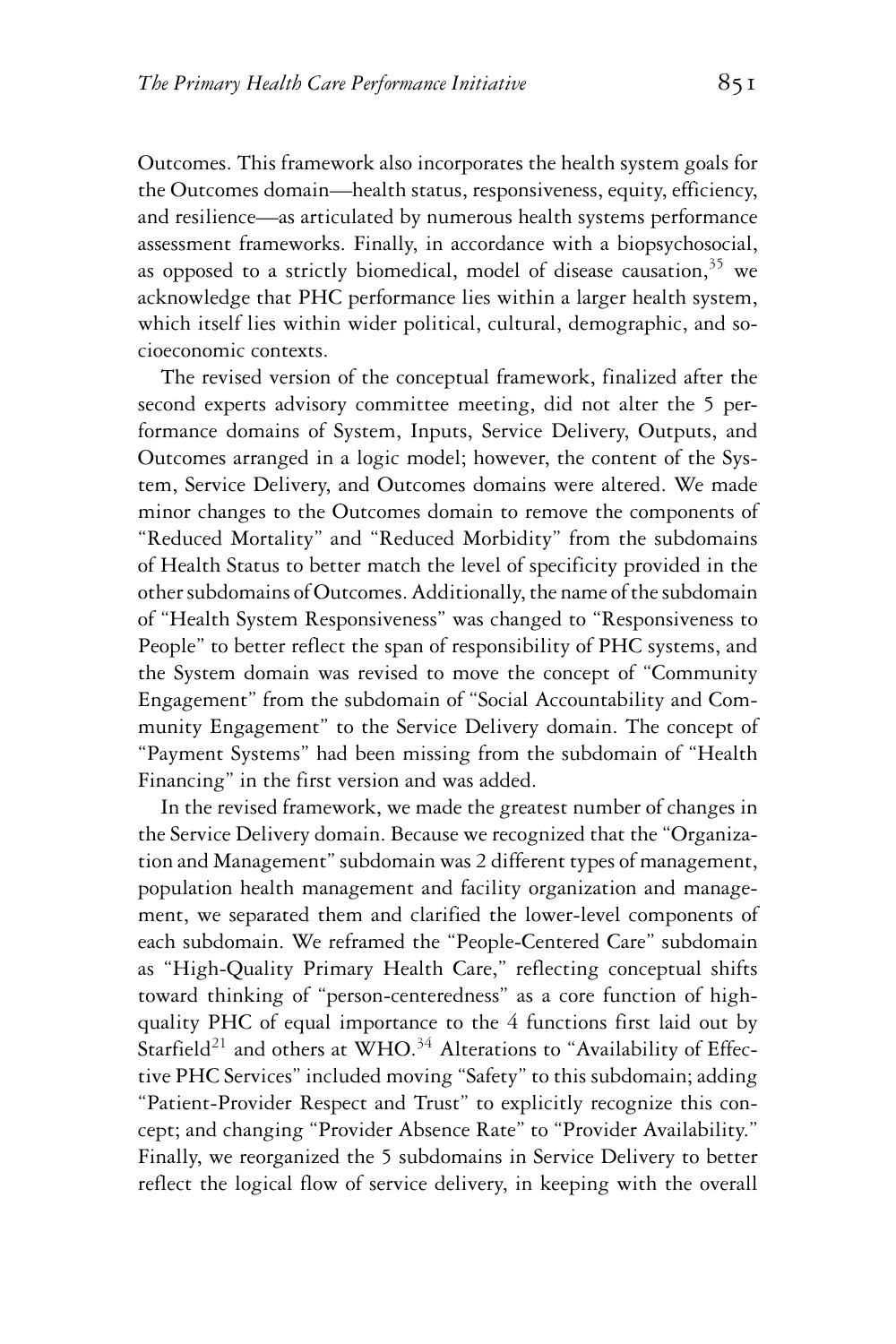flow of the conceptual framework and recognizing interdependencies among the subdomains.

#### *Vital Signs*

The original set of 25 Vital Signs (provided in Appendix 4) covered all 5 domains of the conceptual framework, but many subdomains were still not reflected in this indicator set. The Vital Signs revision in 2016 resulted in 36 Vital Signs, 24 from the original 25 and 11 new indicators. Table 2 lists the 36 updated Vital Signs and the results of the experts' evaluation of each indicator in the e-Delphi survey. The average total rating reflects the mean of the experts' summed scores (from 0 to 6) on each of the 4 criteria (relevance and importance, reliability, validity, and actionability). The number reflecting the qualitative recommendations was constructed by counting each response to definitely exclude an indicator as −1 and each response to definitely include an indicator as 1, and taking the mean across all responses. Providing this type of feedback was optional for each indicator, so values closer to 0 may indicate polarization in expert opinions or a lack of strong opinions in either direction. The last column in the table also identifies the number of LMICs with available data for each indicator; the numbers in parentheses reflect the number of countries expected to have data available soon as a result of data collection efforts currently under way.

#### *Diagnostic Indicators*

The modified Delphi approach we used in July 2015 resulted in the selection of 62 Diagnostic Indicators, which cover most of the original conceptual framework's subdomains; we did not find appropriate indicators for 7 subdomains. Table 3 gives the full list of Diagnostic Indicators and the average score for each indicator from the e-Delphi survey. In the update to the Vital Signs, 1 Diagnostic Indicator was reclassified as a Vital Sign (cervical cancer screening rate); there currently are 56 Diagnostic Indicators. Many of the Diagnostics Indicators, especially those representing the Service Delivery domain, were validated in highincome settings but were recognized as requiring further work in order to be adapted to LMICs. Similarly, the PHCPI team recognized that for some areas, existing indicators poorly reflect the attribute of interest (eg,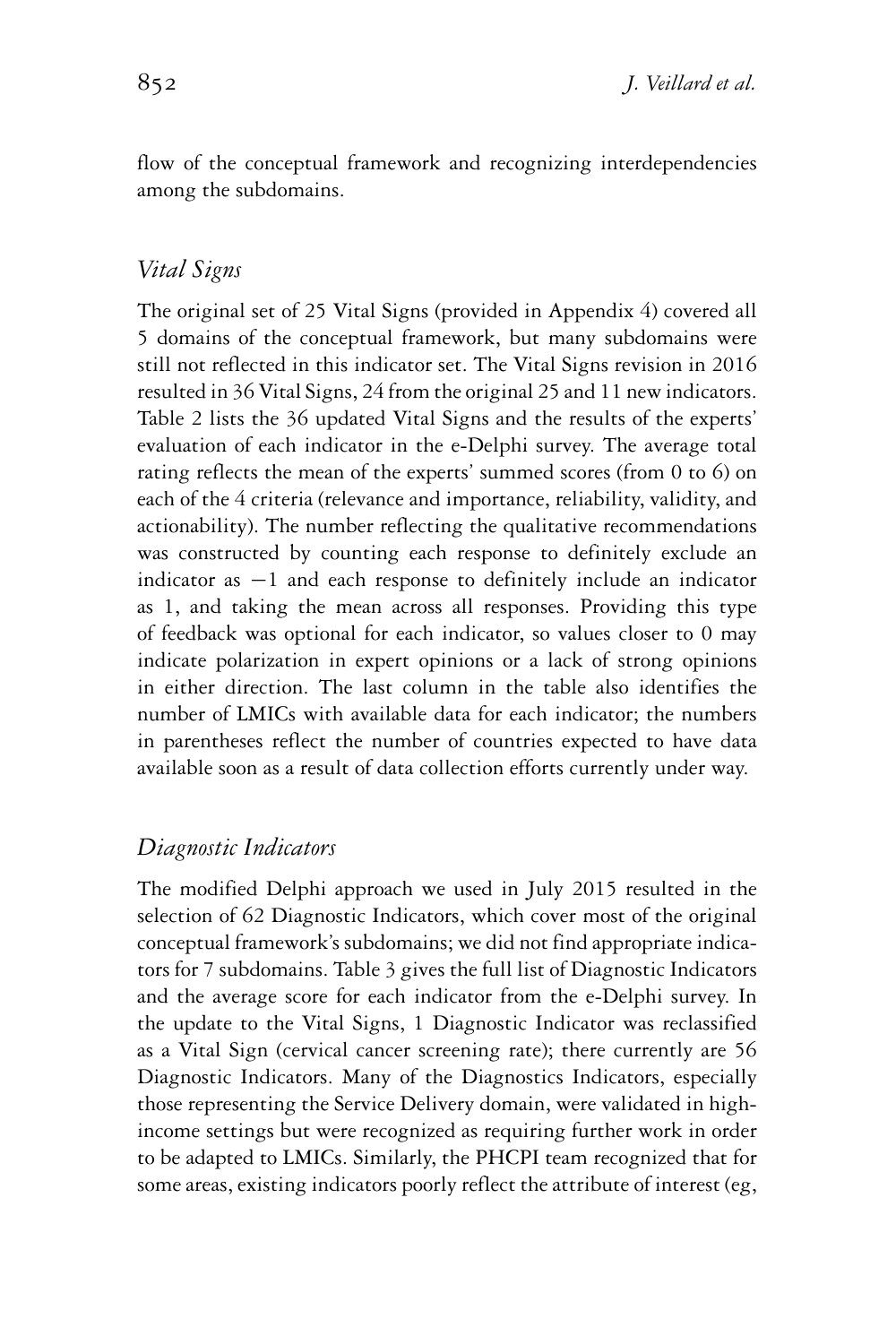|                           |                                                                   |                                        | Qualitative Rec-                            | LMICs With<br>Number of                  |
|---------------------------|-------------------------------------------------------------------|----------------------------------------|---------------------------------------------|------------------------------------------|
| Domain/Subdomain          | Indicator                                                         | Rating (Out of<br>Average Total<br>24) | ommendation<br>$(-1$ [Drop] to 1<br>[Keep]) | Available Data:<br>(Expected)<br>Current |
| A2. Health Financing      | Per capita PHC expenditure                                        | 18.33                                  | 0.47                                        | 31 (50)                                  |
|                           | health expenditure devoted<br>$%$ of current government<br>to PHC | 17.01                                  | 0.35                                        | 31 (50)                                  |
|                           | as % of all PHC expenditure<br>Government PHC expenditure         | 17.16                                  | 0.24                                        | 31 (50)                                  |
|                           | OOP PHC expenditure as % of<br>all PHC expenditure                | 17.86                                  | 0.35                                        | 31 (50)                                  |
| B1. Drugs and<br>Supplies | Basic equipment availability                                      | 19.00                                  | 0.47                                        | 15                                       |
|                           | Availability of essential drugs                                   | 20.72                                  | 0.65                                        | 12                                       |
|                           | Availability of vaccines                                          | 20.81                                  | 0.47                                        | $8(10)$                                  |
|                           | Facilities with clean water,<br>electricity, sanitation           | 19.75                                  | 0.24                                        | (6)                                      |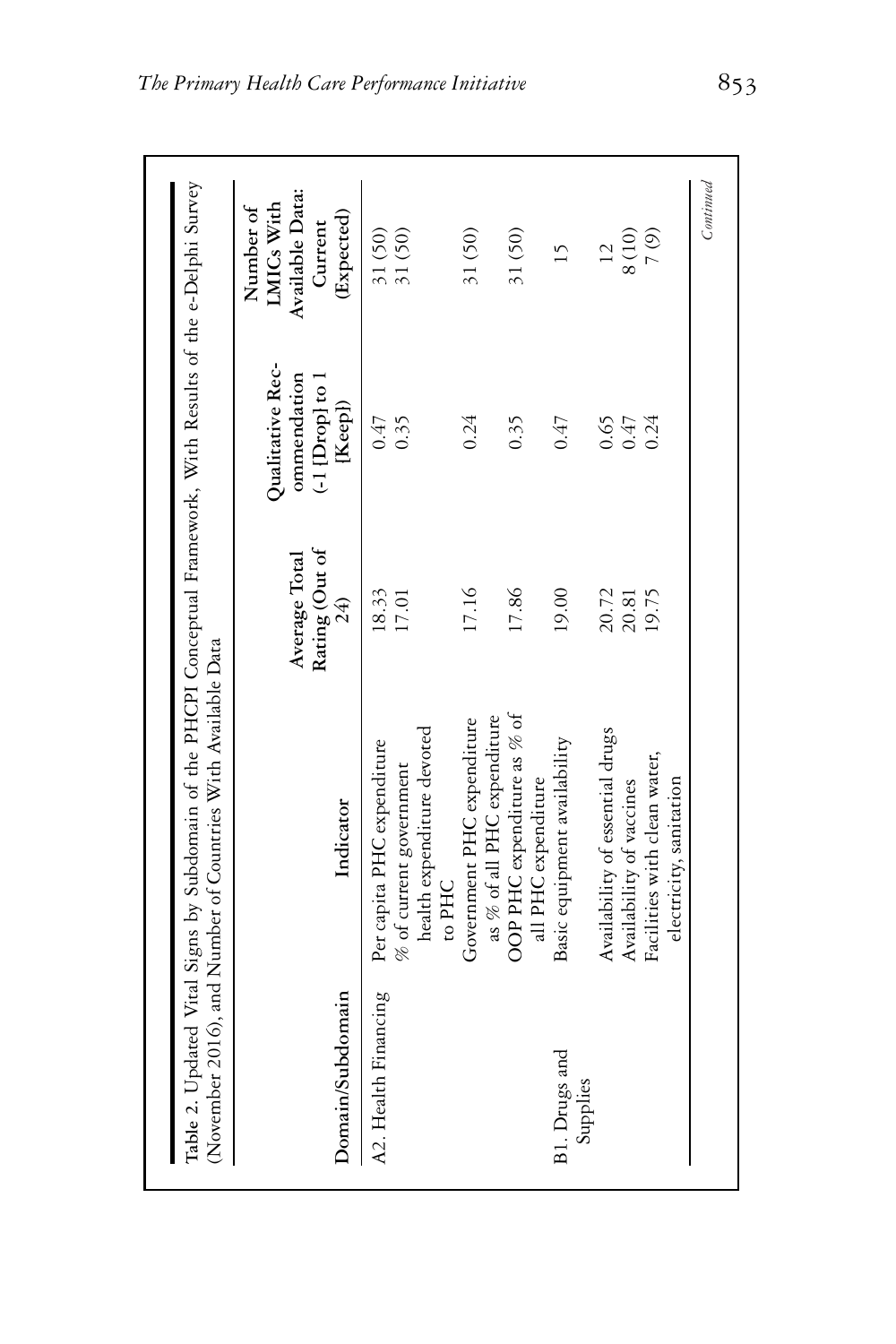| Table 2. Continued                    |                                                        |                                        |                                                                 |                                                                     |
|---------------------------------------|--------------------------------------------------------|----------------------------------------|-----------------------------------------------------------------|---------------------------------------------------------------------|
| Domain/Subdomain                      | Indicator                                              | Rating (Out of<br>Average Total<br>24) | Qualitative Rec-<br>ommendation<br>$(-1$ [Drop] to 1<br>[Keep]) | Available Data:<br>LMICs With<br>Number of<br>(Expected)<br>Current |
| Infrastructure<br><b>B2. Facility</b> | Health center and health post<br>density               | 18.73                                  | 0.35                                                            | 76                                                                  |
| B4. Workforce                         | nurse, and midwife density<br>Community health worker, | 18.19                                  | 0.41                                                            | 53                                                                  |
| C <sub>3</sub> . Access               | Access barriers due to                                 | 17.71                                  | 0.53                                                            | 56                                                                  |
|                                       | Access barriers due to distance<br>treatment costs     | 18.06                                  | 0.47                                                            | 56                                                                  |
| C4. Availability of                   | Provider absence rate                                  | 17.24                                  | $0.06$<br>0.18                                                  | (6)                                                                 |
| Effective PHC                         | Diagnostic accuracy                                    | 17.06                                  |                                                                 | $6(8)$                                                              |
| Services                              | Adherence to clinical                                  | 17.00                                  | 0.29                                                            | 7(9)                                                                |
|                                       | Caseload per provider (daily)<br>guidelines            | 15.63                                  | 0.18                                                            | $\frac{6}{8}$                                                       |
|                                       |                                                        |                                        |                                                                 | Continued                                                           |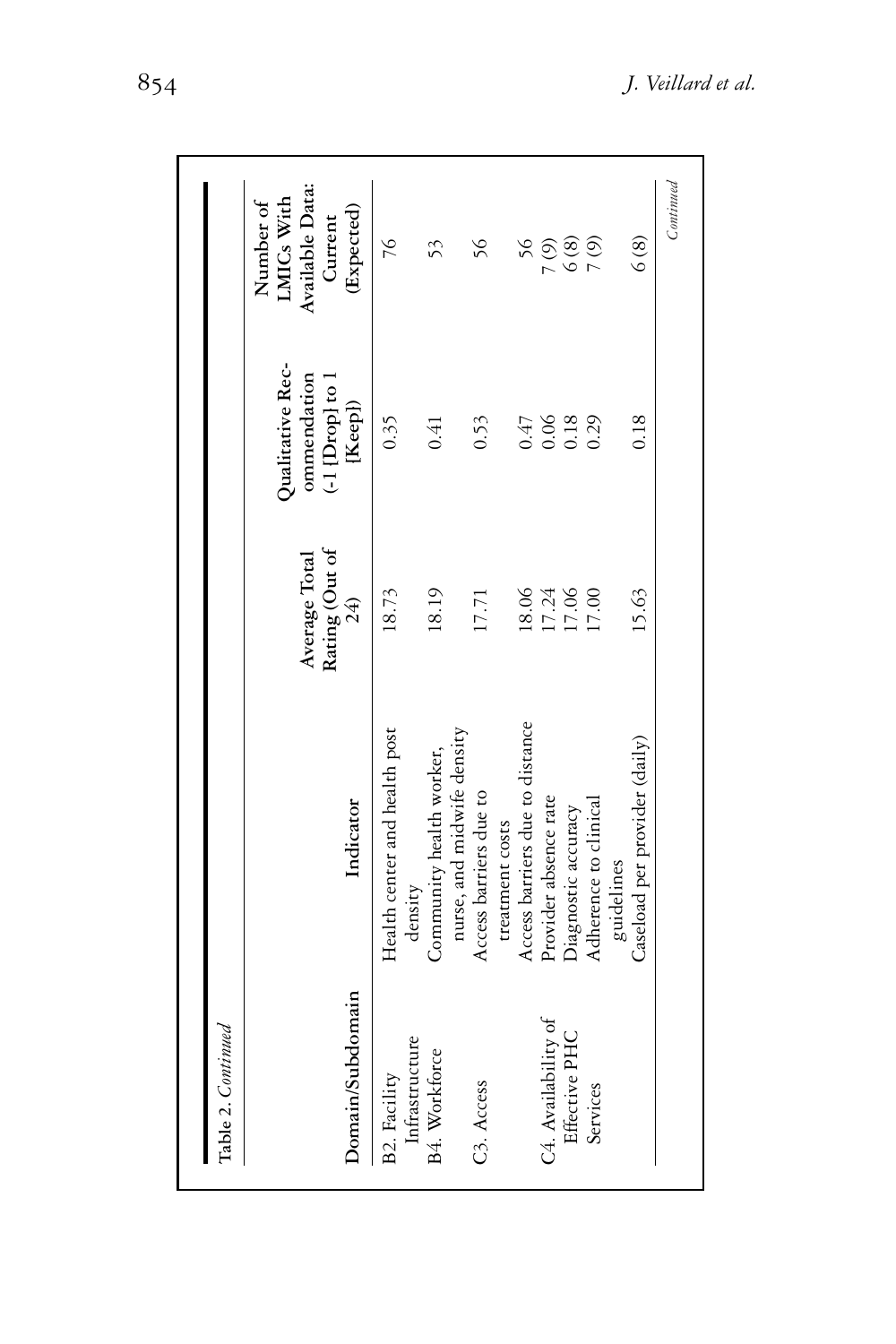| Domain/Subdomain                  | Indicator                                                     | Rating (Out of<br>Average Total<br>24) | Qualitative Rec-<br>ommendation<br>$(-1$ [Drop] to 1<br>[Keep]) | Available Data:<br>LMICs With<br>Number of<br>(Expected)<br>Current |
|-----------------------------------|---------------------------------------------------------------|----------------------------------------|-----------------------------------------------------------------|---------------------------------------------------------------------|
| C5. High-Quality<br>PHC           | Dropout rate 1st to 3rd DTP3<br>vaccination                   | 19.06                                  | 0.24                                                            | 132                                                                 |
|                                   | Dropout rate 1st to 4th<br>antenatal visit                    | 18.60                                  | 0.24                                                            | 119                                                                 |
|                                   | Treatment success rate for new<br>TB cases                    | 16.73                                  | 0.12                                                            | 131                                                                 |
|                                   | Care-seeking for symptoms of<br>pneumonia                     | 15.93                                  | 0.12                                                            | 128                                                                 |
| D1. Effective Service<br>Coverage | Demand for family planning<br>satisfied with modern<br>method | 19.13                                  | $f \neq 0$                                                      | 128                                                                 |
|                                   | Antenatal care coverage                                       | 19.66                                  | $0.29$<br>$0.47$                                                | 121                                                                 |
|                                   | Skilled birth attendance                                      | 19.26                                  |                                                                 | 128                                                                 |
|                                   | DTP3 immunization coverage                                    | 21.96                                  | 0.59                                                            | 132                                                                 |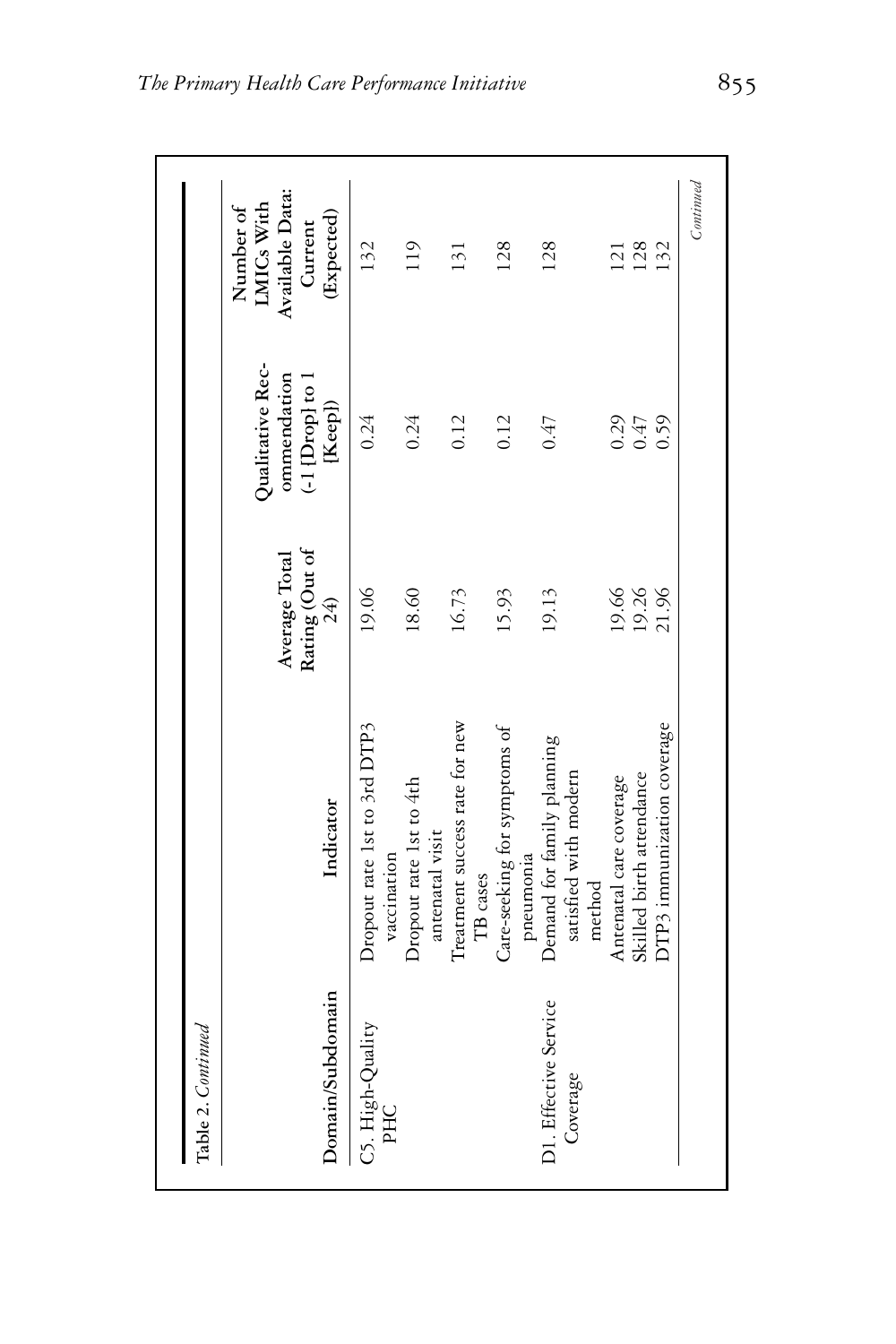| Table 2. Continued |                                                                |                                        |                                                                |                                                                     |
|--------------------|----------------------------------------------------------------|----------------------------------------|----------------------------------------------------------------|---------------------------------------------------------------------|
| Domain/Subdomain   | Indicator                                                      | Rating (Out of<br>Average Total<br>24) | Qualitative Rec-<br>ommendation<br>$(-1$ [Drop] to 1<br>[Keep] | Available Data:<br>LMICs With<br>Number of<br>(Expected)<br>Current |
|                    | receiving appropriate<br>Children with diarrhea<br>treatment   | 19.93                                  | 0.35                                                           | 110                                                                 |
|                    | TB cases detected and cured                                    | 18.79                                  | 0.24                                                           | 128                                                                 |
|                    | People living with HIV<br>receiving ART                        | 18.47                                  | 0.18                                                           | 98                                                                  |
|                    | ITN coverage for malaria<br>prevention                         | 17.95                                  | 0.06                                                           | $\sqrt{40}$                                                         |
|                    | Cervical cancer screening rate                                 | 18.53                                  | 0.18                                                           | $\sim$ 30                                                           |
|                    | Hypertension control                                           | 20.14                                  |                                                                | $~10-40-50$                                                         |
|                    | Diabetes mellitus control                                      |                                        | 0.47<br>0.47<br>0.24<br>0.18                                   | ~0.50                                                               |
| E1. Health Status  | Maternal mortality ratio                                       | 19.98<br>19.08                         |                                                                |                                                                     |
|                    | Adult mortality from NCDs                                      | 15.87                                  |                                                                | $128$<br>$132$<br>$15$<br>$5$<br>$6$                                |
|                    | Under-5 mortality rate                                         | 19.58                                  | 0.24                                                           |                                                                     |
|                    | Neonatal mortality rate                                        | 19.65                                  | 0.24                                                           |                                                                     |
| E3. Equity         | Difference between 1st and 5th<br>wealth quintiles for under-5 | 17.73                                  | 0.18                                                           |                                                                     |
|                    | mortality                                                      |                                        |                                                                |                                                                     |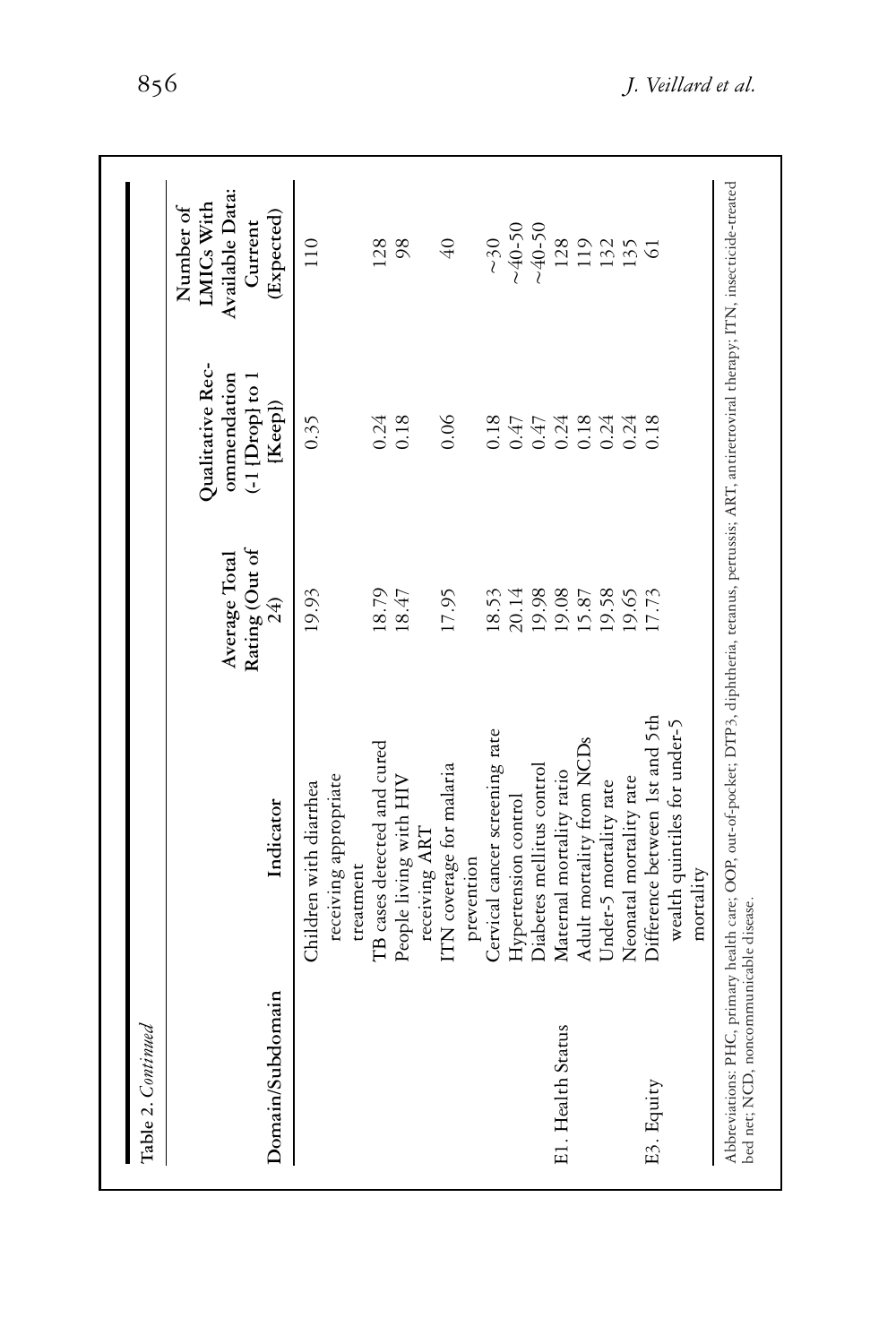| Domain/<br>Subdomain    | Indicator                                                                                                         | Average<br><b>Total Rating</b><br>(Out of 25) |
|-------------------------|-------------------------------------------------------------------------------------------------------------------|-----------------------------------------------|
| A <sub>2</sub> . Health | Per capita PHC expenditure                                                                                        | 19.7                                          |
| Financing               | General government health expenditure as a<br>percent of total health expenditure                                 | 17.8                                          |
|                         | Public sector tax revenue (percentage of gross<br>domestic product [GDP])                                         | 17.3                                          |
|                         | Out-of-pocket expenditures as percentage of<br>total health expenditure                                           | 19.2                                          |
| B2. Facility            | Health center density                                                                                             | 18.9                                          |
| Infrastructure          | Total density per 100,000 population: health<br>posts                                                             | 19.2                                          |
|                         | Total density per 100,000 population:<br>$district + rural$ hospitals                                             | 19.7                                          |
| B4. Workforce           | Community health worker (CHW) density<br>per 1,000 population                                                     | 18.3                                          |
|                         | Physician density per 1,000 population                                                                            | 20                                            |
|                         | Nursing and midwifery personnel density<br>per 1,000 population                                                   | 20.1                                          |
|                         | Total density (physicians $+$ CHWs $+$ nurses<br>$+$ midwives) per 100,000 population                             | 19.4                                          |
| B5. Funds               | Provider has financing to renew and<br>maintain building/equipment (eg,<br>maintenance and/or spare parts budget) | 18.8                                          |
|                         | Percent of revenue from user's charge                                                                             | 17.1                                          |
|                         | Average cash amount for operation support<br>per facility                                                         | 17.8                                          |
|                         | Community attendance at management<br>meetings                                                                    | 17.9                                          |
|                         | Health facilities providing supervision and<br>support to community health workers                                | 18.3                                          |
|                         | Regular management meetings                                                                                       | 18.9                                          |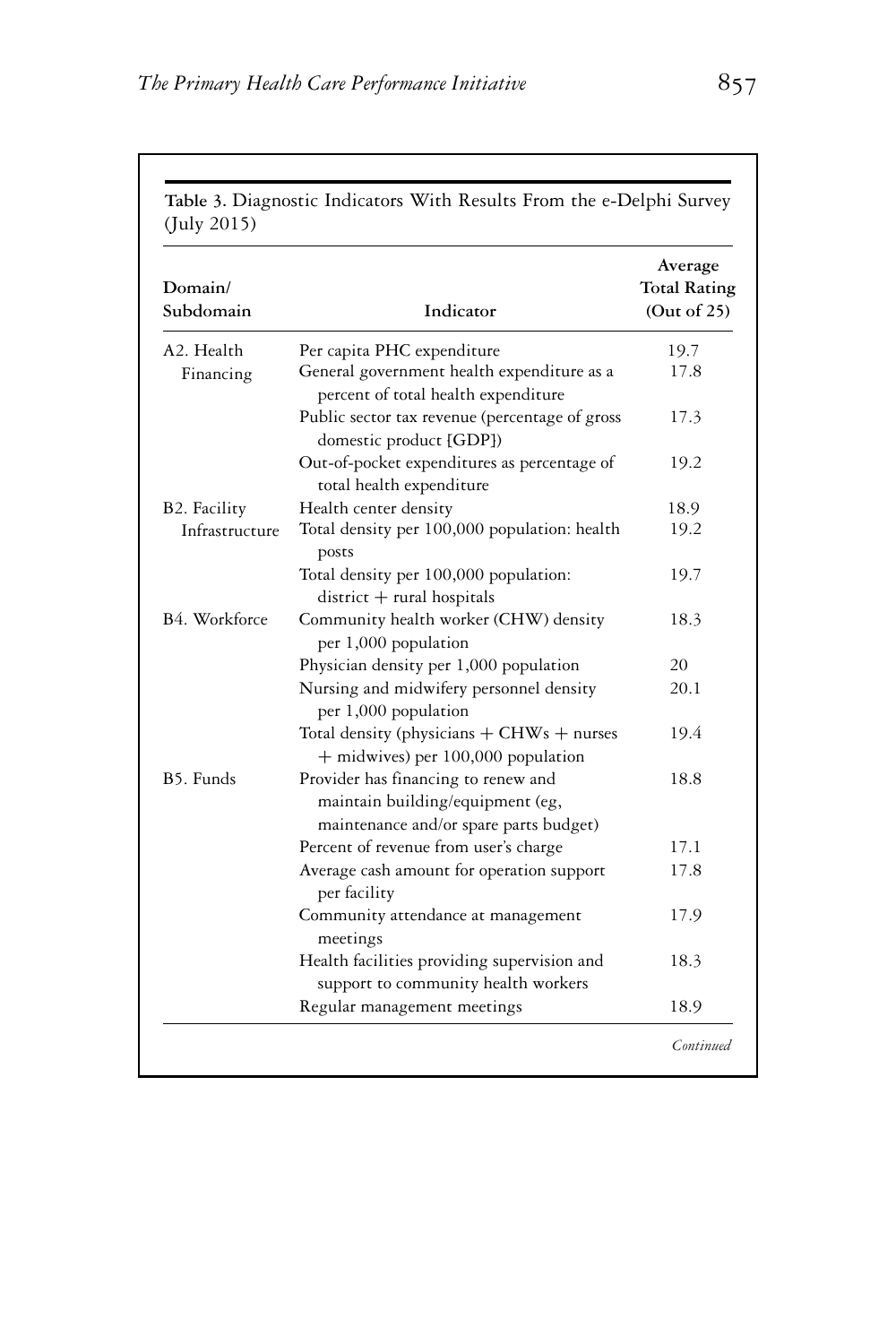| Domain/<br>Subdomain | Indicator                                                                                                                                                                                                                            | Average<br><b>Total Rating</b><br>(Out of $25$ ) |
|----------------------|--------------------------------------------------------------------------------------------------------------------------------------------------------------------------------------------------------------------------------------|--------------------------------------------------|
|                      | Facility participates in national/facility                                                                                                                                                                                           | 18.8                                             |
|                      | service level accreditation/certification<br>program and is currently certified                                                                                                                                                      |                                                  |
|                      | Supportive management: formal training                                                                                                                                                                                               | 18.6                                             |
|                      | Supportive management: supervision                                                                                                                                                                                                   | 19                                               |
|                      | Quality assurance processes                                                                                                                                                                                                          | 19.8                                             |
|                      | Presence of client feedback system                                                                                                                                                                                                   | 19.7                                             |
|                      | System for eliciting and reviewing client<br>opinion                                                                                                                                                                                 | 19.8                                             |
|                      | Average user's charge per visit                                                                                                                                                                                                      | 18.7                                             |
|                      | Prices (paid by patient) for key priority<br>services, such as maternal and child<br>health services                                                                                                                                 | 19                                               |
|                      | Cost-related access: are there transportation<br>costs/barriers to your receiving care?                                                                                                                                              | 18                                               |
|                      | Cost-related access: did you not fill a<br>prescription; skipped a recommended<br>medical test, treatment, or follow-up; or<br>have a medical problem but did not visit<br>the doctor or clinic in the past year<br>because of cost? | 19.3                                             |
|                      | Cost-related access: did you have serious<br>problems paying for the visit, or were<br>unable to pay medical bills?                                                                                                                  | 18.5                                             |
|                      | Timeliness: When the facility is open and<br>you get sick, would someone see you the<br>same day?                                                                                                                                    | 18.1                                             |
|                      | Timeliness: Is it very or somewhat difficult<br>to get medical care in the evening,<br>weekend, or on a holiday without going<br>to the emergency room?                                                                              | 18.2                                             |
|                      | Timeliness: Waiting time for being seen in<br>emergency care need was 2 hours or<br>more                                                                                                                                             | 18.9                                             |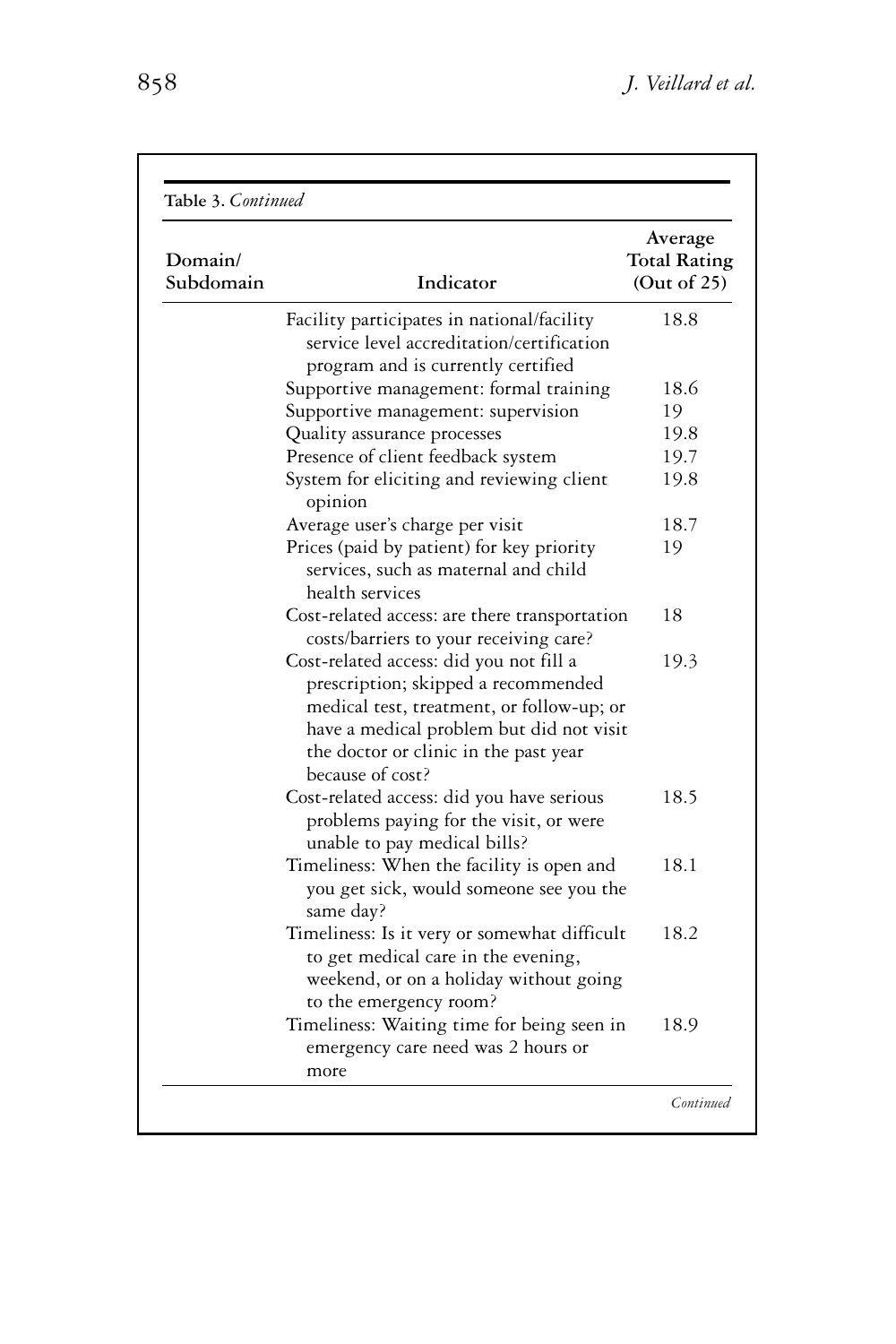| Domain/<br>Subdomain | Indicator                                                                                                                                                                                                | Average<br><b>Total Rating</b><br>(Out of 25) |
|----------------------|----------------------------------------------------------------------------------------------------------------------------------------------------------------------------------------------------------|-----------------------------------------------|
| Effective PHC        | C4. Availability of Management of maternal/neonatal<br>complications                                                                                                                                     | 19.1                                          |
| Services             | Treatment accuracy                                                                                                                                                                                       | 17.9                                          |
|                      | Provider burnout                                                                                                                                                                                         | 15.3                                          |
|                      | Standard precautions for infection<br>prevention and control                                                                                                                                             | 18.2                                          |
| <b>PHC</b>           | C5. High-Quality First-contact access: Is it difficult for<br>you to get medical care at the<br>primary health care facility when<br>you think you need it?                                              | 18.9                                          |
|                      | First-contact access: is it easy to get<br>an appointment for a routine<br>concern?                                                                                                                      | 16.1                                          |
|                      | First-contact access: When the<br>primary health care facility is<br>closed, is there a phone number<br>you can call when you get sick?                                                                  | 18.5                                          |
|                      | First-contact access: When you have<br>a new health problem, do you go<br>to your regular primary health care<br>facility before going somewhere<br>else?                                                | 17.5                                          |
|                      | First-contact access: How far do you<br>regularly travel to receive primary<br>care?                                                                                                                     | 18.7                                          |
|                      | Relational continuity: When you go<br>to your primary health care<br>facility, do you see the same health<br>care provider each time?                                                                    | 16.3                                          |
|                      | Relational continuity: How confident<br>are you that your health care<br>provider at the primary health care<br>facility will look after you, no<br>matter what happens in the future<br>to your health? | 13.5                                          |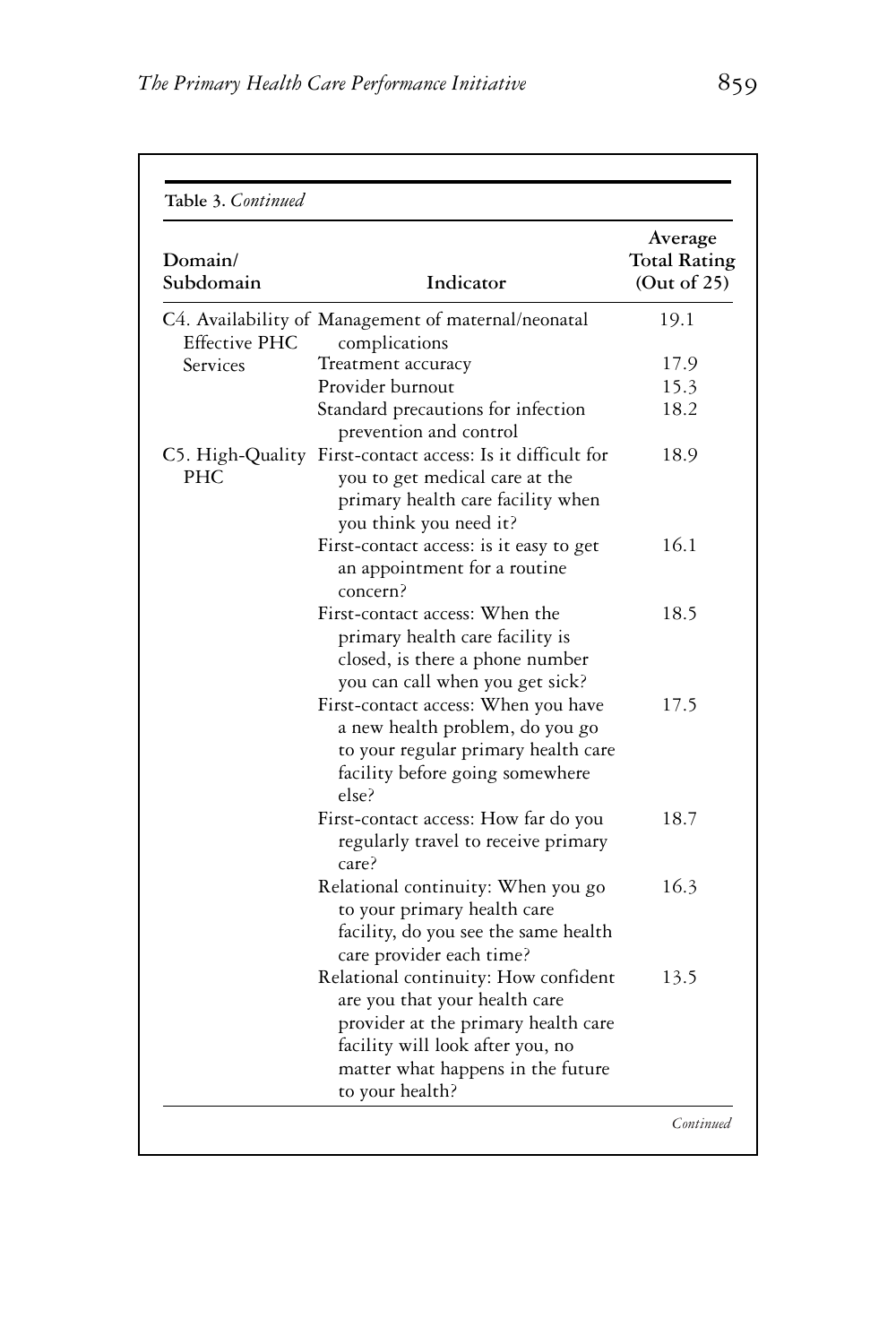| Domain/<br>Subdomain | Indicator                                                                                                                                                                                                   | Average<br><b>Total Rating</b><br>(Out of 25) |
|----------------------|-------------------------------------------------------------------------------------------------------------------------------------------------------------------------------------------------------------|-----------------------------------------------|
|                      | Informational continuity: At your<br>primary health care facility, does<br>your regular health care provider<br>always or often know important<br>information about your medical<br>history?                | 17.5                                          |
|                      | Informational continuity: At your<br>primary health care facility, were<br>there times when the health care<br>provider you were seeing did not<br>have access to your most recent<br>test or exam results? | 17.3                                          |
|                      | Informational continuity: At your<br>primary health care facility, is<br>there one unique health record<br>that follows you over time and is it<br>accessible when needed?                                  | 19.3                                          |
|                      | Management continuity: Thinking<br>about all the persons you saw in<br>different places, is there one person<br>who ensures follow-up of your<br>health care?                                               | 17.3                                          |
|                      | Management continuity: Is the<br>person who ensures your follow-up<br>aware of health care you receive<br>from others?                                                                                      | 15.9                                          |
|                      | Management continuity: Is the<br>person who ensures your follow-up<br>in contact with other providers<br>about your health care?                                                                            | 13.5                                          |
|                      | Formal system for referring patients<br>and/or accepting patients                                                                                                                                           | 18.3                                          |
|                      | Does your regular health care<br>provider know when you have<br>visited a specialist?                                                                                                                       | 17.7                                          |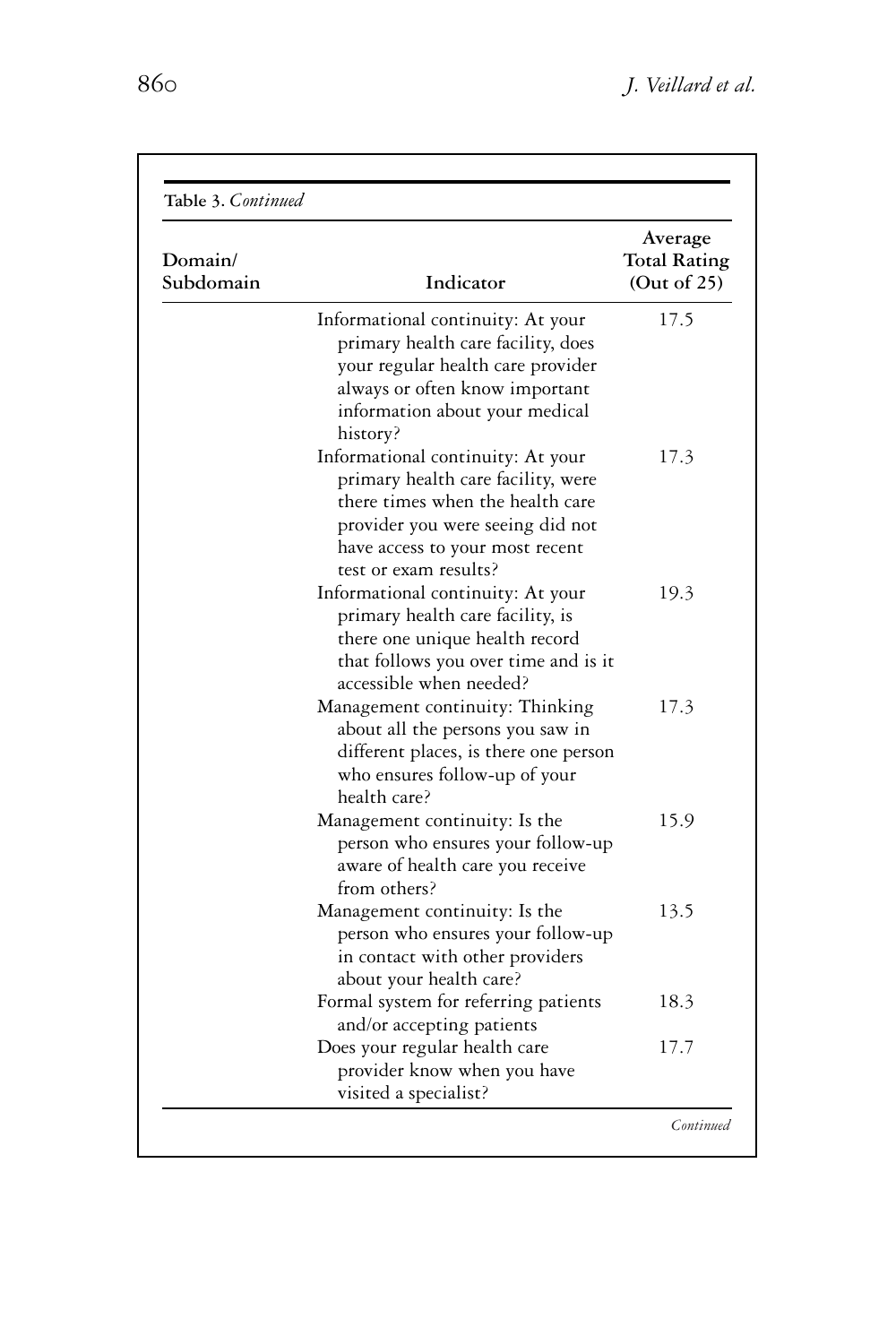| Table 3. Continued<br>Domain/<br>Subdomain | Indicator                                                                                          | Average<br><b>Total Rating</b><br>(Out of $25$ ) |
|--------------------------------------------|----------------------------------------------------------------------------------------------------|--------------------------------------------------|
|                                            | Does your regular health care<br>provider help coordinate referrals<br>to a specialist?            | 18.5                                             |
|                                            | Does your regular health care<br>provider get a report from the<br>specialist about the visit?     | 18.4                                             |
|                                            | Have you often or always felt that<br>your care was well coordinated<br>among different providers? | 17.5                                             |
| D1. Effective                              | Tobacco use among adults                                                                           | 16.6                                             |
| Service<br>Coverage                        | Diabetes and raised blood glucose                                                                  | 18.5                                             |
| E3. Equity                                 | Differential rate ratio of Q1-Q5<br>maternal mortality ratio                                       | 18.7                                             |

provider caseload as a measure of provider motivation) and thus are areas where further research and development are needed.

Our in-person discussions about the Diagnostic Indicators validated the results of the scoping exercise and online survey. The participants debated the merits of some of the proposed indicators but had few recommendations for including additional indicators not identified in the initial review. They also discussed the appropriateness of many of the proposed Diagnostic Indicators for low-income countries. Even though the relevant core domains of PHC were consistent across settings, there was consensus among participants that many of the existing indicators do not adequately capture these domains in low-income settings (eg, percentage of births with a skilled birth attendant as a measure of effective service coverage). The experts also agreed that the Diagnostic Indicators should be captured and reported at the subnational level in order to understand variation in performance across countries and to support local improvement efforts.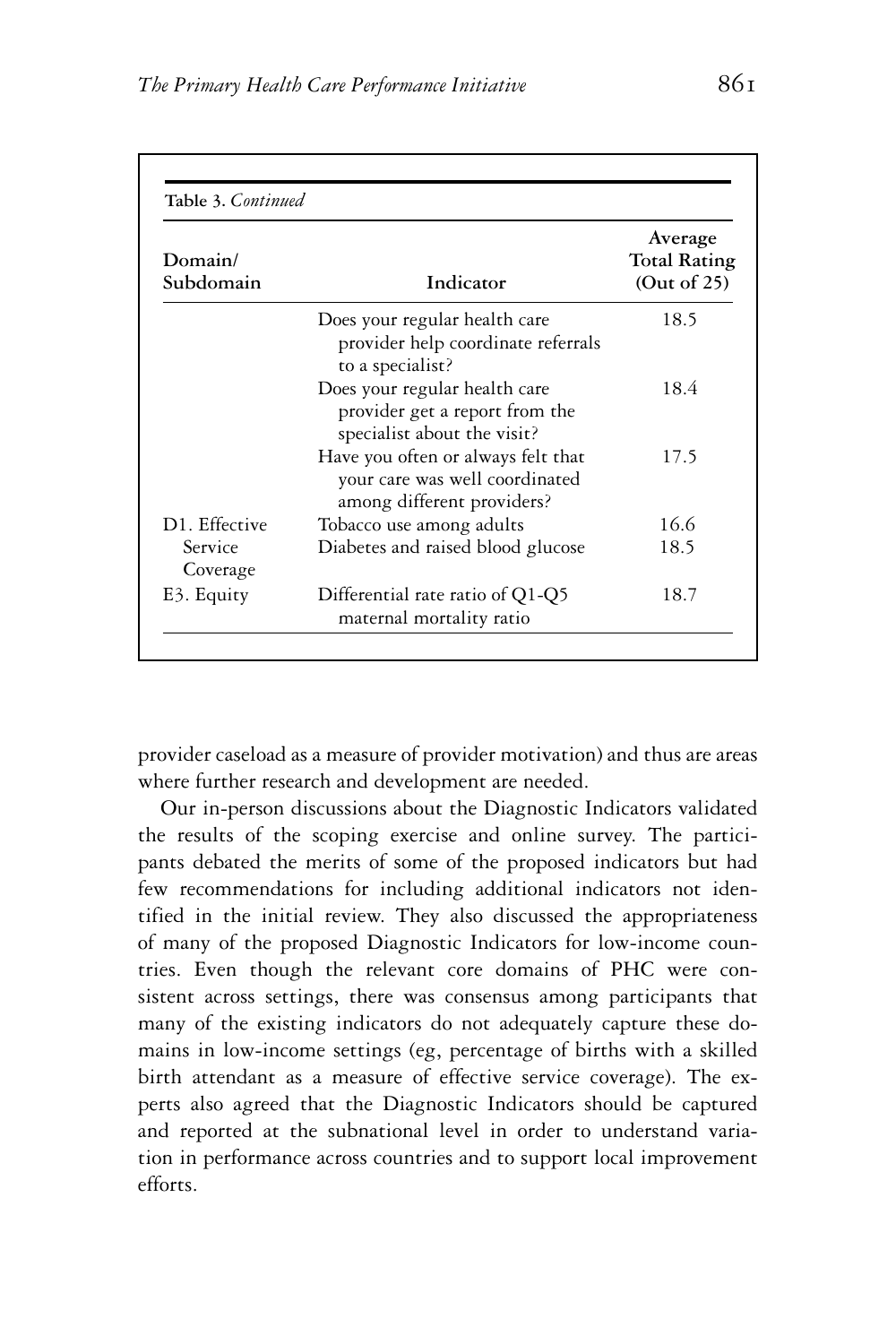#### **Discussion**

The results of the 2 modified Delphi processes confirmed that the indicators selected as Vital Signs and Diagnostic Indicators are strong existing measures that are validated, that are relevant to quality PHC, and for which many LMICs have data. The experts also agreed that these sets of indicators, though likely composed of the best available indicators, are not fully adequate for measuring the core components of quality PHC service delivery in LMICs and that substantial future work is needed to improve the indicators and increase data availability for these improved indicators. Currently, several subdomains of the conceptual framework (A1, A2a, A3a, A3c, B3, C1a-c, C2a, C2c, D1g, E2, and E5) are not reflected in the Vital Signs and Diagnostic Indicators, owing to the limitations of validated and globally used measures. Furthermore, we need to consider issues salient to measuring quality PHC, such as governance, trust in the system, resilience, patient experience, communication and autonomy, pandemic preparedness, and mental health services. More scoping is needed to determine whether we have adequate indicators for these domains or whether further research and development of new indicators are needed.

The expert meeting participants agreed as well that the measurement and data collection strategies for all the proposed indicators should focus on strengthening national and subnational data systems in order to enable local leadership, governance, ownership, and use of data in a sustainable manner. Experts also agreed that the goal of any new measurement and data collection effort should be to generate not more but better measures that reduce the use of irrelevant or not actionable indicators to improve performance.

### *Ongoing Work*

*Composite Indices.* One priority area for ongoing methodological development is the creation of composite indices. The PHCPI initially developed 1 composite index as part of the original 25 Vital Signs, and we are now working to develop more comprehensive indices for each of 4 of the 5 domains of the conceptual framework: Inputs, Service Delivery, Outputs, and Outcomes. For the System domain, we will likely develop several composites instead of a single composite, because the diversity of subdomain topics (governance and leadership, health financing,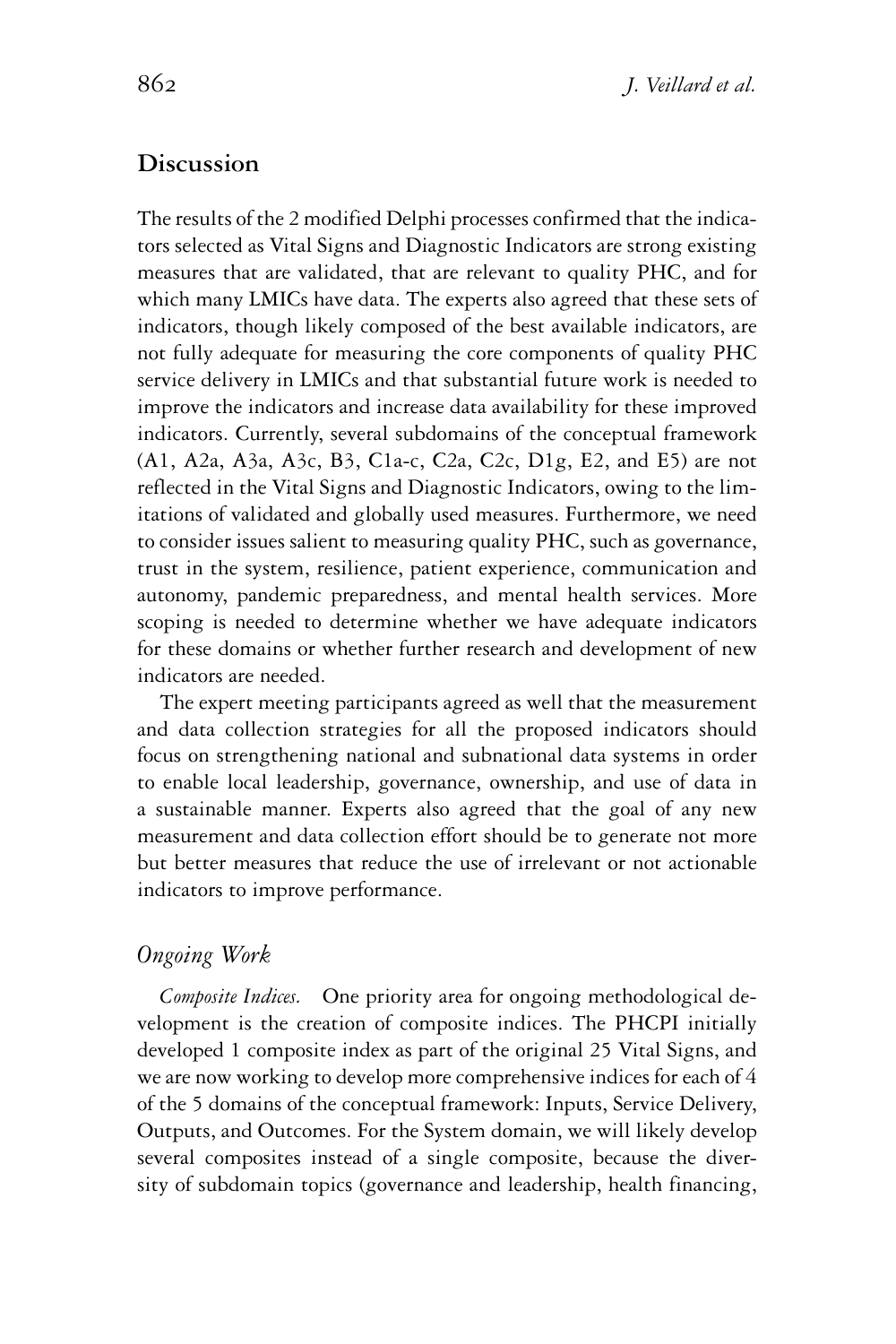adjustment to population health needs) makes aggregation into a single metric problematic.

The original composite Vital Sign was the *service coverage index*, which combined data from 3 Vital Signs in the Outputs domain: antenatal care coverage (4 or more visits), percentage of children under age 5 with diarrhea receiving oral rehydration therapy and continued feeding, and DTP3 (diphtheria-tetanus-pertussis) vaccine coverage. We constructed this as the mean scaled residual of the 3 indicators and rescaled to range from 0 to 1; we made no imputation or adjustment for missing data.

Our initial work on the new Outputs domain composite index seeks to incorporate additional primary health care services for a broader range of conditions relevant to a wider population, including family planning, pneumonia, tuberculosis, HIV, and malaria. The objective is also to closely align the indicators and methodology with the WHO index on the coverage of essential health services, which will be used to monitor progress toward UHC. Our current methodological challenges include choosing an approach to fill missing data (using the most recent year of available data for a country, the regional average, or data for a highly correlated indicator) and whether to construct the index as the mean of all services or as a compilation of subgroup means (eg, reproductive, maternal, newborn, and child health, infectious disease care).

*PHC Performance Dashboards.* The PHCPI team is also currently developing national-level performance dashboards of PHC systems. The objective is to produce a uniform set of visualizations for as many LMICs as possible that effectively communicate summary performance information about each country's PHC system. Our first step in designing the dashboard template was to review existing scorecards to generate ideas for data visualizations and layouts. Using ideas from this review and initial decisions about what information to convey, we developed a prototype through an iterative process.

The prototype was initially developed for Uganda, which had the most complete Vital Signs data availability of any country. We created various layouts and graphics to present contextual information (eg, population, gross domestic product per capita), each of the Vital Signs, and selected data over time to convey trends. Through several iterations, we generated different variations of the dashboard, which we shared with the PHCPI team, experts, and partners for feedback, which was integrated into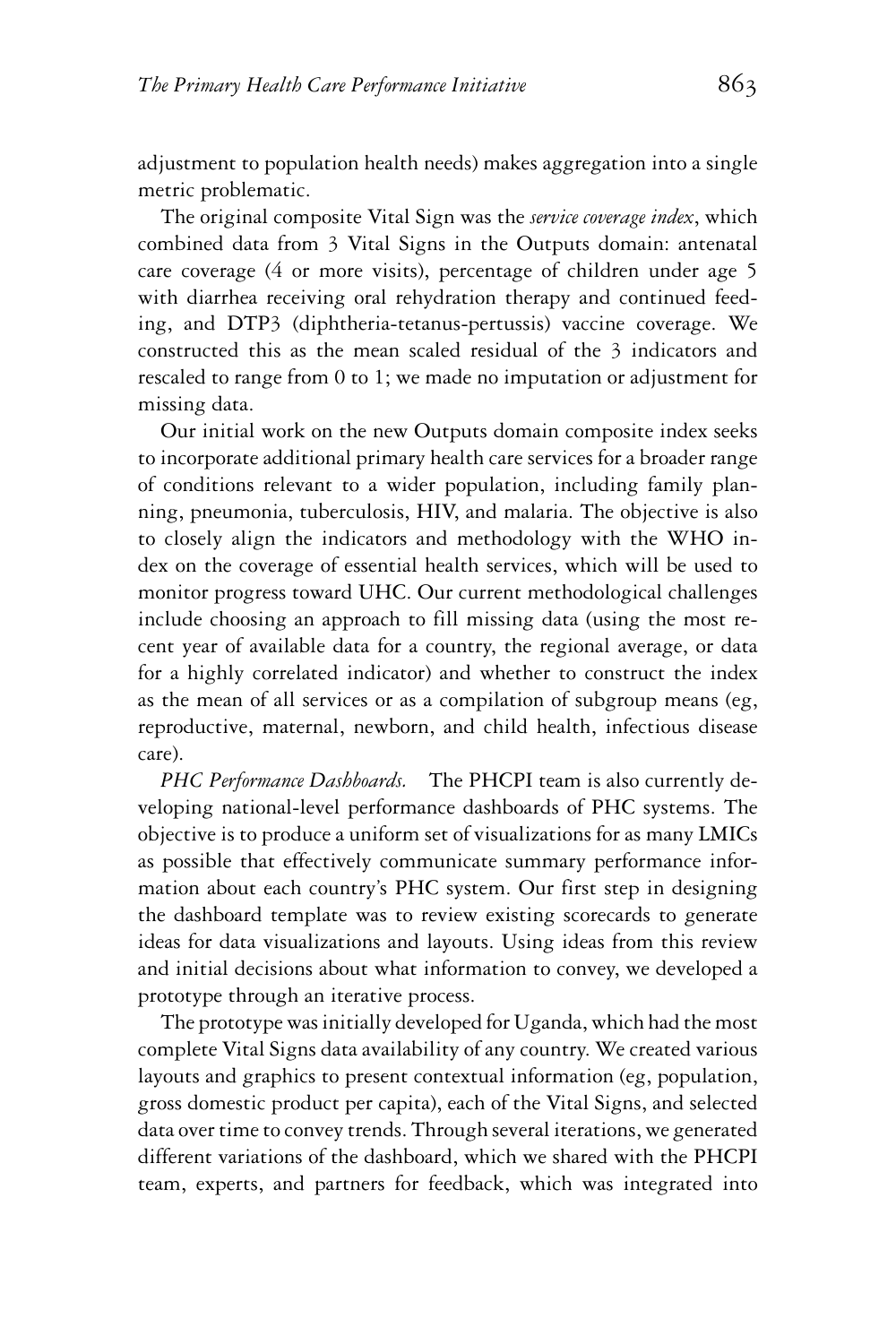subsequent versions. We are currently amending the prototype to reflect recent updates to the Vital Signs and methodological developments in the production of the composite indices.

#### *Limitations*

The PHCPI's work to date has important limitations, primarily arising from the lack of available data for many performance indicators from most LMICs, in addition to the absence of validated and reliable indicators for measuring key aspects of PHC, even when data are available. While the PHCPI has articulated a comprehensive ideal of the components of PHC performance assessment in the form of the conceptual framework, substantial advancements in developing and validating indicators and collecting data are required to populate the full scope of this framework with indicators, mainly for the multiple subdomains that currently have no indicators. In other domains, the optimal means of collecting accurate data for relatively new indicators (eg, diagnostic accuracy, caseload per provider) are still being explored, leading to variability in the types of data available across countries. While challenging, these limitations are the primary factors informing and motivating planned activities to improve data availability and guide future research, which will address these gaps over time. There are additional limitations arising from the methods that the PHCPI has used to develop its conceptual framework and indicator sets. These tools reflect findings from the literature review and the opinions of the PHCPI team and experts committee. Although we have attempted to incorporate a diversity of sources and perspectives, additional or alternative input would likely lead to slight differences in the framework and indicators. The PHCPI welcomes continued feedback on and refinement of its tools and seeks to improve them over time.

## *Improving Data Availability for Vital Signs Globally*

Even for the current set of Vital Signs and Diagnostic Indicators, data availability is highly variable: ranging from a low of 7 to 9 countries (indicators on provider competence, absenteeism, caseload) to a high of 100 to 130 countries (coverage indicators, mortality rates). The reason is that some aspects of performance are inherently difficult to measure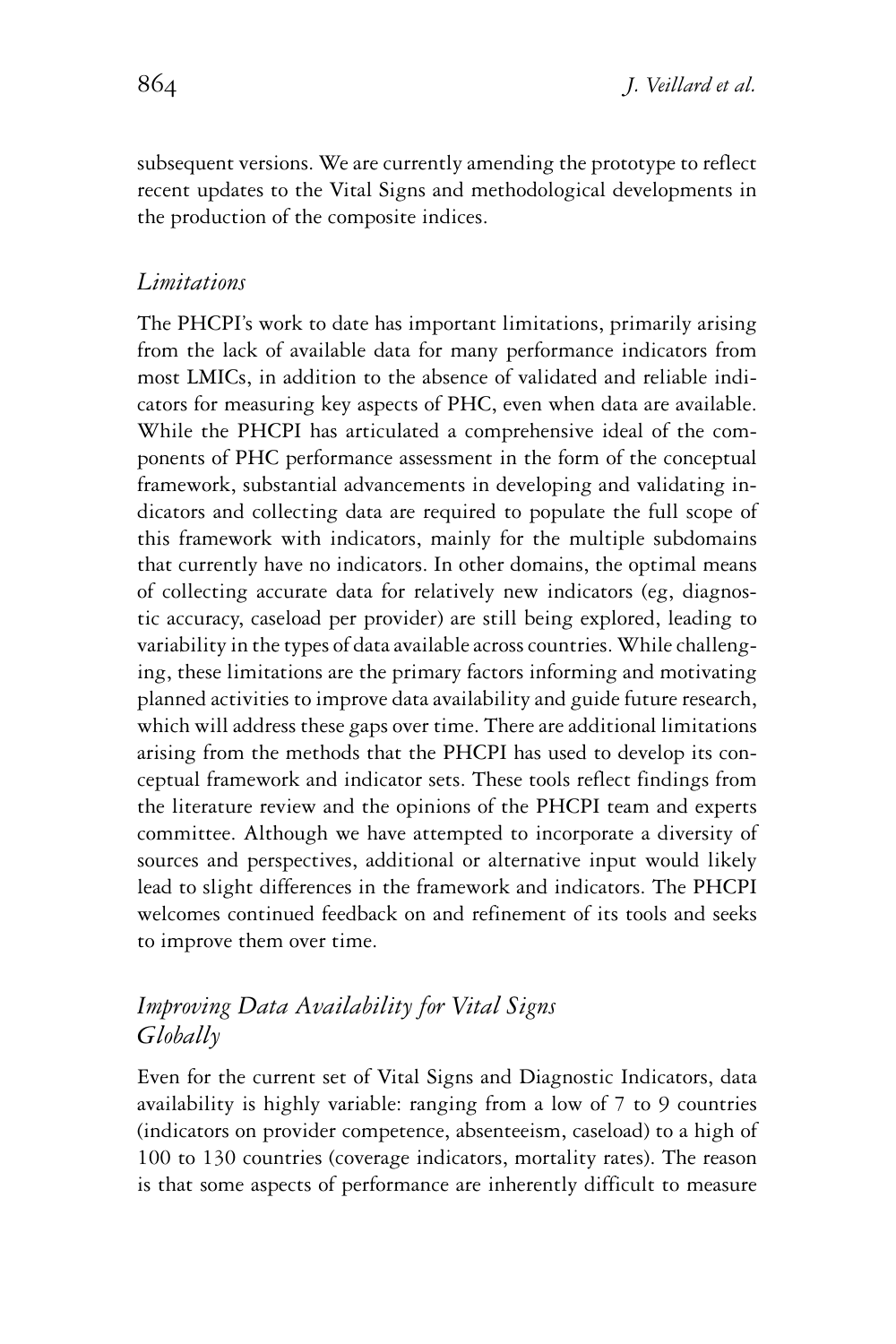(notably, measuring the effectiveness and quality of care is difficult in any setting), but also that many LMICs lack reliable data-collection systems and tools.

In discussion with the international experts' advisory committee, the PHCPI team identified 4 major strategies for filling these information gaps:

- Influencing internationally comparable sources of information in global initiatives such as the Health Data Collaborative and other efforts to standardize health information systems and measurement approaches (eg, System of Health Accounts, SHA 2011)
- Working with and helping to strengthen countries' routine health information systems to generate comparable performance information
- Identifying similar (acceptable substitute) indicators from routine information systems to feed into country-level PHC dashboards
- Imputing data when information is missing

Other organizations and initiatives provide useful lessons for maximizing the benefits of a combination of these strategies. For example, the Organisation for Economic Co-operation and Development (OECD) has worked extensively with member countries to develop comparable indicators, by working with national statistical institutes to adopt standardized measures. This process combines 2 approaches: bottom-up when more than 20% of countries already have an indicator for a domain and top-down when fewer than 20% of countries already have defined indicators. WHO's regional offices have also used a bottom-up process, similar to the OECD's, to develop and validate indicators on quality of care with countries. This requires time and commitment to encourage countries to develop ways of measuring and to build capacity and systems to collect data.

Some experts expressed concern that countries might see the PHCPI's efforts as measurement for judgment, rather than measurement for improvement. For this reason, a bottom-up approach for developing new indicators that emphasizes the data a country needs to improve performance rather than the data a country needs to be globally comparable may be preferable for the PHCPI. Because the PHCPI works with countries, trust also is critical, particularly when considering ways to handle missing data and observing the limitations of using imputation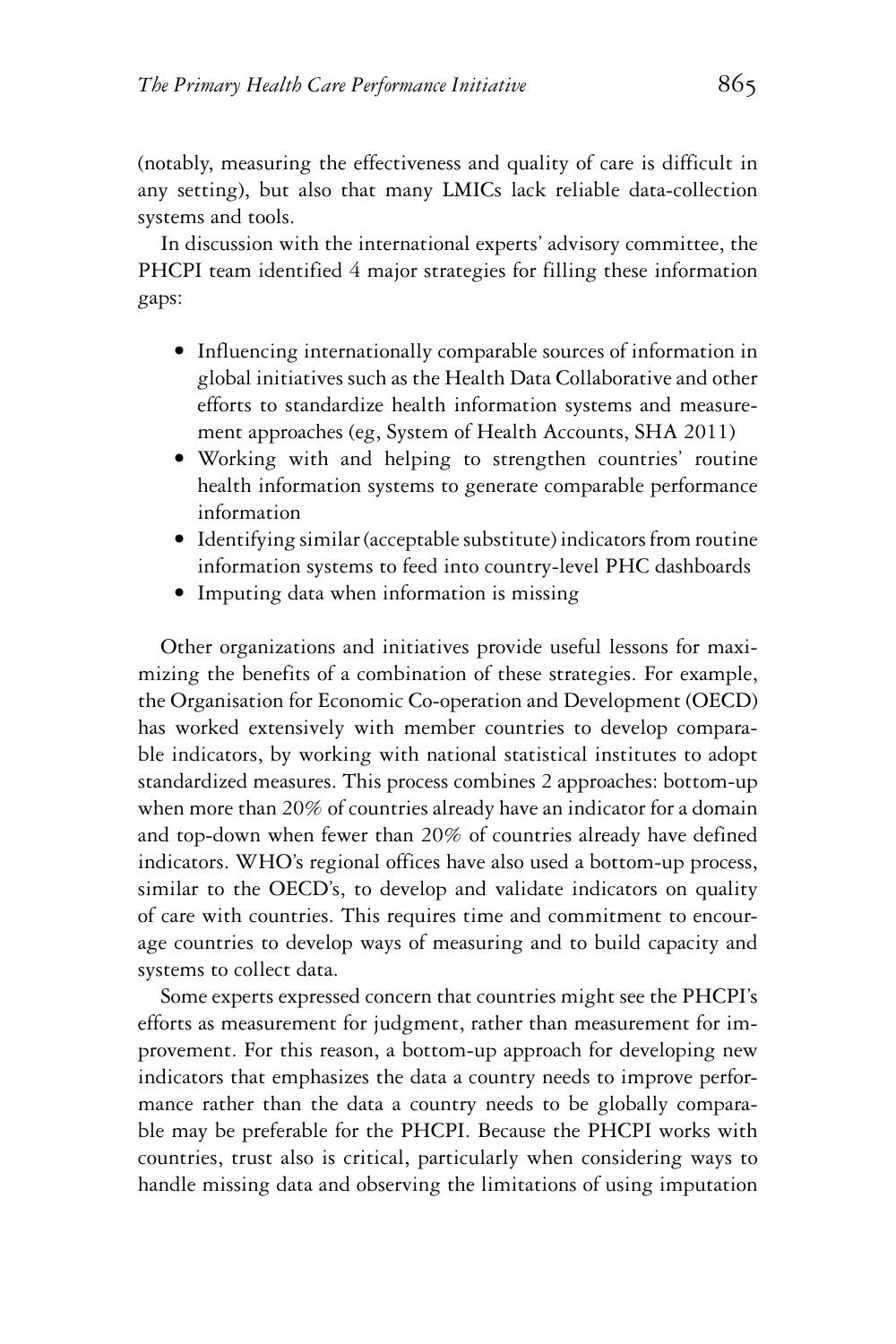methods in order to understand performance. Preserving the integrity and credibility of the indicators published and the conclusions based on indicators remains the initiative's top priority. The PHCPI is committed to involving countries in the production of indicators and composite indices before making any public release.

## *Agenda for Future Research*

As noted earlier, there was a general consensus within the expert advisory committee that key aspects of quality PHC currently lack validated, broadly used indicators and that existing measures for coordination of care, first-contact access, continuity of care, and comprehensiveness of care must be refined so as to be more applicable to LMIC settings.We also need to increase the measurement of some validated indicators that are not currently widely collected (eg, provider competence). Developing new indicators and adapting existing indicators used in high-income settings to fill these gaps are the priorities of the PHCPI's research and development agenda. Using facility and household surveys, research and development activities are currently under way in Ghana for indicators of organizational and managerial performance, as well as for experiential quality of care.

Additional topics requiring research and development of new indicators include

- Patient trust in the system and provider
- Provider motivation
- Timeliness of health information systems
- Avoidable hospitalizations
- Avoidable mortality amenable to primary health care interventions
- · Palliative care coverage
- Out-of-pocket expenses and financial protection
- User-reported access barriers
- Organization and management, including referral systems, information systems, and performance incentive systems
- Mental health care coverage
- Informal health workforce
- Governance at the facility level
- Community engagement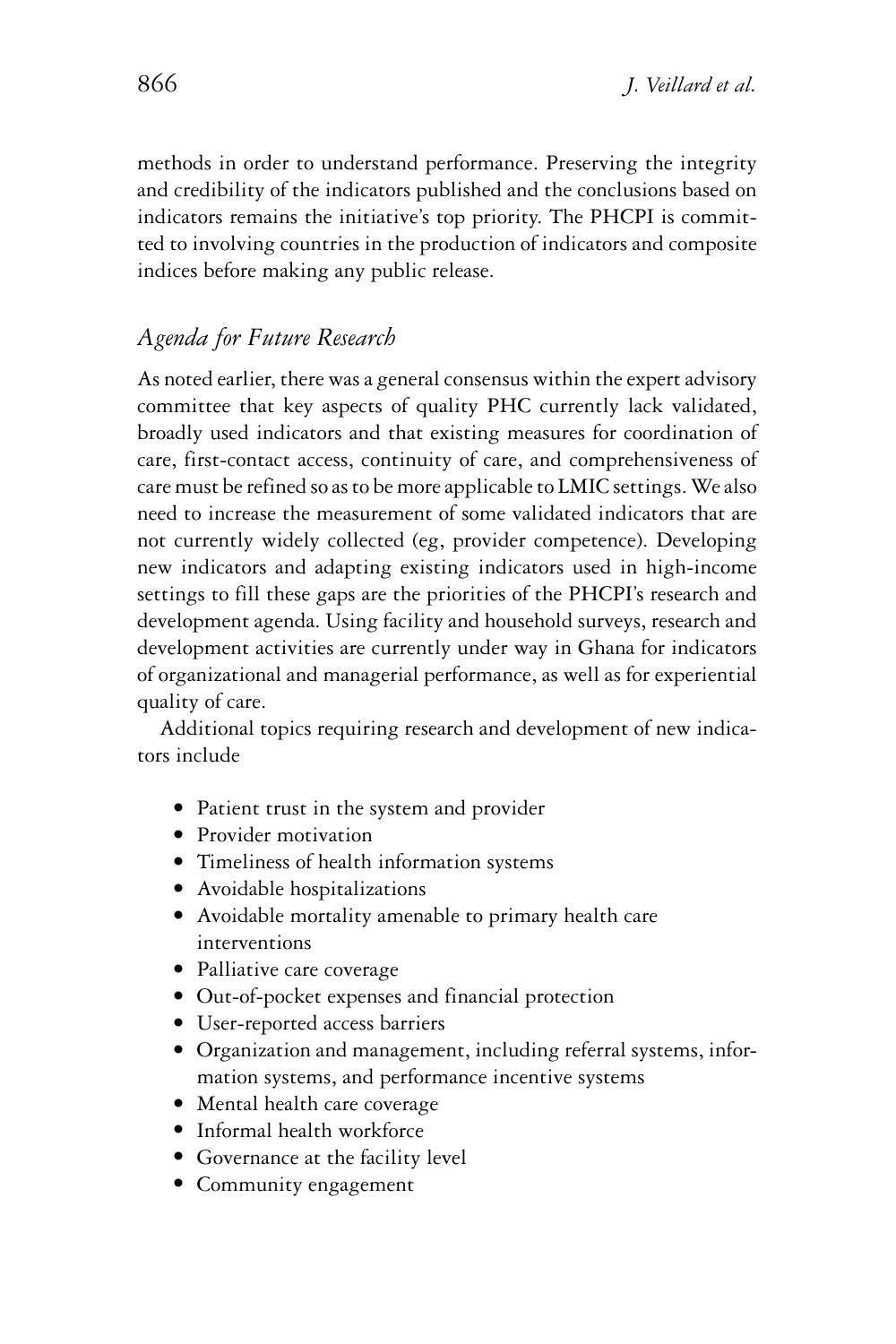To develop new and improved indicators for aspects of quality PHC that have been neglected by existing measures, the PHCPI is partnering with academic researchers, survey programs, and other initiatives. WHO is currently selecting indicators for monitoring integrated peoplecentered health services (IPCHS), which will cover several of the topics mentioned earlier, for example, patient experience, referral systems, and community engagement. The PHCPI and IPCHS indicators will be aligned when appropriate. The PHCPI is also a member of the Health Data Collaborative, which strives to improve the coordination of data collection activities across global health agencies and donors, such as through the creation of harmonized survey instruments for household and facility surveys. Through these partnerships, the PHCPI and others are developing and testing new indicators in household and facility survey tools with the goal of identifying improved indicators of PHC performance and integrating these indicators into the global measurement agenda.

Designing and testing survey questions and then evaluating the validity and reliability of indicators generated from survey data, particularly for LMICs' many health systems, takes a long time. As a result, the multiyear PHCPI research and development agenda must be harmonized with efforts to increase the availability of data for established PHC performance indicators and to enable health information systems to incorporate data collection for any additional measures.

## *Operationalizing the Measurement Agenda to Improve Performance*

The applicability of the PHCPI's approach to assessing performance is most meaningfully tested and refined by engaging with countries working to improve their PHC systems. The PHCPI is engaging with these trailblazer countries to help them apply and strengthen performance measurement and improvement instruments by linking them with other initiatives in the PHCPI's partner institutions, including the Global Financing Facility (GFF) in support of Every Woman, Every Child; the Joint Learning Network (JLN); the World Bank Service Delivery Indicators; and countries' results-based financing initiatives. An example of country engagement was using the PHCPI's conceptual framework and Vital Signs to diagnose PHC system performance bottlenecks in Cameroon, as part of the development of the GFF investment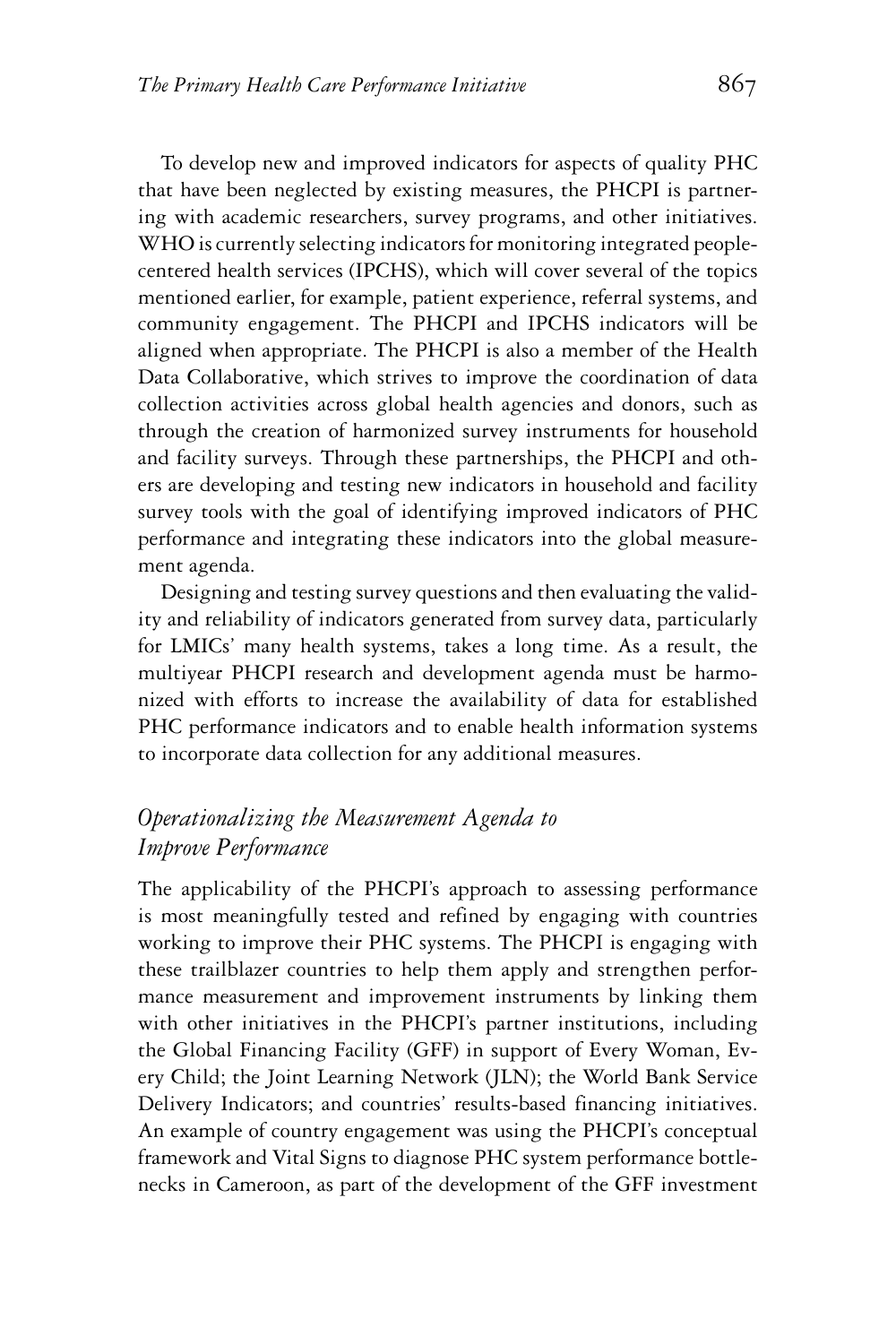case. This engagement resulted in a better understanding of service delivery bottlenecks and changes in the prioritization of interventions as proposed by the government of Cameroon and its partners. Through alignment with these and other ongoing activities in countries, PHC performance indicators can provide valuable insights for partners and simultaneously generate new data and feedback on tools for the PHCPI. The World Bank will seek to engage with a minimum of 14 countries through its investment operations from 2017 to 2019.

The PHCPI has identified 5 key mechanisms for country engagement. First, in partnership with other members of the initiative, the PHCPI can support the *development* of new partner investments and engagements, including World Bank operations and GFF investment cases. Through its national PHC performance dashboards and other diagnostic instruments, countries can assess their PHC systems' strengths and weaknesses in order to set policy and investment priorities. Second, the PHCPI is useful for supporting the *implementation* of new investments. The assessment activities help to identify implementation bottlenecks and improve capacity for strategically using performance information. Third, data gaps identified by the PHCPI can guide investments in information systems. Key indicators for which countries have no data or no recent data highlight areas where new or improved measurement is most needed. Fourth, through its global network, the PHCPI facilitates knowledge sharing and mutual learning on innovative service delivery models and the use of performance measurement for improvement. The PHCPI is already supporting these activities through the JLN PHC Measurement for Improvement Collaborative and establishing a community of practice in the World Bank. Finally, through engagement over time, the PHCPI will develop expertise to guide innovative financing approaches for strengthening PHC systems. As the PHCPI's work in countries expands, the range of experiences can inspire and inform new ways of financing and incentivizing PHC performance improvement.

#### **Conclusions**

Over the past 2 years, the PHCPI has been developing a suite of performance assessment tools to provide in-depth and comprehensive understanding of PHC systems in low- and middle-income countries. The foundation of the PHCPI's approach to performance assessment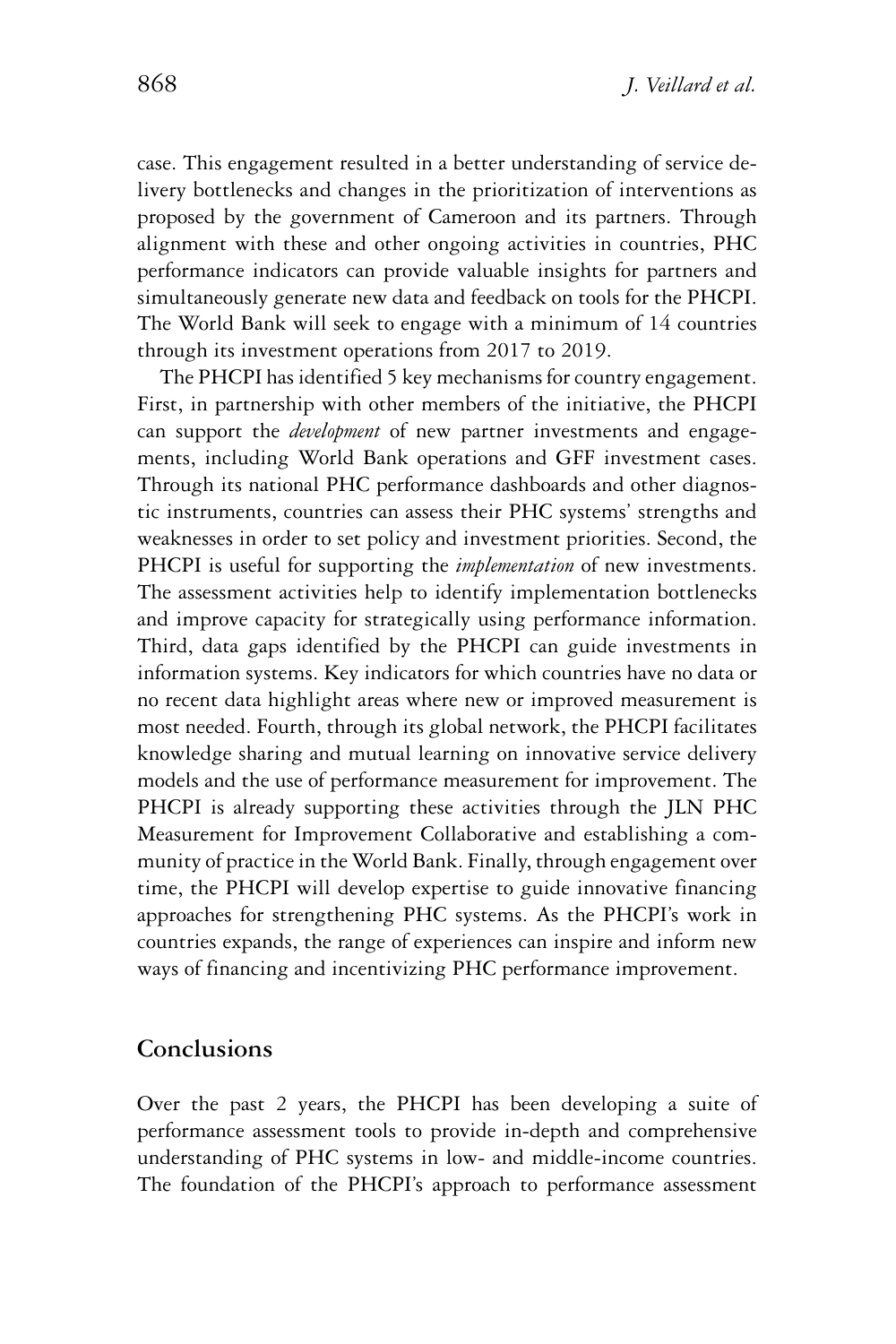is the conceptual framework, which is unique among health system assessment frameworks for its emphasis on service delivery and quality of care. Two sets of performance indicators, selected with substantial input from a diverse and global group of experts, provide the backbone for measuring system performance in alignment with the conceptual framework. Additional instruments are still being developed, such as country-level performance dashboards, a national and subnational performance assessment tool, and performance improvement pathways. These will improve countries' abilities to design and implement an assessment of PHC system performance; communicate national and international findings with diverse audiences; evaluate changes in performance over time; and identify and select appropriate policy reforms for performance improvement.

The PHCPI's main challenges are the lack of available data for many indicators, particularly for measuring the PHC's core functions, and a lack of validated indicators for other critical dimensions of quality PHC. The PHCPI is working with partner organizations and other initiatives to develop and test new indicators and improve data collection systems to generate better PHC performance information.

Through substantial country engagement and continual expert oversight, the PHCPI will continue to improve each of its performance assessment tools; develop new and improved indicators; and increase the availability of data, particularly for aspects of PHC that are not well understood in LMICs. Each of these activities catalyzes the dissemination of new knowledge and best practices for measuring and improving PHC system performance, supporting the achievement of UHC, and improving quality of care globally.

#### **References**

- 1. Pettigrew LM, Maeseneer JD, Anderson M-IP, Essuman A, Kidd MR, Haines A. Primary health care and the sustainable development goals. *Lancet*. 2015;386(10009):2119-2121.
- 2. Coarasa J, Das J, Gummerson E, Bitton A. A systematic tale of two differing reviews: evaluating the evidence on public and private sector quality of primary care in low- and middle-income countries. *Global Health*. 2017;13:24.
- 3. Rohde J, Cousens S, Chopra M, et al. 30 years after Alma-Ata: has primary health care worked in countries? *Lancet*. 2008;372(9642):950-961.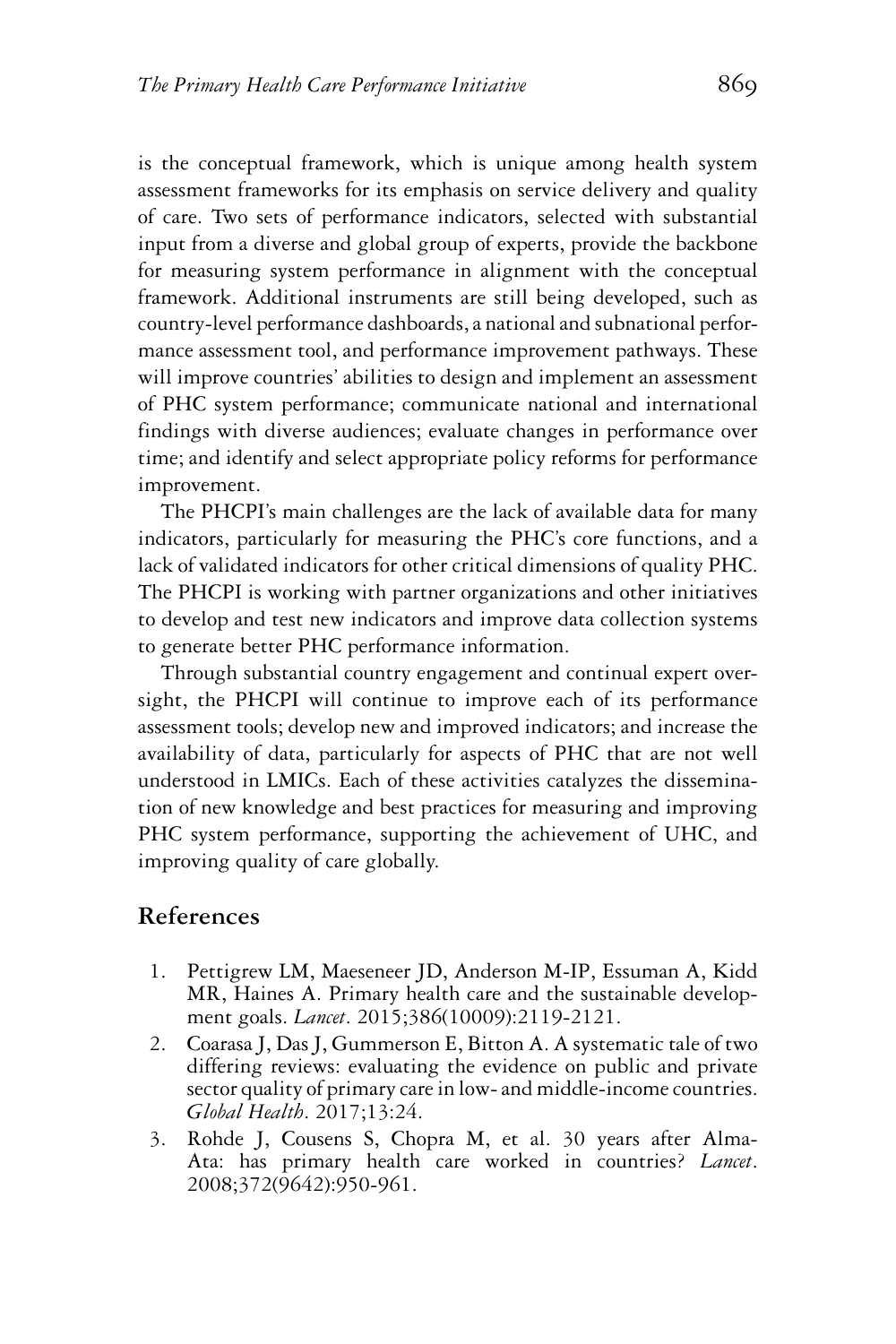- 4. Bitton A, Ratcliffe HL, Veillard JH, et al. Primary health care as a foundation for strengthening health systems in low- and middleincome countries. *J Gen Intern Med.* 2017;32(5):566-571.
- 5. Primary Health Care Performance Initiative website. 2017. [http://phcperformanceinitiative.org.](http://phcperformanceinitiative.org) Accessed May 5, 2017.
- 6. World Health Organization. *The World Health Report 2008— Primary Health Care (Now More Than Ever)*. Geneva, Swiitzerland: World Health Organization; 2008. [http://www.who.](http://www.who.int/whr/2008/en/) [int/whr/2008/en/.](http://www.who.int/whr/2008/en/) Accessed September 12, 2017.
- 7. Muldoon LK, Hogg WE, Levitt M. Primary care (PC) and primary health care (PHC). What is the difference? *Can J Public Health Rev*. 2006;97(5):409-411.
- 8. World Health Organization. *Everybody's Business: Strengthening Health Systems to Improve Health Outcomes: WHO's Framework for Action*. 2007. Geneva, Switzerland: World Health Organization; 2007.
- 9. Murray CJL, Frenk J. A framework for assessing the performance of health systems. *Bull World Health Organ*. 2000;78(6):717-731.
- 10. Chaudhury N, Hammer J, Kremer M, Muralidharan K, Rogers FH. Missing in action: teacher and health worker absence in developing countries. *J Econ Perspect*. 2006;20(1):91-116.
- 11. Das J, Hammer J, Leonard K. The quality of medical advice in low-income countries. *J Econ Perspect.* 2008;22(2):93-114.
- 12. Peabody JW, Taguiwalo MM, Robalino DA, Frenk J. Improving the quality of care in developing countries. In: Jamison DT, Breman JG, Measham AR, et al., eds. *Disease Control Priorities in Developing Countries*. 2nd ed. Washington, DC: World Bank; 2006. [http://www.ncbi.nlm.nih.gov/books/NBK11790/.](http://www.ncbi.nlm.nih.gov/books/NBK11790/) Accessed May 5, 2017.
- 13. Hsu CC, Sandford, BA. The Delphi technique: making sense of consensus. *Pract Assess Res Eval.* 2007;12(10).
- 14. Hogan D, Hosseinpoor AR, Boerma T. *Developing an Index for the Coverage of Essential Health Services*. Geneva, Switzerland: World Health Organization, Department of Evidence, Information, and Research; May 2016.
- 15. United Nations Department of Economic and Social Affairs, Statistics Division. SDG indicators—revised list of global sustainable development goal indicators. [https://unstats.un.org/sdgs/](https://unstats.un.org/sdgs/indicators/indicators-list/) [indicators/indicators-list/.](https://unstats.un.org/sdgs/indicators/indicators-list/) Published 2017. Accessed May 5, 2017.
- 16. Global Financing Facility. Consultation paper in advance of the third GFF Investors Group meeting: results measurement. 2016.
- 17. World Health Organization. Global Reference List of 100 Core Health Indicators, 2015: Metadata. Geneva, Switzerland: World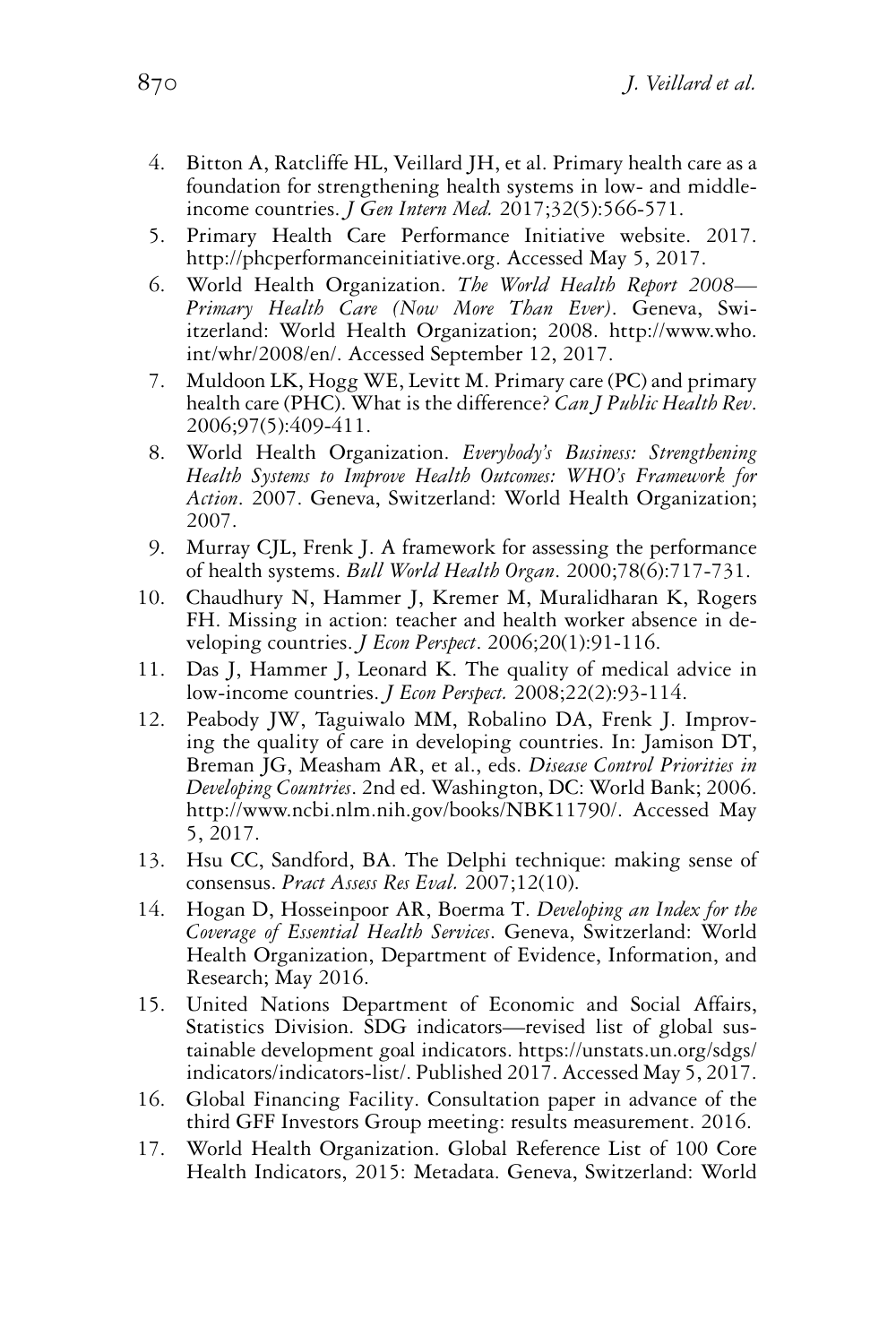Health Organization; 2015. [http://www.who.int/healthinfo/](http://www.who.int/healthinfo/indicators/2015/metadata/en/) [indicators/2015/metadata/en/.](http://www.who.int/healthinfo/indicators/2015/metadata/en/) Accessed May 5, 2017.

- 18. WHO EMRO Working Group on Quality of Care in PHC. List of core indicators of quality in primary care. 2016.
- 19. Service delivery indicators (SDI). World Bank Group website. [http://datatopics.worldbank.org/sdi/.](http://datatopics.worldbank.org/sdi/) Accessed May 6, 2017.
- 20. Joint Learning Network. Primary Health Care for Improvement Collaborative website. [http://www.jointlearningnetwork.](http://www.jointlearningnetwork.org/primary-health-care-measurement) [org/primary-health-care-measurement.](http://www.jointlearningnetwork.org/primary-health-care-measurement) Accessed May 5, 2017.
- 21. Starfield B. Is primary care essential? *Lancet*. 1994;344:1129-1133.
- 22. Donabedian A. The quality of care: how can it be assessed? *JAMA*. 1988;260(12):1743-1748.
- 23. Mello LA, Tonini T, Sousa da Silva A, Dutt-Ross S, de Souza Velasque L. Evaluation of primary health care units in the Rio de Janeiro city according to the results of PMAQ 2012. *J Ambul Care Manage*. 2017;40(Suppl. 2):S71-S82.
- 24. Arah OA, Westert GP, Hurst J, Klazinga NS. A conceptual framework for the OECD health care quality indicators project.*Int J Qual Health Care*. 2006;18(Suppl. 1):5-13.
- 25. Arah OA, Klazinga NS, Delnoij DMJ, Asbroek AHAT, Custers T. Conceptual frameworks for health systems performance: a quest for effectiveness, quality, and improvement. *Int J Qual Health Care*. 2003;15(5):377-398.
- 26. Shi L, Starfield B, Xu J. Validating the adult primary care assessment tool. *J Fam Pract.* 2001;50(2):161.
- 27. Kringos DS, Boerma WG, Bourgueil Y, et al. The European primary care monitor: structure, process and outcome indicators. *BMC Fam Pract.* 2010;11:81.
- 28. Harzheim E, Starfield B, Rajmil L, Alvarez-Dardet C, Stein AT. ´ Internal consistency and reliability of primary care assessment tool (PCATool-Brasil) for child health services. *Cad Sa´ude P´ublica*. 2006;22(8):1649-1659.
- 29. Pongpirul K, Starfield B, Srivanichakorn S, Pannarunothai S. Policy characteristics facilitating primary health care in Thailand: a pilot study in transitional country. *Int J Equity Health*. 2009;8:8.
- 30. WHO framework on integrated people-centred health services. World Health Organization website. 2017. [http://www.who.](http://www.who.int/servicedeliverysafety/areas/people-centred-care/en/) [int/servicedeliverysafety/areas/people-centred-care/en/.](http://www.who.int/servicedeliverysafety/areas/people-centred-care/en/) Accessed May 18, 2017.
- 31. W.K. Kellogg Foundation Logic Model Development Guide. Detroit, MI: WKKF; 2004. [https://www.wkkf.org/resource](https://www.wkkf.org/resource-directory/resource/2006/02/wk-kellogg-foundation-logic-model-development-guide)[directory/resource/2006/02/wk-kellogg-foundation-logic-model](https://www.wkkf.org/resource-directory/resource/2006/02/wk-kellogg-foundation-logic-model-development-guide)[development-guide.](https://www.wkkf.org/resource-directory/resource/2006/02/wk-kellogg-foundation-logic-model-development-guide) Accessed May 6, 2017.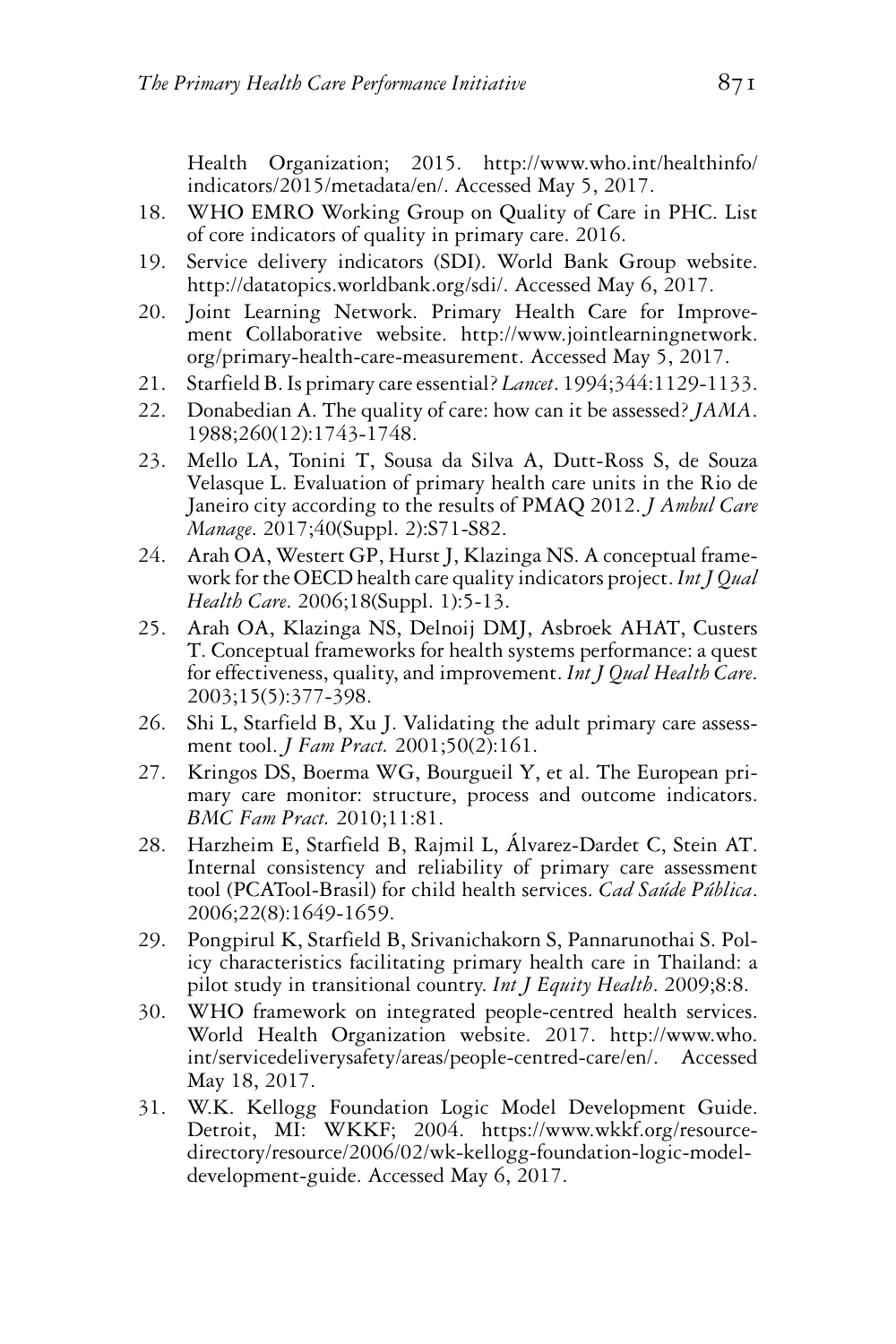- 32. Roberts MJ, Hsiao WC, Berman P. *Getting Health Reform Right: A Guide to Improving Performance and Equity*. New York, NY: Oxford University Press; 2008.
- 33. Maeseneer JD, Moosa S, Pongsupap Y, Kaufman A. Primary health care in a changing world. *Br J Gen Pract.* 2008;58(556):806-809.
- 34. De Maeseneer J, Willems S, De Sutter A, Van de Geuchte I, Billings M. *Primary Health Care as a Strategy for Achieving Equitable Care: A Literature Review Commissioned by the Health Systems Knowledge Network*. Geneva, Switzerland: World Health Organization; March 2007. [http://www.who.int/social\\_determinants/](http://www.who.int/social_determinants/resources/csdh_media/primary_health_care_2007_en.pdf) [resources/csdh\\_media/primary\\_health\\_care\\_2007\\_en.pdf.](http://www.who.int/social_determinants/resources/csdh_media/primary_health_care_2007_en.pdf) Accessed September 22, 2017.
- 35. Engel GL. The need for a new medical model: a challenge for biomedicine. *Holist Med.* 1989;4(1):37-53.

*Acknowledgments*: We acknowledge current and past members of the PHCPI steering committee and working group for all of their efforts in moving the work forward, as well as the many stakeholders consulted in the development of the initiative so far. We also thank Daniel Fox for his guidance and support.

*Address correspondence to:*Jeremy Veillard, The World Bank Group, 1776 G Street NW, Washington, DC 20433 (email: jveillard@worldbank.org).

## **Appendix 1**

### International Experts Advisory Committee Members

*Participants at International Experts Advisory Committee Meeting, July 2015*

| Name           | Institution          | <b>Selected Relevant</b><br>Areas of Expertise |
|----------------|----------------------|------------------------------------------------|
| Irene Agyepong | Ghana Health Service | Health systems, health<br>policy               |

*Funding/Support:* Funding for the Primary Health Care Performance Initiative is provided by the Bill & Melinda Gates Foundation.

*Conflict of Interest Disclosures*: All authors have completed and submitted the ICMJE Form for Disclosure of Potential Conflicts of Interest. No conflicts were reported.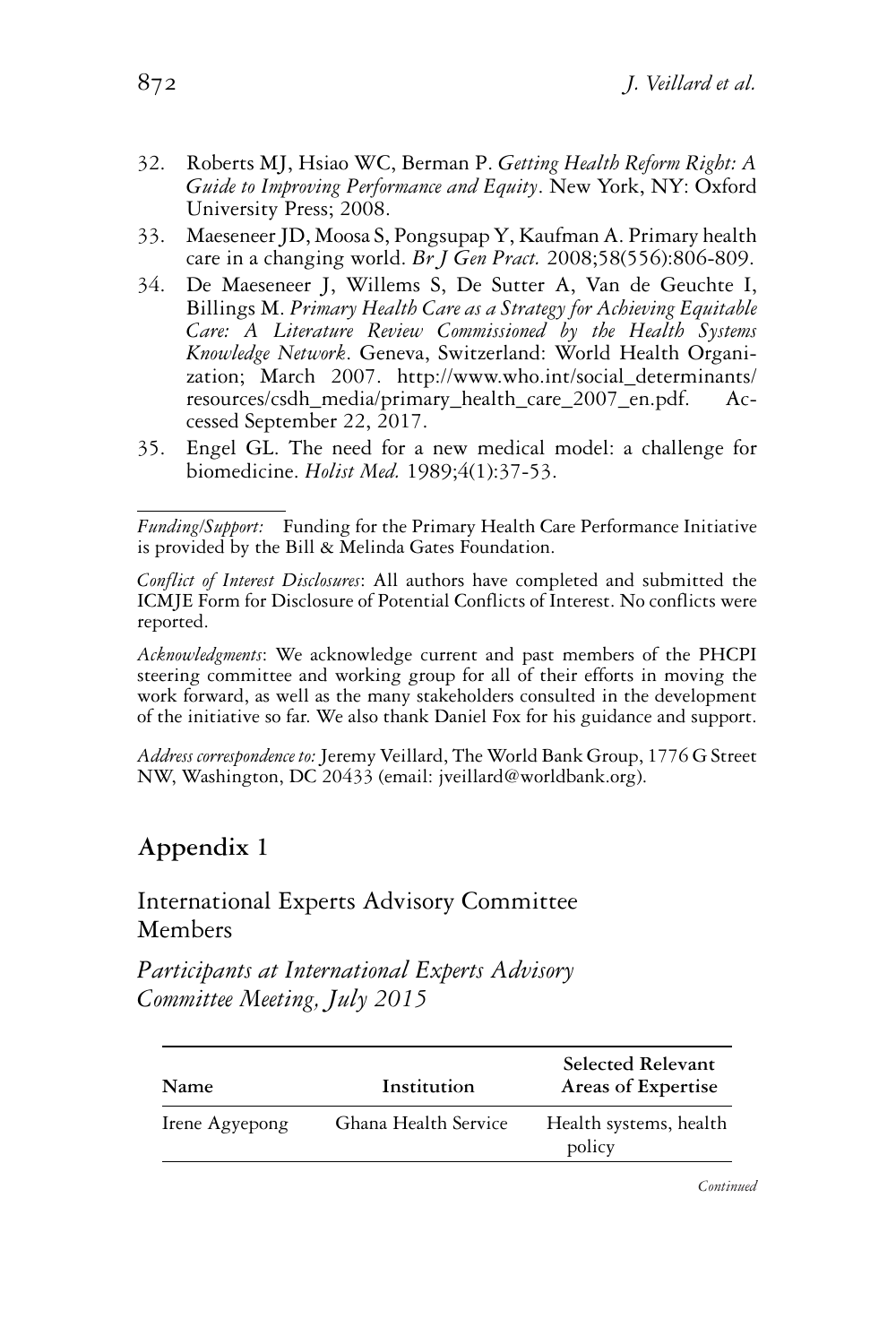| Name                         | Institution                                           | <b>Selected Relevant</b><br>Areas of Expertise                            |
|------------------------------|-------------------------------------------------------|---------------------------------------------------------------------------|
| Sara Bennett                 | Johns Hopkins<br>Bloomberg School of<br>Public Health | Health systems<br>research, health<br>governance and<br>politics          |
| Peter Berman                 | Harvard T.H. Chan<br>School of Public<br>Health       | Health economics and<br>health financing,<br>health system<br>performance |
| Ian Forde                    | OECD                                                  | Quality of care                                                           |
| Emmanuela<br>Gakidou         | Institute for Health<br>Metrics and<br>Evaluation     | Measurement,<br>evaluation, health<br>inequalities                        |
| Jeannie Haggerty             | McGill University                                     | Primary health care,<br>quality of care                                   |
| Niek Klazinga                | OECD, University of<br>Amsterdam                      | Quality of care, health<br>services research                              |
| Margaret Kruk                | Harvard T.H. Chan<br>School of Public<br>Health       | Quality of care, health<br>system performance                             |
| Hernan                       | World Health                                          | Health systems,                                                           |
| Montenegro                   | Organization                                          | integrated service<br>delivery                                            |
| Henry Perry                  | Johns Hopkins<br>Bloomberg School of<br>Public Health | Primary health care,<br>community health                                  |
| Cristian Herrera<br>Riquelme | Ministry of Health,<br>Chile                          | Health systems,<br>primary health care,<br>politics                       |
| Leiyu Shi                    | Johns Hopkins<br>Primary Care Policy<br>Center        | Primary health care,<br>health inequalities                               |
| Stephane Verguet             | Harvard T.H. Chan<br>School of Public<br>Health       | Health decision<br>science, health<br>economics                           |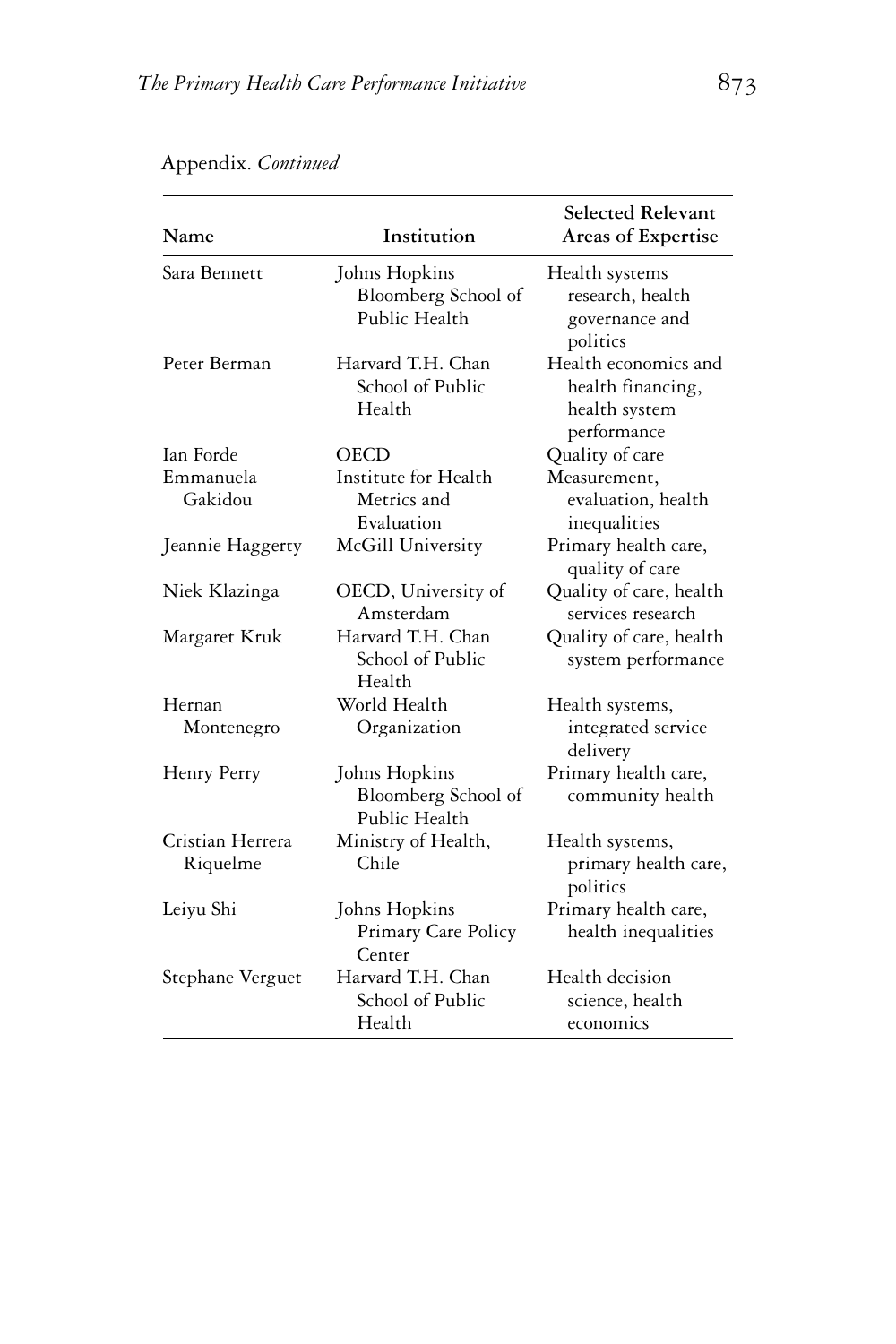| Name                   | Institution                                                                                                                                          | <b>Selected Relevant</b><br>Areas of Expertise                            |
|------------------------|------------------------------------------------------------------------------------------------------------------------------------------------------|---------------------------------------------------------------------------|
| Peter Berman           | Harvard T.H. Chan<br>School of Public<br>Health                                                                                                      | Health economics and<br>health financing,<br>health system<br>performance |
| Lola Dare              | Centre for Health<br>Sciences Training,<br>Research and<br>Development                                                                               | Community medicine,<br>epidemiology                                       |
| Jean Paul Dossou       | Institute of Tropical<br>Medicine, Antwerp,<br>Belgium, Centre de<br>Recherche en<br>Reproduction<br>Humaine et en<br>Démographie,<br>Cotonou, Benin | Integrated service<br>delivery, infectious<br>diseases,<br>epidemiology   |
| Joseph Dieleman        | Institute for Health<br>Metrics and<br>Evaluation                                                                                                    | Health financing,<br>measurement,<br>economics                            |
| Fadi El-Jardali        | Faculty of Health<br>Sciences; American<br>University of Beirut;<br>WHO Collaborating<br>Center for<br>Evidence-Informed<br>Policy and Practice      | Health policy, health<br>systems                                          |
| Ian Forde              | <b>OECD</b>                                                                                                                                          | Quality of care                                                           |
| <b>Basile Keugoung</b> | COP Service Delivery,<br>Yaounde, Cameroon                                                                                                           | Integrated service<br>delivery, infectious<br>diseases, health<br>systems |
| Margaret Kruk          | Harvard T.H. Chan<br>School of Public<br>Health                                                                                                      | Quality of care, health<br>system performance                             |

*Participants at International Experts Advisory Committee Meeting, November 2016*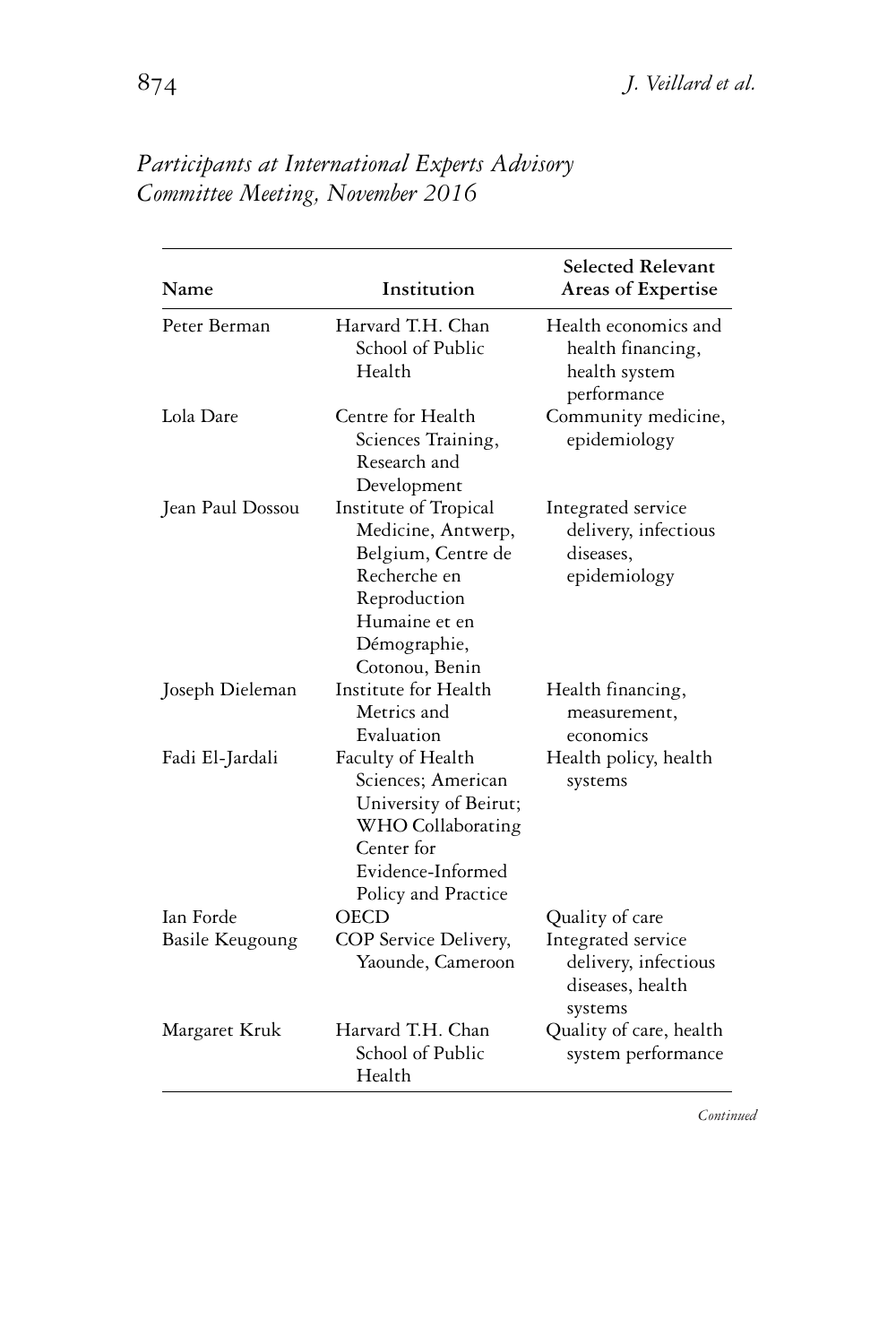| Name                             | Institution                                                                                                     | Selected Relevant<br>Areas of Expertise             |
|----------------------------------|-----------------------------------------------------------------------------------------------------------------|-----------------------------------------------------|
| Sheila Leatherman<br>(via Webex) | <b>UNC Gillings School</b><br>of Global Public<br>Health, Department<br>of Health Policy and<br>Management      | Quality of care, health<br>systems                  |
| Mondher Letaief                  | Patient Safety and<br>Quality Programme,<br>World Health<br>Organization;<br>University Hospital<br>of Monastir | Health services, quality<br>of care                 |
| Kamaliah<br>Mohamad              | Family Health<br>Development<br>Division, Ministry<br>of Health, Malaysia                                       | Primary health care                                 |
| Mercy Mwangangi                  | Ministry of Health,<br>Kenya                                                                                    | Quality of care,<br>measurement and<br>evaluation   |
| Henry Perry                      | John Hopkins School<br>of Public Health                                                                         | Primary health care,<br>community health            |
| Cristian Herrera<br>Riquelme     | Ministry of Health,<br>Chile                                                                                    | Health systems,<br>primary health care,<br>politics |
| Stephane Verguet                 | Harvard University                                                                                              | Health decision<br>science, health<br>economics     |

*Respondents to Online Survey (Diagnostic Indicators), July 2015*

| Name           | Institution          | <b>Selected Relevant</b><br>Areas of Expertise |
|----------------|----------------------|------------------------------------------------|
| Irene Agyepong | Ghana Health Service | Health systems, health<br>policy               |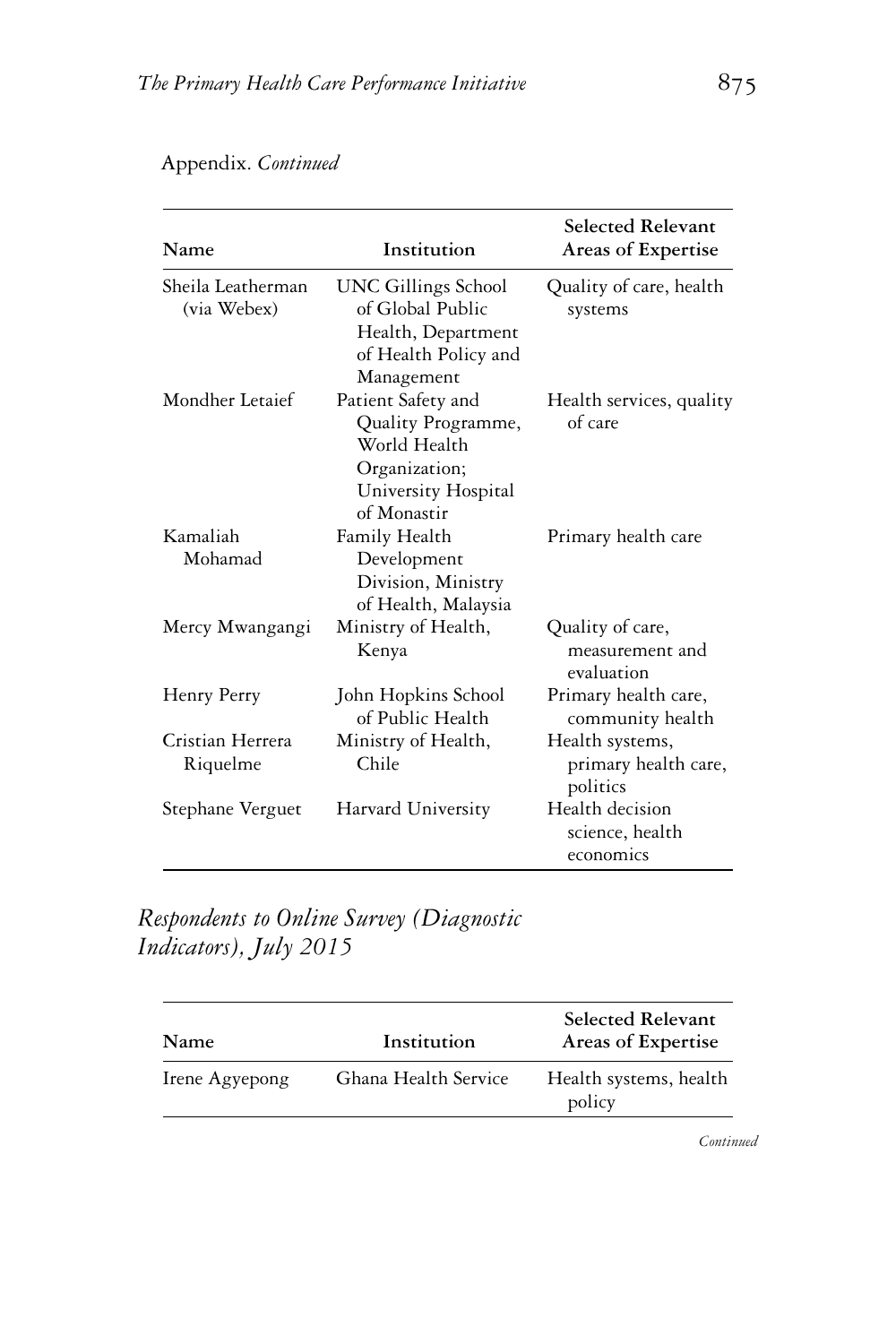| Name                        | Institution                                                      | Selected Relevant<br>Areas of Expertise                                   |
|-----------------------------|------------------------------------------------------------------|---------------------------------------------------------------------------|
| Janet Angbazo               | Primary Health Care<br>Development<br>Agency, Nigeria            | Primary health care                                                       |
| Abul Azad                   | Ministry of Health and<br>Family Welfare,<br>Bangladesh          | Health information<br>systems, health<br>policy                           |
| Sara Bennett                | Johns Hopkins<br>Bloomberg School of<br>Public Health            | Health systems, health<br>governance and<br>politics                      |
| Peter Berman                | Harvard T.H. Chan<br>School of Public<br>Health                  | Health economics and<br>health financing,<br>health system<br>performance |
| Abel Bicao                  | IDRC                                                             | Primary health care                                                       |
| Ian Forde                   | OECD                                                             | Quality of care                                                           |
| Emmanuela Gakidou           | Institute for Health<br>Metrics and<br>Evaluation                | Measurement,<br>evaluation, health<br>inequalities                        |
| Niek Klazinga               | OECD, University of<br>Amsterdam                                 | Quality of care, health<br>services research                              |
| Dionne Kringos              | European Primary Care<br>Monitor                                 | Health system<br>performance,<br>primary health care                      |
| Margaret Kruk               | Harvard T.H. Chan<br>School of Public<br>Health                  | Quality of care, health<br>system performance                             |
| Ramanan<br>Lakshminarayanan | <b>PMNCH</b>                                                     | Health economics,<br>infectious diseases                                  |
| Muhammed Lecky              | Health Reform<br>Foundation of<br>Nigeria                        | Health systems,<br>demography                                             |
| Jean Frederic<br>Levesque   | New South Wales<br>Bureau of Health<br>Information,<br>Australia | Health system<br>performance                                              |
| Rosina Lipyoga              | Ministry of Health and<br>Social Welfare,<br>Tanzania            | Primary health care                                                       |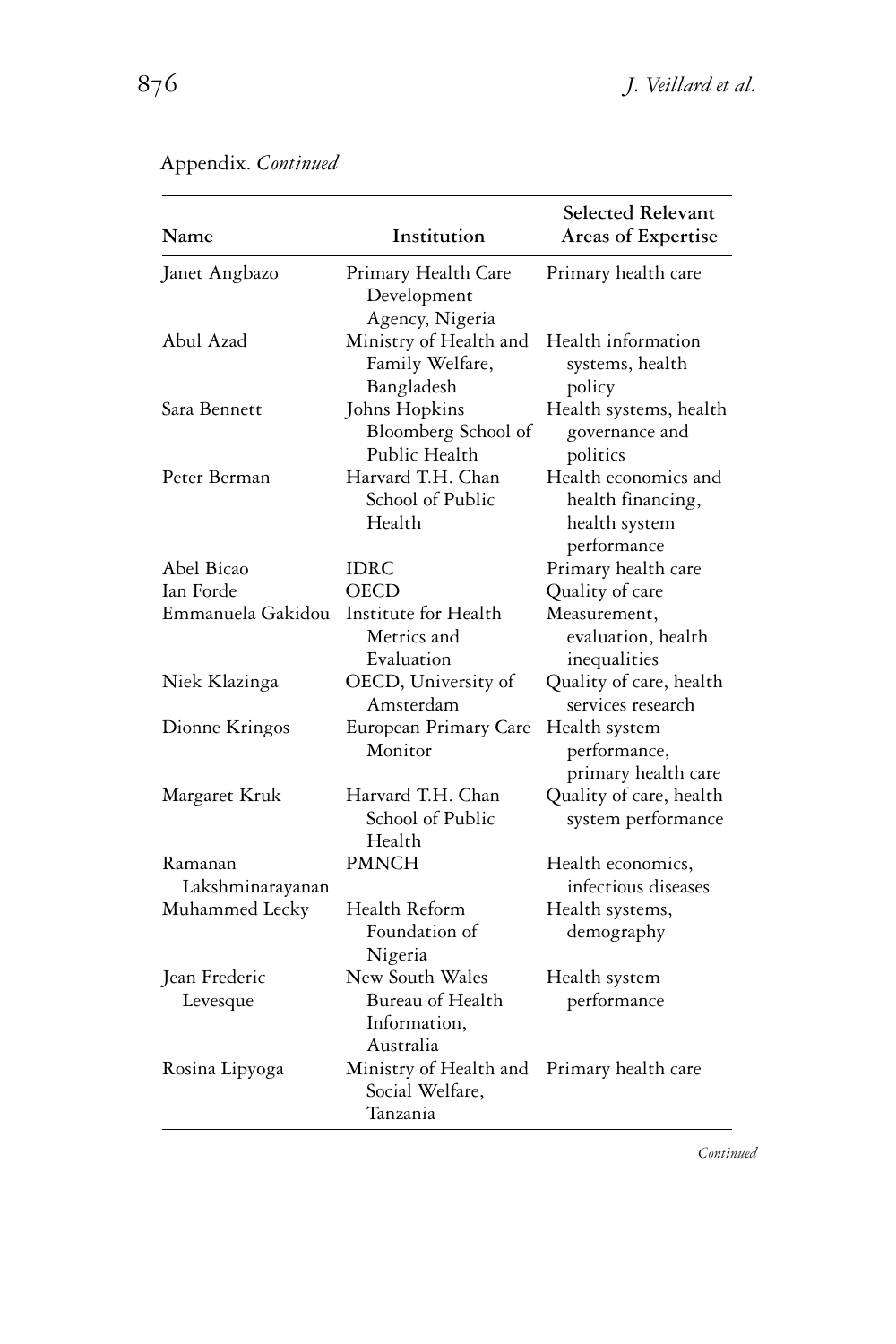| Name                         | Institution                                 | Selected Relevant<br>Areas of Expertise                     |
|------------------------------|---------------------------------------------|-------------------------------------------------------------|
| Isabel Maina                 | Ministry of Health,<br>Kenya                | Monitoring and<br>evaluation, health<br>information systems |
| Rashad Massoud               | University Research<br>Corporation          | Quality of care                                             |
| Hernan<br>Montenegro         | World Health<br>Organization                | Health systems                                              |
| Florence<br>Muli-Muliisme    | Daystar University,<br>Kenya                | Health services                                             |
| Andrea Nove                  | Integrare                                   | Human resources for<br>health, monitoring<br>and evaluation |
| Cristian Herrera<br>Riquelme | Ministry of Health,<br>Chile                | Health systems                                              |
| Leiyu Shi                    | Johns Hopkins Primary<br>Care Policy Center | Primary health care,<br>health inequalities                 |
| Nana<br>Twum-Danso           | MAZA, Ghana                                 | Quality of care, health<br>policy                           |

## *Respondents to Online Survey (Revised Vital Signs), November 2016*

| Name                          | Institution                                                               | <b>Selected Relevant</b><br>Areas of Expertise                            |
|-------------------------------|---------------------------------------------------------------------------|---------------------------------------------------------------------------|
| Peter Berman                  | Harvard T.H. Chan<br>School of Public<br>Health                           | Health economics and<br>health financing,<br>health system<br>performance |
| Lola Dare                     | Centre for Health<br>Sciences Training,<br>Research and<br>Development    | Community medicine,<br>epidemiology, civil<br>society                     |
| Jishnu Das<br>Joseph Dieleman | The World Bank Group<br>Institute for Health<br>Metrics and<br>Evaluation | Quality of care<br>Health financing,<br>economics                         |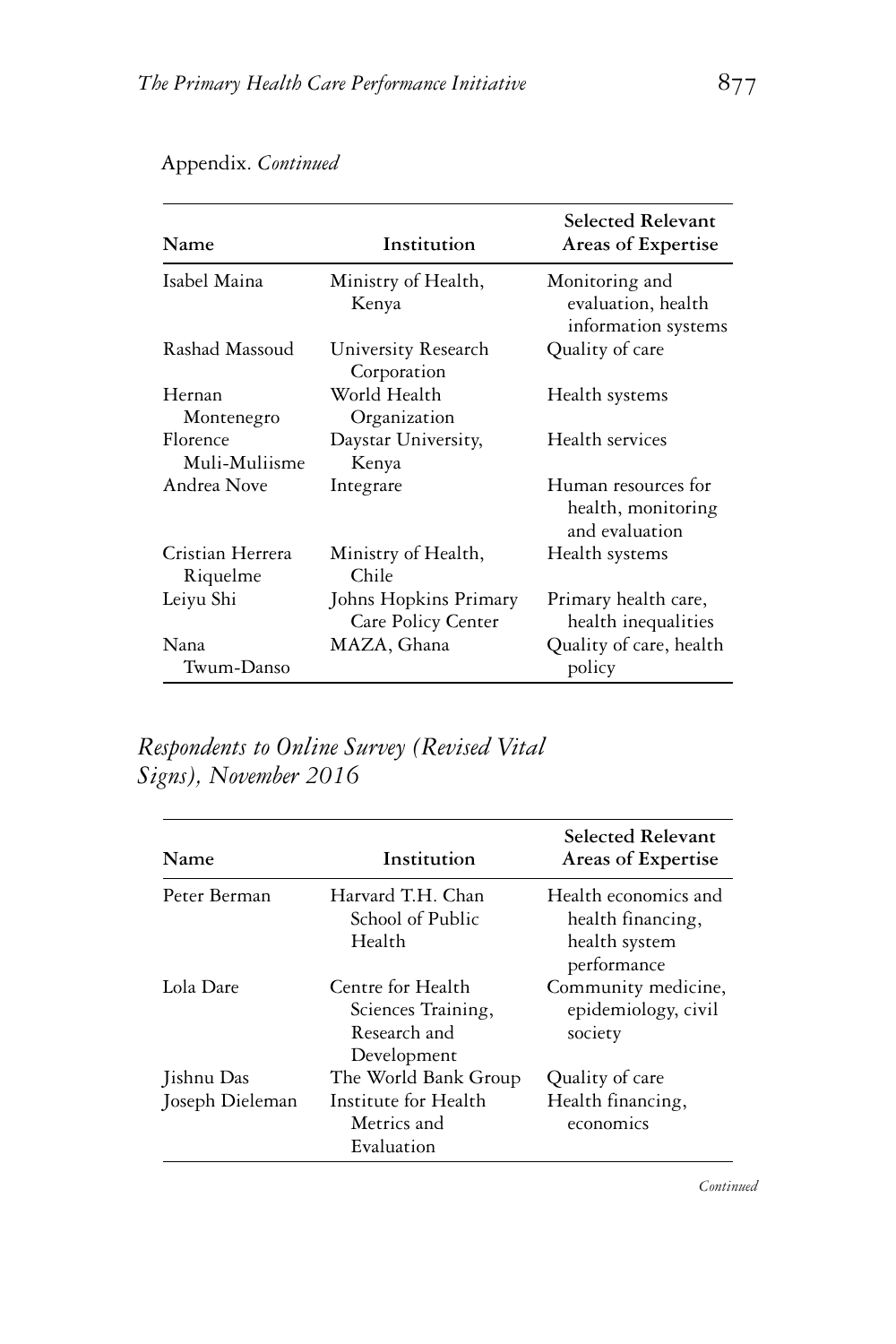| Name                      | Institution                                                                                                                                          | <b>Selected Relevant</b><br>Areas of Expertise     |
|---------------------------|------------------------------------------------------------------------------------------------------------------------------------------------------|----------------------------------------------------|
| Jean Paul Dossou          | Institute of Tropical<br>Medicine, Antwerp,<br>Belgium; Centre de<br>Recherche en<br>Reproduction<br>Humaine et en<br>Démographie,<br>Cotonou, Benin | Infectious diseases,<br>epidemiology               |
| Ian Forde                 | <b>OECD</b>                                                                                                                                          | Quality of care                                    |
| Emmanuela<br>Gakidou      | Institute for Health<br>Metrics and<br>Evaluation                                                                                                    | Measurement,<br>evaluation, health<br>inequalities |
| Niek Klazinga             | <b>OECD</b>                                                                                                                                          | Quality of care, health<br>services research       |
| Margaret Kruk             | Harvard T.H. Chan<br>School of Public<br>Health                                                                                                      | Quality of care, health<br>system performance      |
| Sheila Leatherman         | <b>UNC Gillings School</b><br>of Global Public<br>Health, Department<br>of Health Policy and<br>Management                                           | Quality of care, health<br>systems                 |
| Mondher Letaief           | Patient Safety and<br>Quality Programme,<br>World Health<br>Organization;<br>University Hospital<br>of Monastir                                      | Health services, quality<br>of care                |
| Jean-Frederic<br>Levesque | Centre for Primary<br>Health Care and<br>Equity, University<br>of New South Wales                                                                    | Health system<br>performance                       |
| Kamaliah                  | Family Health                                                                                                                                        | Primary health care                                |
| Mohamad                   | Development<br>Division, Ministry<br>of Health, Malaysia                                                                                             |                                                    |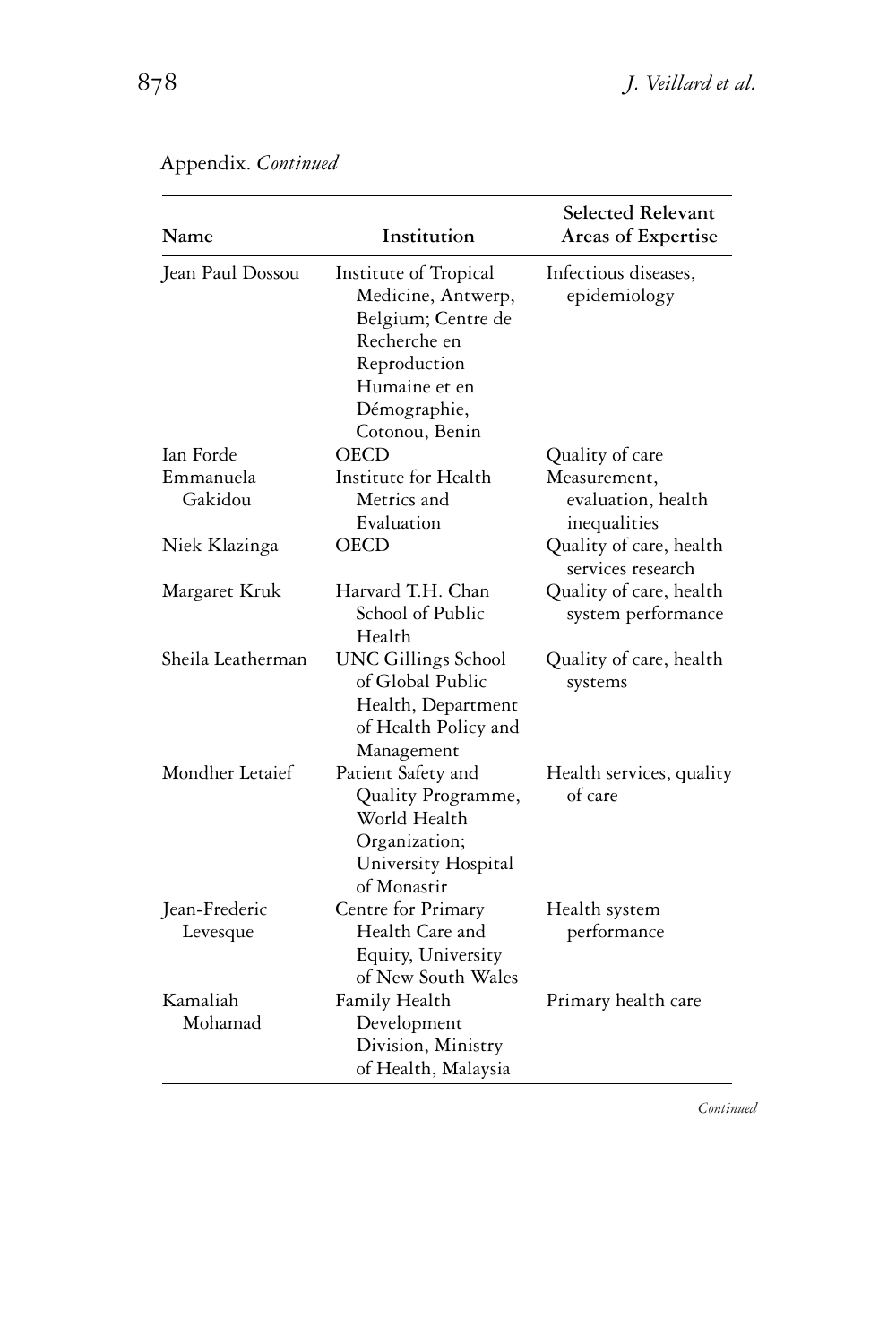#### **Name Institution Selected Relevant Areas of Expertise** Henry Perry John Hopkins School of Public Health Primary health care, community health Cristian Herrera Riquelme Ministry of Health, Chile Health systems Leiyu Shi Johns Hopkins Primary health care,

Primary Care Policy

Stephane Verguet Harvard University Health decision

Center

#### Appendix. *Continued*

#### **Appendix 2**

### Health System Frameworks and Scorecards Reviewed

| Afghanistan Health Sector        | Doing Business (and BizCLIR)     |
|----------------------------------|----------------------------------|
| Balanced Scorecard*              | Every Woman Every Child          |
| African Leaders Malaria Alliance | Healthy Partnerships Initiative  |
| $(ALMA)$ Scorecard*              | Hunger and Nutrition             |
| Balanced Scorecard               | Commitment Index                 |
| Baldrige Framework               | Ibrahim Index of African         |
| CGD Commitment to                | Governance                       |
| Development Index                | International Budget Partnership |
| Commonwealth Fund Health         | Institute for Health Improvement |
| Systems Scorecards               | Triple Aim                       |
| Control Knobs Framework          | Kellogg Foundation Logic Model   |
| Countdown to $2015*$             | Learning from Effective          |
| Dartmouth Atlas                  | Ambulatory Practices (LEAP)      |
| Demographic and Health Surveys   | Project                          |
| $(DHS)*$                         | Learning Metrics Task Force      |
|                                  | (LMTF)                           |

*Continued*

health inequalities

science, health economics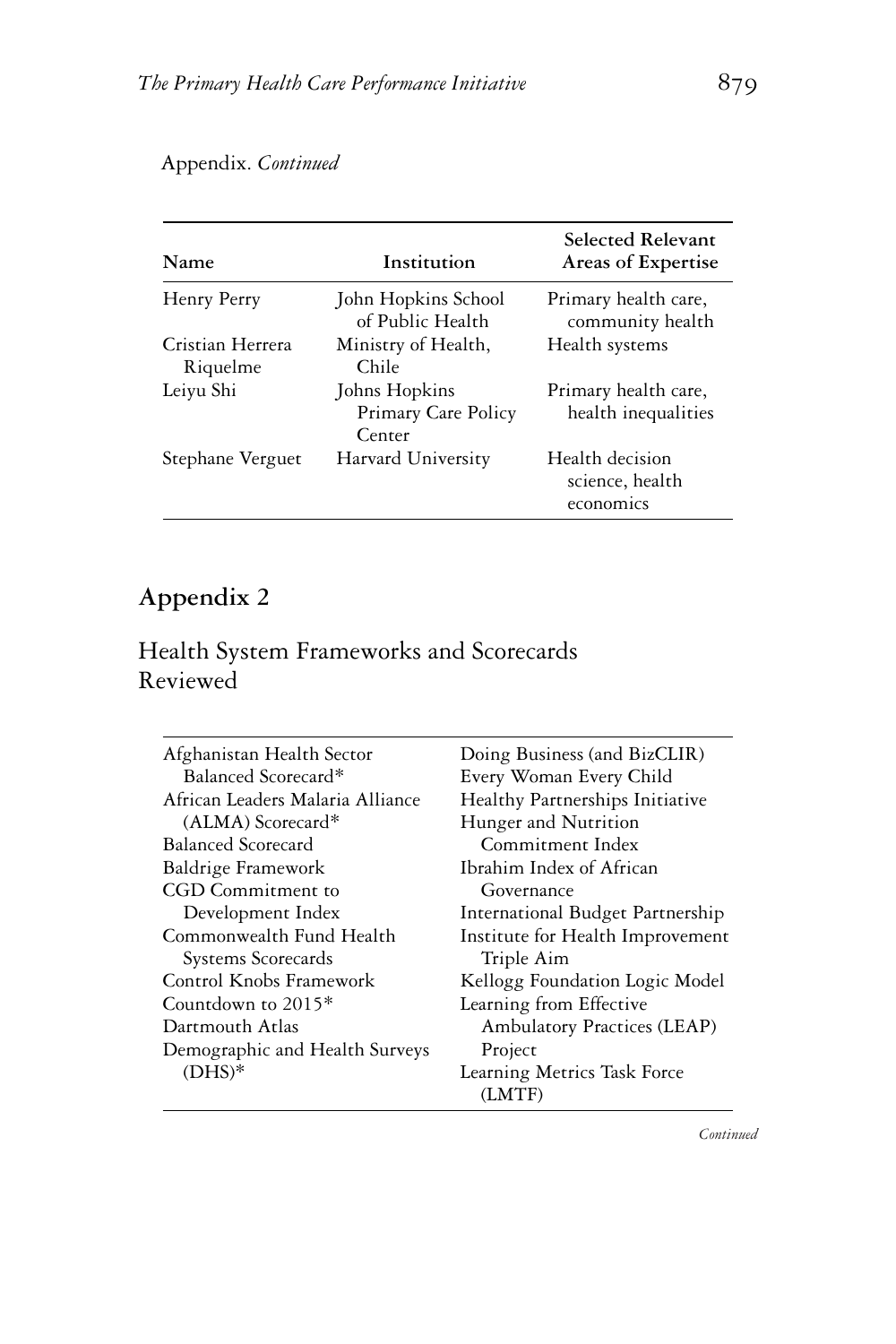| Living Standards Measurement    | RWJ/TARSC Primary Care             |
|---------------------------------|------------------------------------|
| Study (LSMS)                    | <b>Practice Case Studies</b>       |
| Medicare Hospital Readmissions  | Service Availability and Readiness |
| Reduction Program               | Assessment (SARA)                  |
| Millennium Development Goals    | Service Delivery Indicators (SDI)  |
| $(MDGs)*$                       | Service Provision Assessment       |
| Multi Indicator Cluster Survey  | (SPA)                              |
| $(MICS)*$                       | Starfield's Characteristics of     |
| NHS Star Rating System          | Primary Health Care                |
| Open Health Initiative          | Systems Approach for Better        |
| <b>OECD</b> Health Care Quality | <b>Education Results (SABER)</b>   |
| Indicators Project Framework    | Trends in International            |
| Primary Care Assessment Tools   | Mathematics and Science Study      |
| $(PCAT)*$                       | (TIMSS)                            |
| PHC Activity Monitor for Europe | <b>UHC Monitoring Framework</b>    |
| (PHAMEU)                        | <b>UNICAT Readiness Assessment</b> |
| Programme for International     | <b>USAID Measuring Results of</b>  |
| Student Assessment (PISA)       | Health Sector Reform for           |
| PHC Activity Monitor for Europe | System Performance                 |
| (PHAMEU)                        | WHO Global Strategy on             |
| Partnership for Maternal,       | <b>Integrated People-Centered</b>  |
| Newborn & Child Health          | Health Services (IPCHS)            |
| (PMNCH)                         | WHO Health System Building         |
| RMNCH Country Scorecards*       | <b>Blocks</b>                      |

\*Frameworks that were explicitly used in the development of the PHCPI Conceptual Framework.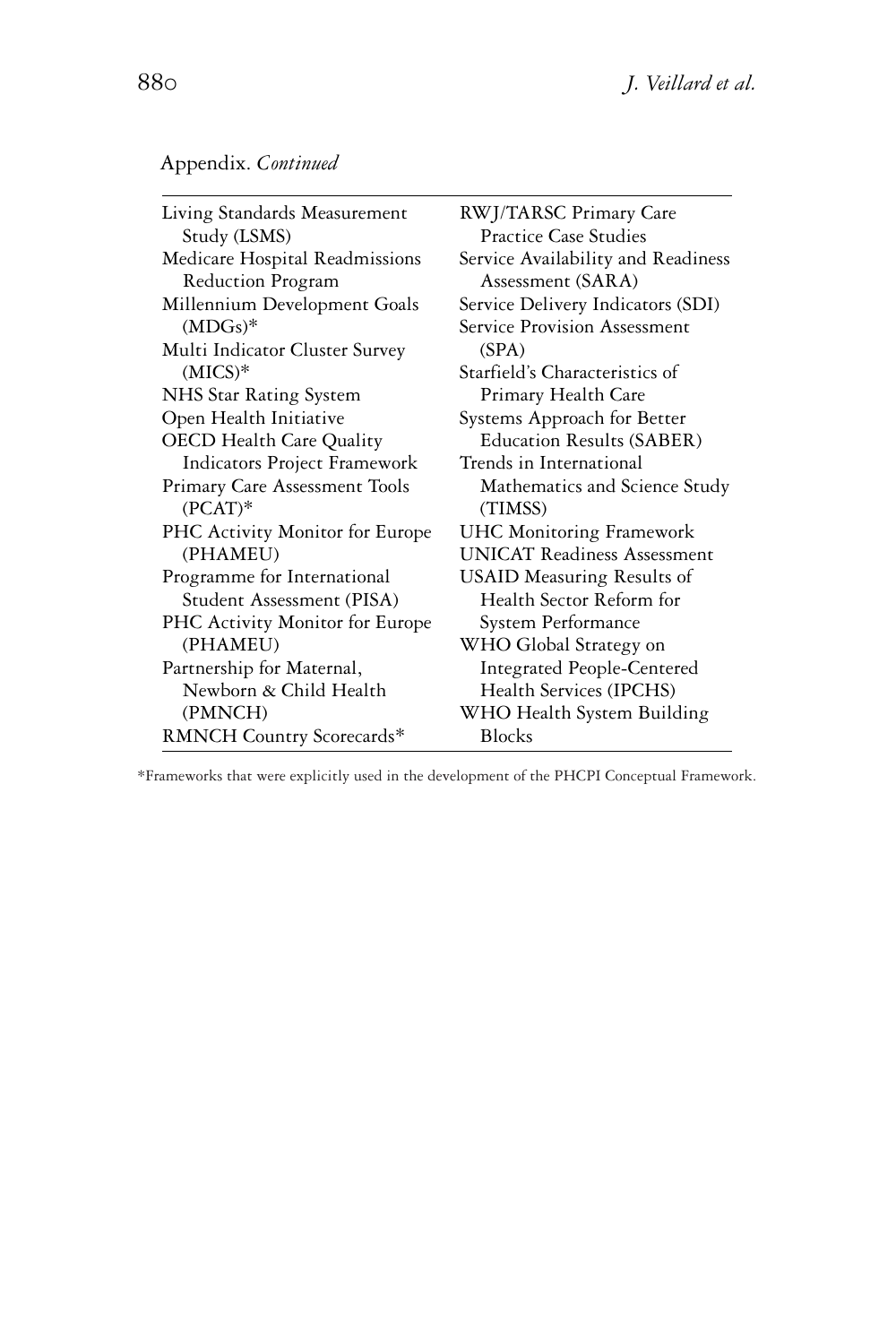| r | ۳  | ר |  |
|---|----|---|--|
|   | D  | ٩ |  |
|   |    |   |  |
|   | Ξ  |   |  |
|   |    |   |  |
|   |    |   |  |
|   | Ξ. |   |  |
|   |    |   |  |
|   | í  |   |  |
|   |    |   |  |

PHCPI Conceptual Framework, Version 1, September 2015 **Appendix 3** PHCPI Conceptual Framework, Version 1, September 2015

| A. SYSTEM                                                                         | <b>B. INPUTS</b>               |                                                                                                           | C. SERVICE DELIVERY                         | D. OUTPUTS                                                                     | E. OUTCOMES                                  |
|-----------------------------------------------------------------------------------|--------------------------------|-----------------------------------------------------------------------------------------------------------|---------------------------------------------|--------------------------------------------------------------------------------|----------------------------------------------|
| Al. Governance &                                                                  | BL Drugs &                     | CL. Access                                                                                                |                                             | DI. Effective                                                                  | EL. Health Status                            |
| Leadership                                                                        | Supplies                       | C1.a Financial                                                                                            |                                             | Service Coverage                                                               | E1.a Reduced morbidity                       |
| A1.b Quality management<br>A1.a Primary health care<br>infrastructure<br>policies | Infrastructure<br>B2. Facility | C1.b Geographic<br><b>C1.c</b> Timelines                                                                  |                                             | D1.b Disease prevention<br>D1.a Health promotion<br>D1.cRMNCH                  | E2. Responsiveness<br>E1.b Reduced mortality |
| A1.c Social accountability:<br>Community engagement                               | B3. Information<br>Systems     | C2. Availability of<br>Effective PHC<br>Services                                                          | Centered Care<br>C3. People-                | D1.f NCDs & Mental Health<br>D1.e Infectious disease<br>D1.d Childhood illness | to People                                    |
| A2. Health                                                                        |                                | C2.a Provider Absence                                                                                     | C3.a First contact<br>accessibility         | D1.g Palliative care                                                           | E3. Equity                                   |
| A2.a Spending on primary<br>Financing                                             | B4. Workforce                  | C <sub>2</sub> .b Provider<br>Rate                                                                        | C3.c Comprehensiveness<br>C3.b Coordination |                                                                                | E4. Efficiency                               |
| A2.b Financial coverage<br>health care                                            | BS. Funds                      | C2.c Provider Motivation<br>Competence                                                                    | C3.d Continuity<br>C3.e Safety              |                                                                                | E5. Resilience of<br>Health Systems          |
| A3. Adjustment to<br>Population Health<br>Needs                                   |                                | C4.a Facility management capability and leadership<br>C4. Organization & Management                       |                                             |                                                                                |                                              |
| A3.a Surveillance                                                                 |                                | C4.c Supportive supervision and professional development<br>C4.b Team-based care organization             |                                             |                                                                                |                                              |
| A3.b Priority setting<br>A3.c Innovation &<br>Learning                            |                                | C4.d Population health management, including<br>community-based approaches<br>C4.e Information system use |                                             |                                                                                |                                              |
|                                                                                   |                                | C4.f Monitoring and continuous quality improvement                                                        |                                             |                                                                                |                                              |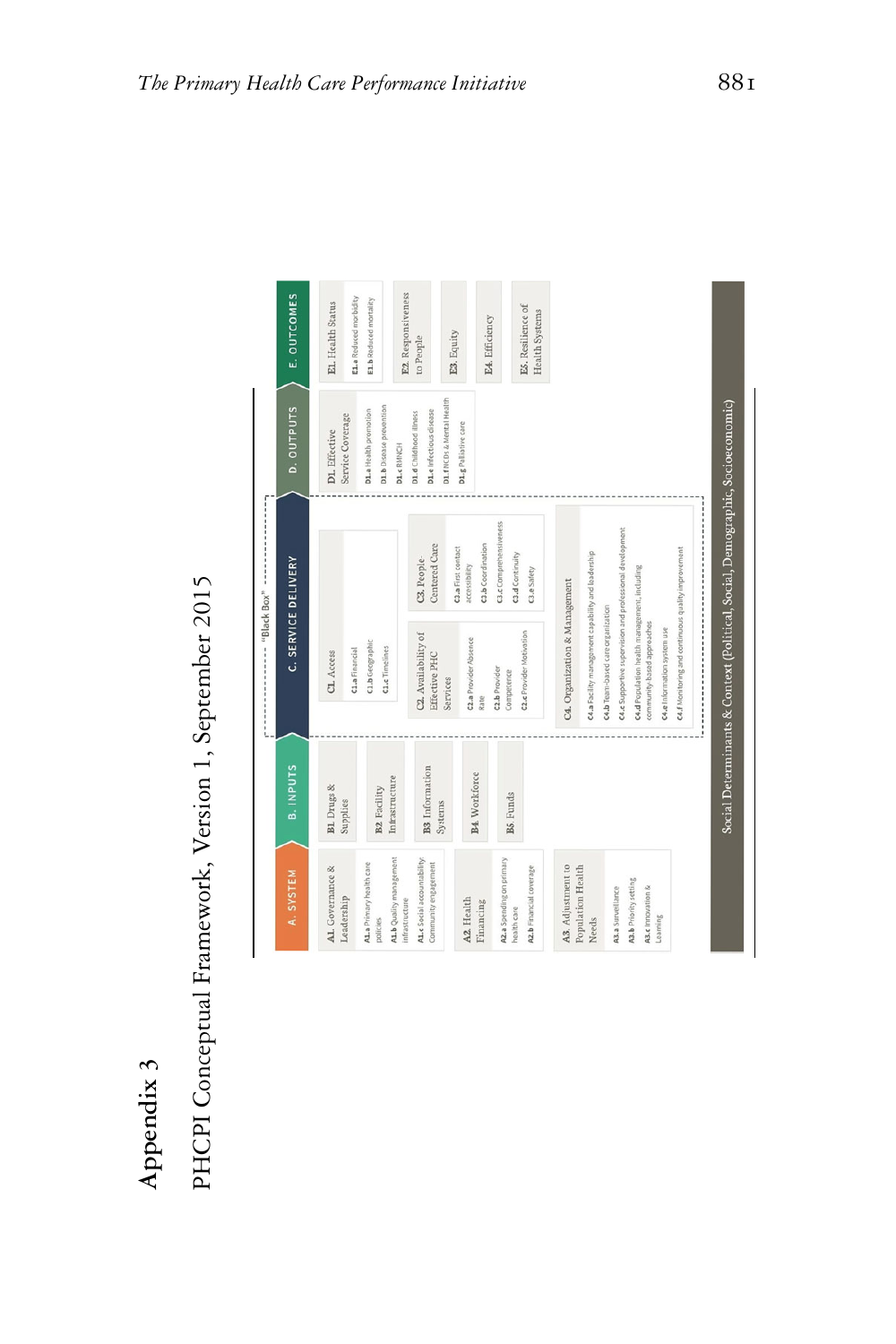# **Appendix 4**

## Original 25 Vital Signs

| Subdomain                   | Indicator                                                   |
|-----------------------------|-------------------------------------------------------------|
| A2. Health Financing        | Per capita PHC expenditure                                  |
|                             | Percent of government health spending                       |
|                             | dedicated to PHC                                            |
| B1. Drugs & Supplies        | Basic equipment availability                                |
|                             | Availability of essential drugs                             |
|                             | Availability of vaccines                                    |
| B2. Facility                | Health center and health post density                       |
| Infrastructure              | per 100,000 population                                      |
| B4. Workforce               | Community health worker, nurse and                          |
|                             | midwife density, per 1,000 population                       |
| C <sub>1</sub> . Access     | Access barriers due to treatment costs                      |
| C2. Availability of         | Provider absence rate                                       |
| <b>Effective PHC</b>        | Diagnostic accuracy                                         |
| Services                    | Caseload per provider (daily)                               |
| C3. People-centered<br>Care | Dropout rate between 1st and 3rd DTP<br>vaccination         |
|                             | Dropout rate between 1st and 4th                            |
|                             | antenatal (ANC) visits                                      |
|                             | Treatment success rate for new TB cases                     |
| D1. Effective Service       | Coverage Index                                              |
| Coverage                    | DTP3 immunization coverage                                  |
|                             | Antenatal care coverage (4+ visits)                         |
|                             | Contraceptive prevalence rate (modern<br>methods)           |
|                             | Percent of births taking place in a health<br>care facility |
|                             | Percent of children under 5 with                            |
|                             | diarrhea receiving oral rehydration                         |
|                             | and continued feeding                                       |
| E1. Health Status           | Maternal mortality ratio                                    |
|                             | Under-5 mortality rate                                      |
|                             | Adult mortality for noncommunicable<br>diseases             |
| E3. Equity                  | Under-5 mortality: difference between                       |
|                             | 1st and 5th wealth quintiles                                |
| E4. Efficiency              | Under-5 mortality relative to per capita                    |
|                             | PHC expenditure                                             |